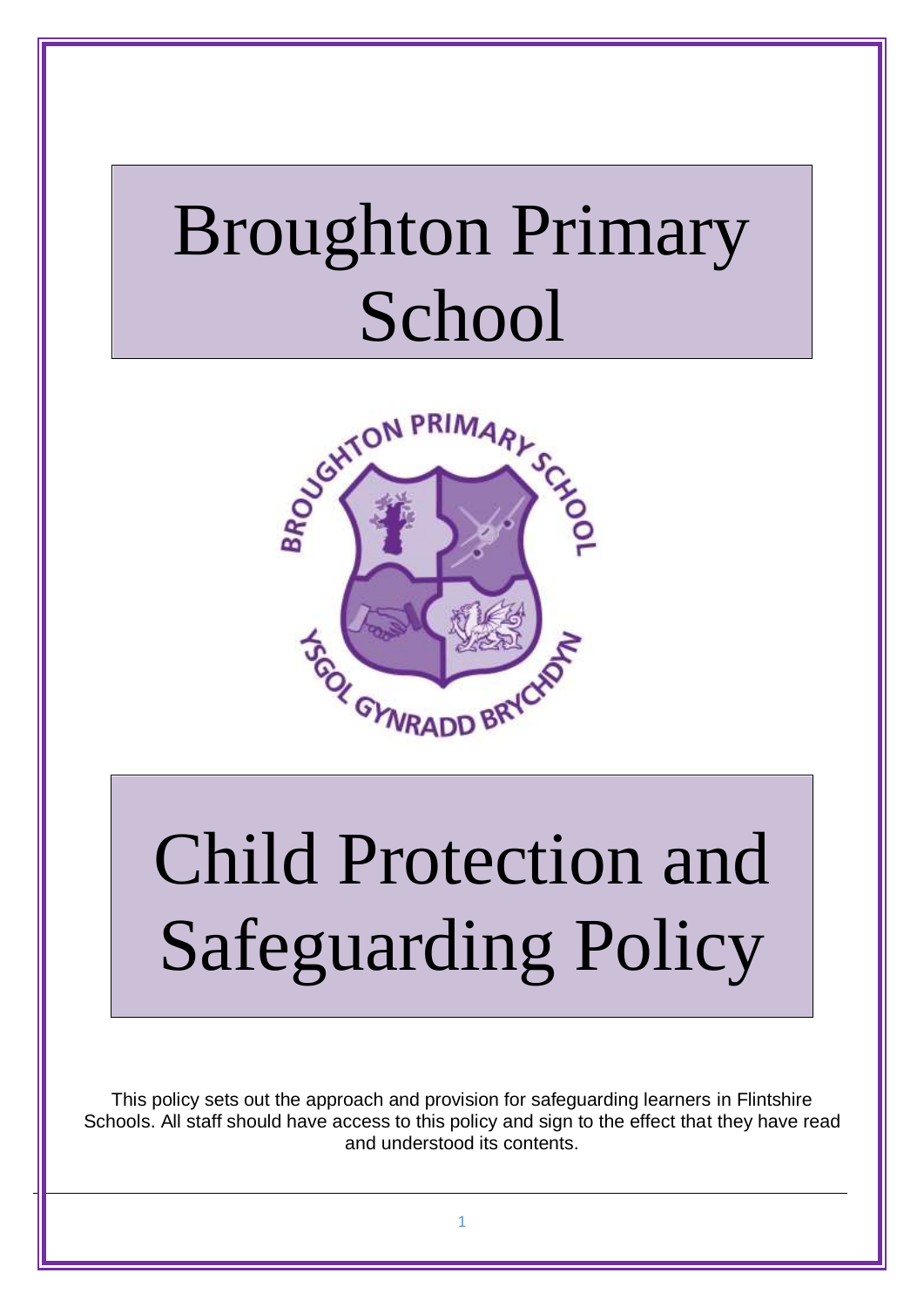## **Contents**

| 3. |  |
|----|--|
| 4. |  |
| 5. |  |
| 6. |  |
| 7. |  |
| 8. |  |
|    |  |
|    |  |
|    |  |
|    |  |
|    |  |
|    |  |
|    |  |
|    |  |
|    |  |
|    |  |
|    |  |
|    |  |
|    |  |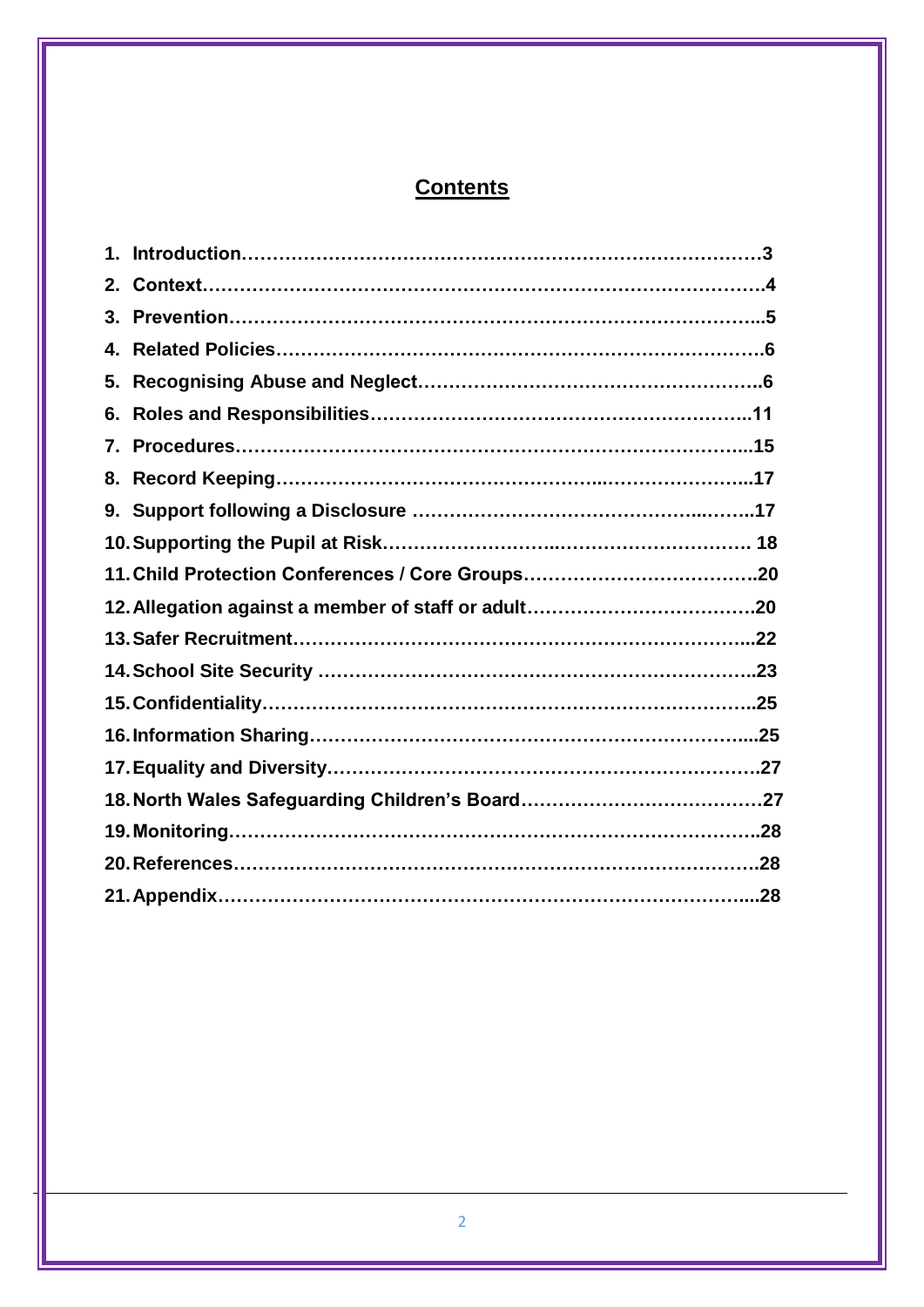## **1. Introduction**

Broughton Primary school recognises the moral and statutory responsibility to safeguard and promote the welfare of all children. We recognise the importance of providing an ethos and environment within our school that will help learners to feel safe, secure and respected; encourage them to talk openly; and enable them to feel confident that they will be listened to. We are alert to the signs of abuse and neglect and follow the All Wales Child Protection Procedures 2008 to ensure that learners receive effective support, protection and justice.

Our school core safeguarding principles are:

- All learners have a right to be protected from all forms of abuse and discrimination and to be treated equally regardless of age, gender, racial origin, culture, religious belief, language, disability or sexual identity
- All learners have a right to be heard and to have their wishes and feelings taken into account
- All staff understand safe professional practice and adhere to our code of conduct and other associated policies
- All staff have a responsibility to recognise vulnerability in learners and act on any concern in accordance with this policy.

There are three main elements to this policy:

- Prevention through the teaching and pastoral support offered to pupils;
- Procedures for identifying and reporting cases, or suspected cases, of abuse. Because of our day-to-day contact with children, school staff are well placed to observe the outward signs of abuse:
- Support to those pupils who may have been abused.

This policy applies to all staff and volunteers working in Broughton Primary school and its governors. It is recognised that staff that come into contact with children can often be the first point of disclosure for a child. This first point of contact is an important part of the child protection process and it is essential that all staff are aware of and implement the school procedures.

There are many definitions of Child Protection however for the purpose of this policy, it is defined by the All Wales Child Protection Procedures (2008) as a 'part of safeguarding and promoting welfare. This refers to the activity which is undertaken to protect specific children who are suffering or are at risk of suffering significant harm as a result of abuse or neglect'.

By contrast, safeguarding and promoting the welfare of children is defined by the All Wales Child Protection Procedures (2008) as:

- 'Protecting children from abuse and neglect;
- Preventing impairment of their health or development; and
- Ensuring their receive safe and effective care;

…. so as to enable them to have optimum life chances'.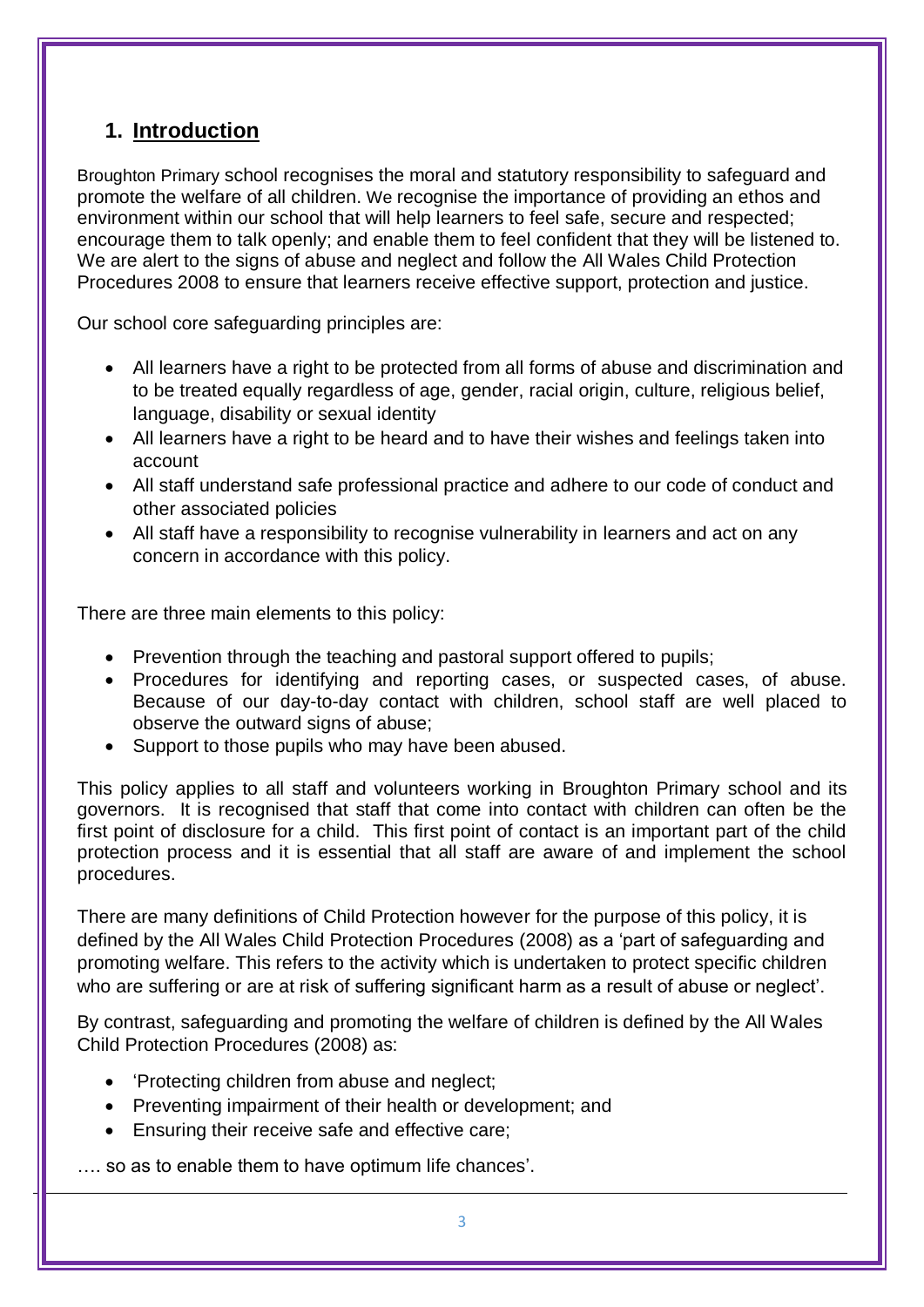## **2. Context**

The Children Act 1989 and 2004 places a statutory duty on a range of organisations to make arrangements to ensure that their functions, and services provided on their behalf, are discharged having regard to the need to safeguard and promote the welfare of children.

The Social Services and Well-being (Wales) Act 2016 came into force on April 6 and places a duty to report children at risk, as detailed in Section 130, Part 7:

(1) If a relevant partner of a local authority has reasonable cause to suspect that a child is a child at risk and appears to be within the authority's area, it must inform the local authority of that fact.

(2) If the child that the relevant partner has reasonable cause to suspect is a child at risk appears to be within the area of a local authority other than one of which it is a relevant partner, it must inform that other local authority

(3) If a local authority has reasonable cause to suspect that a child within its area at any time is a child at risk and is living or proposing to live within the area of another local authority (or a local authority in England), it must inform that other authority.

(4) In this section, "a child at risk" is a child who—

(a) is experiencing or is at risk of abuse, neglect or other kinds of harm, and

(b) has needs for care and support (whether or not the authority is meeting any of those needs).

(5) For the purposes of this section a relevant partner of a local authority is—

(a) a person who is a relevant partner of the local authority for the purposes of section 162;

(b) a youth offending team for an area any part of which falls within the area of the authority.

(6) For provision about a local authority's duty to investigate children at risk, see section 47 of the Children's Act 1989.

Section 175 of the Education Act 2002 requires school governing bodies, local education authorities and further education institutions to make arrangements to safeguard and promote the welfare of all children who are students at a school, or who are students under 18 years of age.

The Head teacher and Designated Senior Person (DSP) at Broughton Primary school will ensure that they are fully aware of the relevant legislation and guidance in relation to safeguarding children in their care and will have due regard for the following: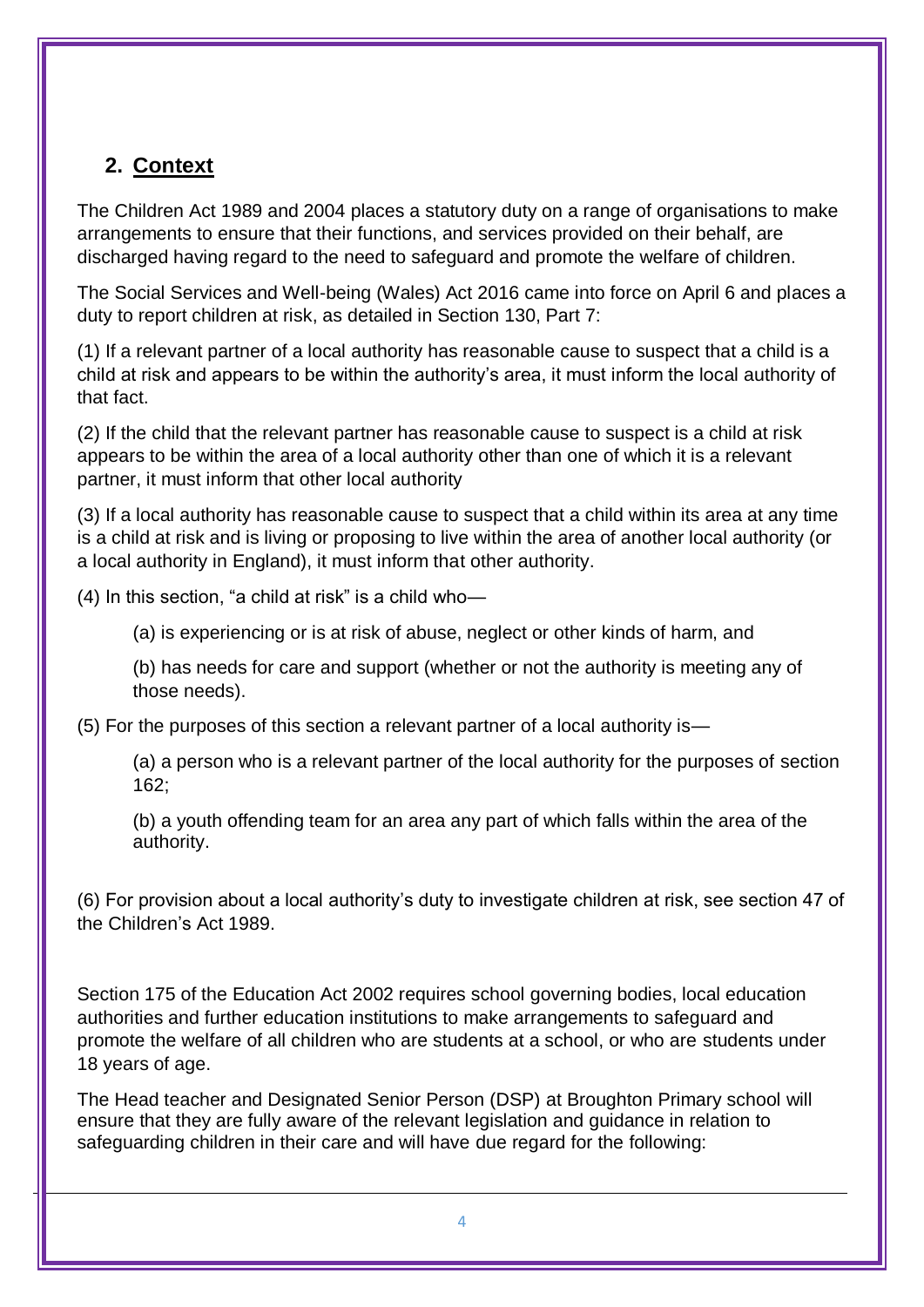- Social Services and Well-being (Wales) Act 2016
- United Nations Convention on the Rights of the Child *(commonly abbreviated as the CRC or UNCRC)* 1991
- Human Rights Act 1998
- **Equality Act 2010**
- Modern Slavery Act 2015
- Violence Against Women and Sexual Violence (Wales) Act 2015
- Counter Terrorism and Security Act 2015 (*refer to Section 7 for Prevent)*

At Broughton Primary school we will follow the All Wales Child Protection Procedures (April 2008) and Keeping Learners Safe Guidance (January 2015) alongside any other guidance and protocols that have been endorsed and agreed by the North Wales Safeguarding Children's Board in conjunction with this policy.

## **3. Prevention**

We recognise that high self-esteem, confidence, supportive friends and good lines of communication with a trusted adult help to safeguard learners at school.

Broughton Primary school will therefore:

- Establish and maintain an ethos where learners feel secure, are encouraged to talk and share their concerns and will be listened to;
- Ensure that learners know that all adults in this school can be approached if they are worried or concerned about matters that concern them or their siblings or friends;
- Include in the curriculum, activities and opportunities for Personal and Social Education which equip learners with the skills they need to stay safe from abuse and to know that they can turn to staff for help;

Ways to do this can include:

- Displaying posters signposting learners to services that might be able to help them if they are worried e.g. ChildLine
- Using 'Worry boxes' which can be placed inside classrooms and/or around the building
- Encouraging learners to post questions in the Worry Boxes at the end of Personal and Social Education or Personal Development and Relationships lessons can be a good way of identifying anything that may be worrying a them
- Class activities including Circle Time, will encourage concerns to be shared, and staff should be prepared to deal with a disclosure that may arise as a result.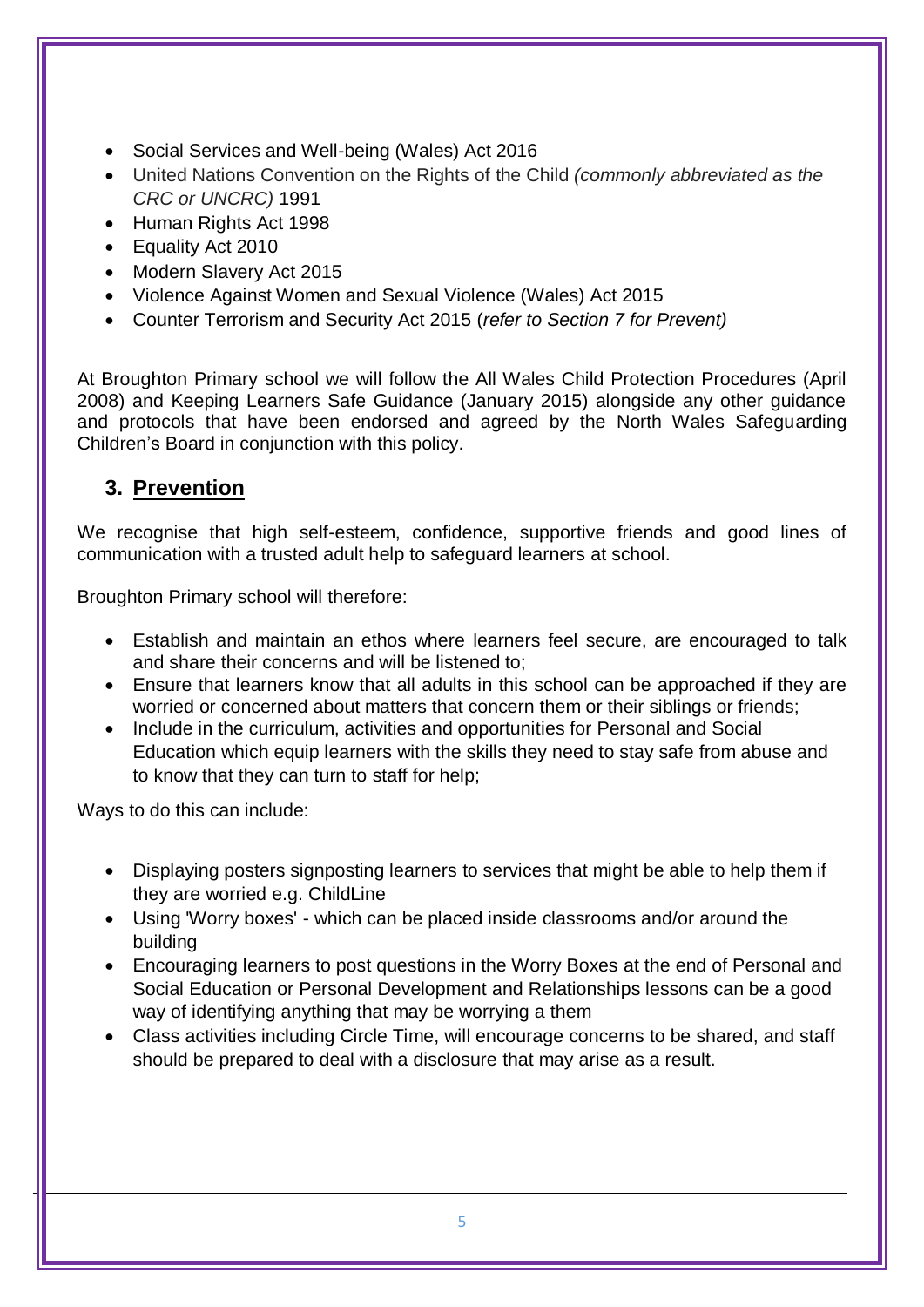## **4. Related Policies**

This policy should be read in conjunction with the policies as listed below. (To be read and followed alongside this document)

- Behaviour Management
- Acceptable Use / E safety / Social Networking
- Anti-Bullying
- Data Protection and Information Sharing
- Substance Misuse
- Sex Education
- Health and Safety
- Additional Learning Needs
- Attendance
- Risk Assessments (e.g. school trips)
- Managing Allegations Against Staff
- Code of Conduct for Staff
- Safer Recruitment
- Whistle-Blowing
- Preventing Extremism and Radicalisation

## **5. Recognising Abuse and Neglect**

**5.1** To ensure that learners are protected from harm, an understanding of what types of behaviour constitutes abuse or neglect is required. Abuse and neglect are forms of maltreatment. Somebody may abuse or neglect a child by inflicting harm or by failing to act to prevent harm, for example by leaving a small child home alone, or leaving knives within reach of an unattended toddler. Children may be abused in a family or in an institutional or community setting by those known to them or, more rarely, by others (e.g. via the internet).They may be abused by an adult or adults or another child or children. The All Wales Child Protection Procedures (2008) defines the following types of abuse:

**Physical Abuse:** May involve hitting, shaking, throwing, poisoning, burning, scalding, drowning, suffocating or otherwise causing physical harm to a child. Human bites are also considered a form of physical abuse. Physical harm may also be caused when a parent or caregiver fabricates or induces illness in a child whom they are looking after.

**Emotional Abuse:** Is the persistent emotional ill treatment of a child such as to cause severe and persistent adverse effects on the child's emotional development; it may involve conveying to a child that they a worthless and unloved, inadequate or valued only in as much as they meet the needs of another person. It may feature age or developmentally inappropriate expectations being imposed on children. It may involve causing children frequently to feel frightened or in danger, for example by witnessing domestic abuse within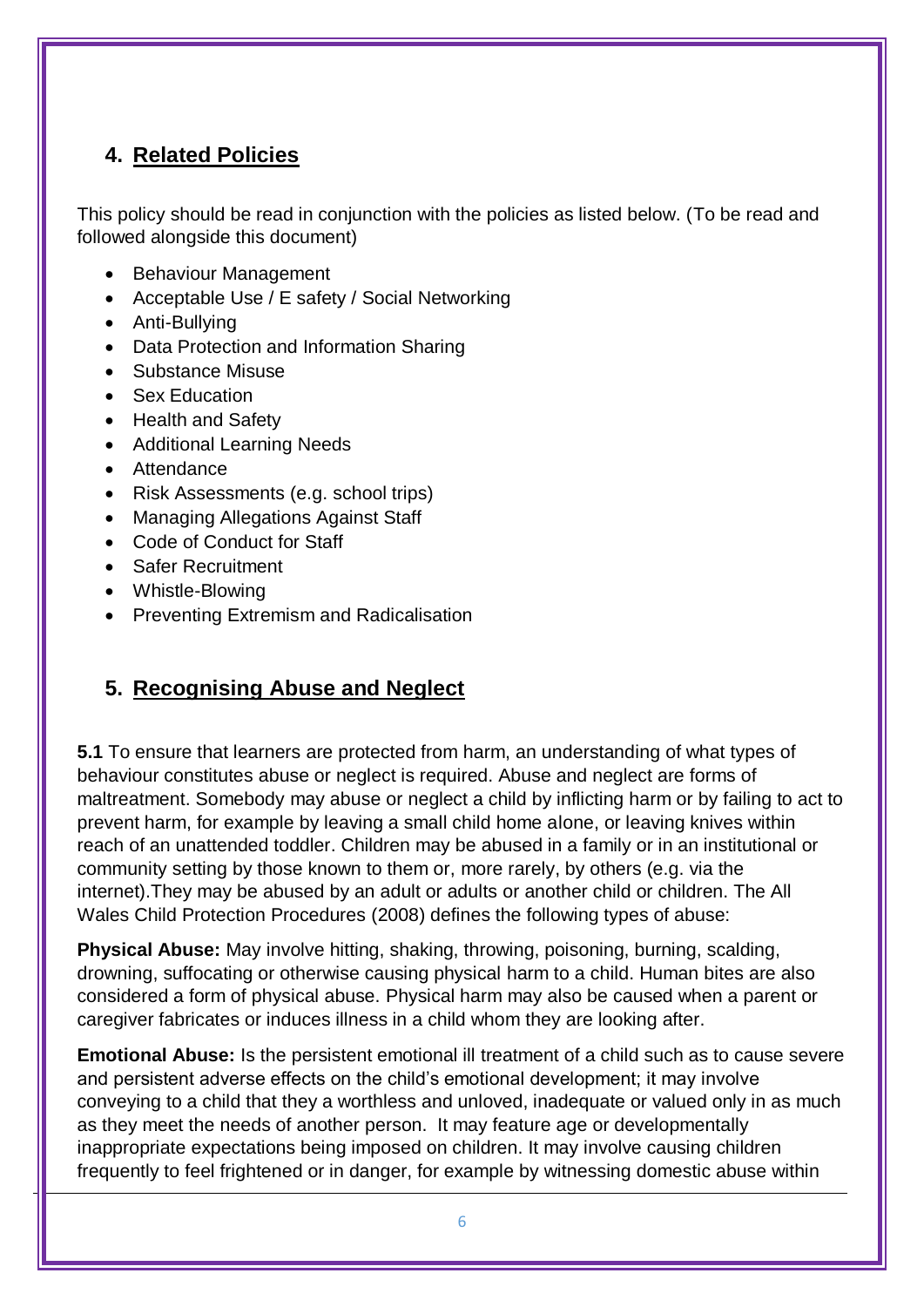the home or being bullied, or the exploitation of corruption of other children. Some level of emotional abuse is involved in all types of ill treatment of a child, though it may occur alone.

**Sexual Abuse:** Involves forcing or enticing a child or young person to take part in sexual activities, whether or not the child is aware of what is happening. The activities may involve physical contact, including penetrative and non-penetrative acts. They may include noncontact activities, such as involving children in looking at, or the production of pornographic material or in watching sexual activities, or encouraging children to behave in sexually inappropriate ways.

**Neglect:** Is the persistent failure to meet a child's basic physical and/or psychological needs, likely to result in the serious impairment of the child's health and development. It may involve a parent or caregiver failing to provide adequate food, shelter and clothing, failing to protect a child from physical harm or danger, or the failure to ensure access to appropriate medical care or treatment. It may also include neglect of, or unresponsiveness to, a child's basic emotional needs.

#### **5.2 Current Safeguarding Concerns**

The following safeguarding concerns, actual or suspected, should be referred immediately to Children's' Services. Note: one or more may apply to an individual child's circumstances.

Refer to Chapter 4 Welsh Government Circular: 158/2015 Keeping Learners Safe for further guidance across the full range of specific circumstances.

#### **5.2.1 eSafety**

Broughton Primary school are committed to make full use of social technologies to engage learners and improve learning outcomes, while also developing learners to be confident and competent digital citizens.

At Broughton Primary school we believe that the positive use of the Internet including social media and media streaming sites should be encouraged but also understand that these opportunities can present challenges in terms of e-Safety, managing our privacy, boundaries and behaviour.

Acceptable use of the Internet will be implemented on a day-to-day basis by all school staff and monitored by the Head teacher or a designated member of staff. Adherence to the Flintshire Acceptable Use Policy is the collective responsibility of all staff. All staff are aware of individual responsibilities relating to the safeguarding of learners within the context of eSafety. For further information, please refer to the Acceptable Use Policy / E safety Policy. This can be found on Staff Common, our website, and a copy at the main office.

#### **5.2.2 Child Sexual Exploitation (CSE)**

Child Sexual exploitation (CSE) involves situations, contexts and relationships where young people receive something (for example food, alcohol, presents, money or in some cases simply affection) as a result of engaging in sexual activities.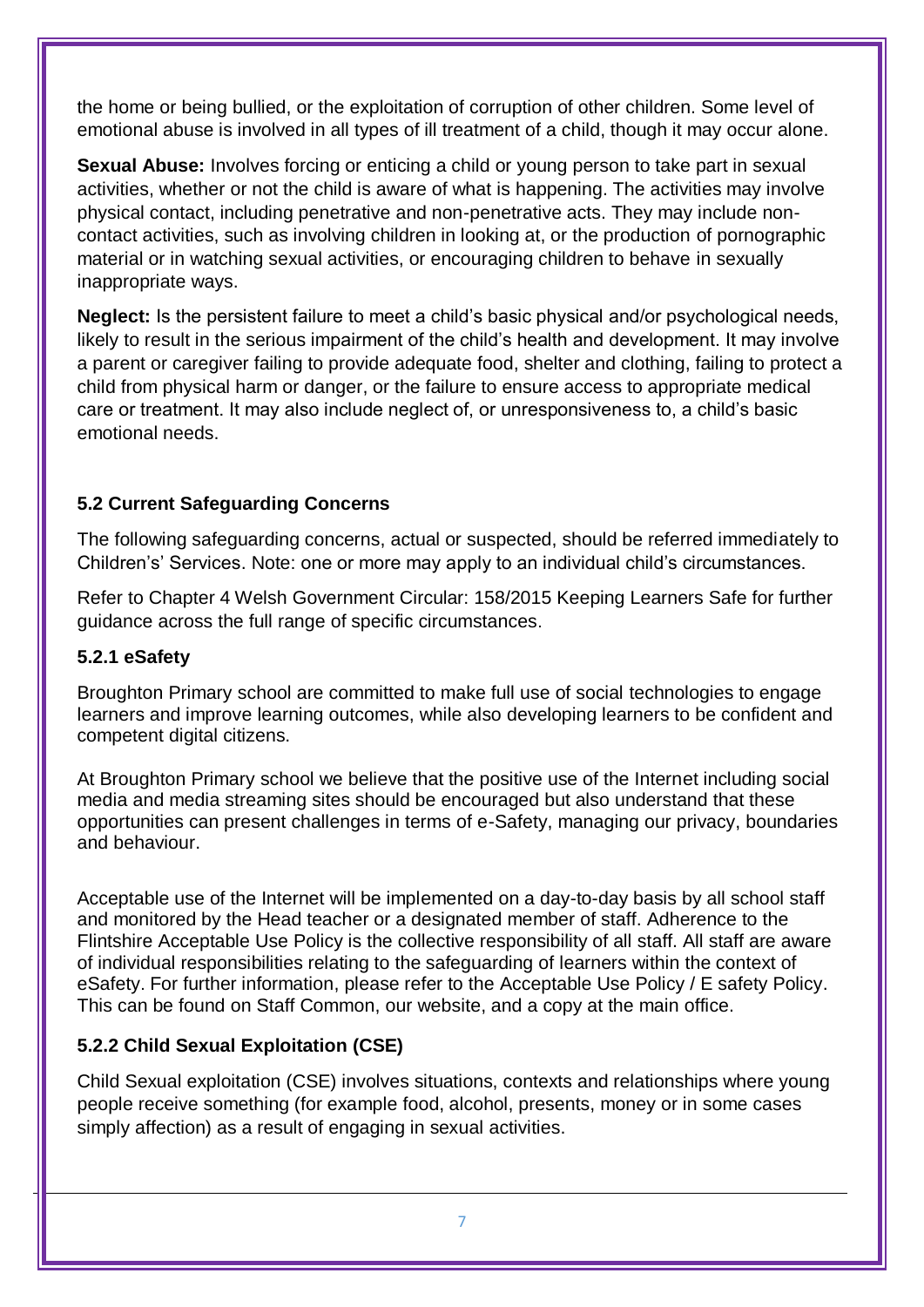Sexual exploitation can take many forms ranging from the seemingly consensual relationship where sex is exchanged for affection or gifts, to serious organised crime by gangs and groups. What marks out exploitation is an imbalance of power in the relationship. The perpetrator always holds some kind of power over the victim which increases as the exploitative relationship develops.

Sexual exploitation involves varying degrees of coercion, intimidation or enticement, including unwanted pressure from peers to have sex, sexual bullying (including cyberbullying) sexting and grooming. However, it also important to recognise that some young people who are being sexually exploited do not exhibit any external signs of this abuse.

Any concerns that a child may be experiencing any level of exploitation should be reported to the Designated Senior Person who will have undertaken awareness training in relation to CSE issues.

#### **5.2.3 Preventing Radicalisation and Extremism**

It is essential that staff are able to identify pupils who may be vulnerable to radicalisation, and know what to do when they are identified.

Broughton Primary School will ensure that the Prevent Duty as outlined in the Counter Terrorism and Security Act (2015) is implemented, taking into account the Local '*Prevent'*  policies, protocols and procedures . Detailed procedures to protect pupils from radicalisation and extremism are outlined in the schools Preventing Extremism and Radicalisation Policy which can be found on Staff Common, our website, and a copy at the main office.

In safeguarding pupils from extremism and radicalisation, school governors, staff and volunteers will be alert to:

- Disclosure by learners of their exposure to extremist actions, views or materials
- Graffiti, symbols, writing or artwork promoting extremist messages or images
- Reports of changes in behaviour, friendship or actions and requests for assistance
- Partner schools, local authority services and police reports of issues affecting learners in other schools or settings
- Learners, staff, parents or visitors voicing opinions drawn from extremist ideologies and narratives
- Use of extremist or hate terms to exclude others or incite violence
- Intolerance of difference
- Attempts to impose extremist views or practices on others
- Anti-Western or anti British views.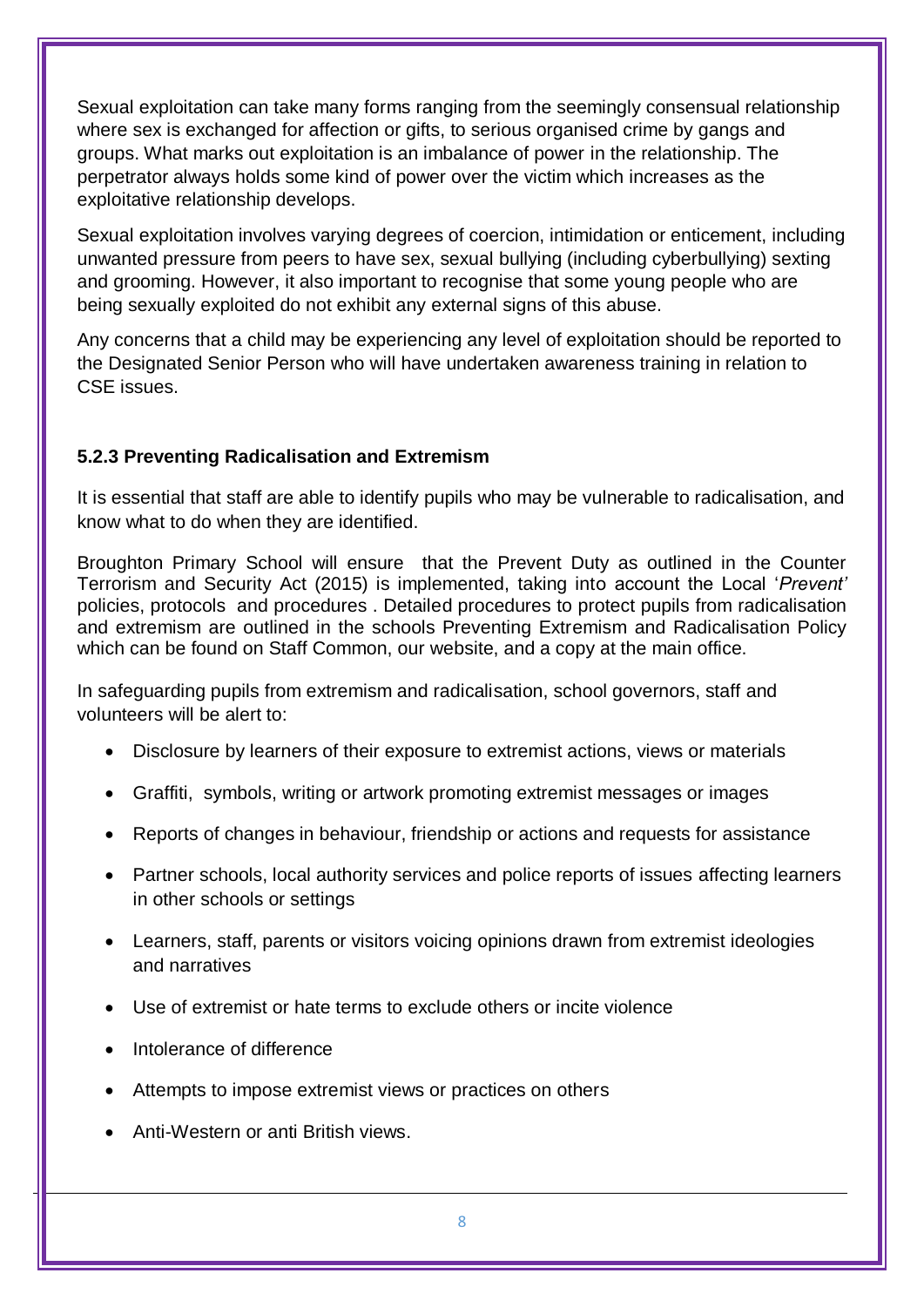All concerns should be reported immediately to the Designated Senior Person for Child Protection (DSP).

Children and young people can be exploited and at risk of radicalisation through their use of modern technology such as the internet, mobile phones and social networking sites. In order to minimise the risks to our children and young people the Head teacher and Governing Body are responsible for ensuring that there are appropriate measures in place such as security filtering and the Acceptable Use Policy reflects the county guidance.

#### **5.24 Female Genital Mutilation (FGM)**

In the UK, all forms of FGM are illegal under the Female Genital Mutilation Act 2003 and there is a legal duty to report any case of FGM. It is an offence (regardless of their nationality and residence status) to:

- perform FGM in the UK
- assist the carrying out of FGM in the UK
- assist a girl to carry out FGM on herself in the UK
- assist from the UK, a non-UK person to carry out FGM outside the UK
- on a UK national or permanent UK resident.

The age at which girls undergo FGM varies enormously according to the community. The procedure may be carried out when the girl is new-born, during childhood or adolescence, at marriage or during the first pregnancy. However, the majority of cases of FGM are thought to take place between the ages of 5 and 8 and therefore girls within that age bracket are at a higher risk.

It is believed that FGM happens to British girls in the UK as well as overseas (often in the family's country of origin). Girls of school age who are subjected to FGM overseas are thought to be taken abroad at the start of the school holidays, particularly in the summer holidays, in order for there to be sufficient time for her to recover before returning to her studies.

The school will endeavour to identify any girls that could be at potential risk through usual safeguarding and absence monitoring practices. The Designated Senior Person will undergo awareness training in relation to FGM.

#### **5.2.5. Trafficked Children**

Child trafficking involves moving children across or within national or international borders for the purposes of exploitation. Exploitation includes children being used for sex work, domestic work, restaurant/ sweatshop, drug dealing, shoplifting and benefit fraud. Where Broughton Primary School is made aware of a learner that is suspected of/or actually being trafficked/exploited, we will report our concerns to the appropriate agency.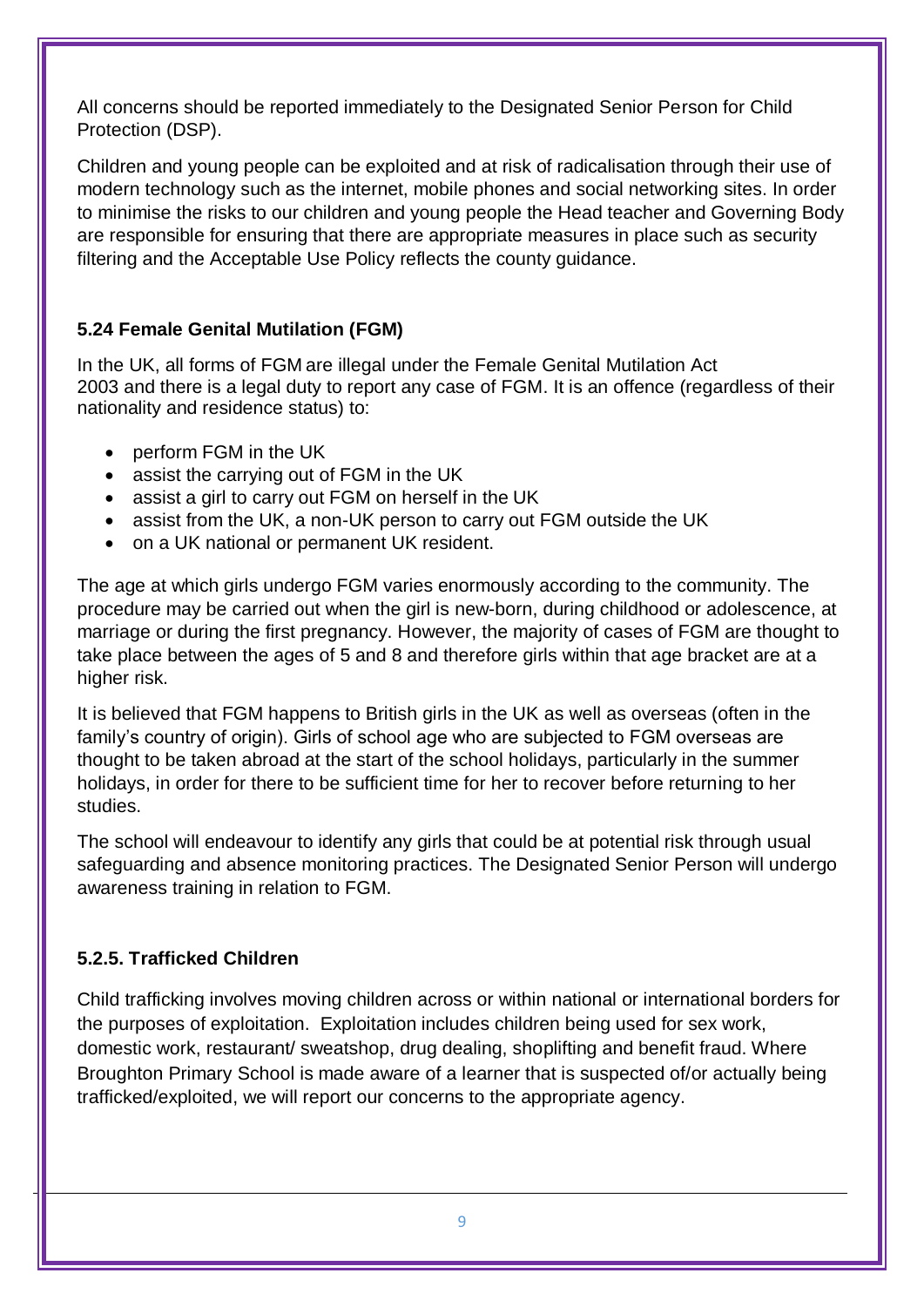#### **5.2.6 Forced Marriage**

Broughton Primary school does not support the idea of forcing someone to marry without their consent and will follow the Regional Safeguarding Children's Board procedures to refer any child and young person immediately to Social Services for Children.

#### **5.3 Indicators of Abuse**

Physical signs define some types of abuse, for example, bruising, bleeding or broken bones resulting from physical or sexual abuse, or injuries sustained while a child has been inadequately supervised. The identification of physical signs is complicated, as children may go to great lengths to hide injuries, often because they are ashamed or embarrassed or their abuser has threatened further violence or trauma if they "tell". Staff should familiarise themselves with the range of behavioural indicators of abuse and report any concerns to the designated person.

A child who is being abused and/or neglected may:

- Have bruises, bleeding, burns, fractures or other injuries
- Show signs of pain or discomfort
- Keep arms and legs covered, even in warm weather
- Be concerned about changing for PE or swimming
- Look uncared for
- Change their eating habits
- Have difficulty in making or sustaining friendships
- Appear fearful
- Be reckless with regard to their own or other's safety
- Self-harm
- Frequently miss school or arrive late
- Show signs of not wanting to go home
- Display a change in behaviour from quiet to aggressive, or happy to withdrawn
- Challenge authority
- Become disinterested in their school work
- Be constantly tired or pre-occupied
- Be wary of physical contact
- Be particularly knowledgeable about drugs or alcohol
- Display sexual knowledge or behaviour beyond that normally expected for their age

Individual indicators will rarely, in isolation, provide conclusive evidence of abuse. They should be viewed as part of a jigsaw. What is important is that staff report their concerns.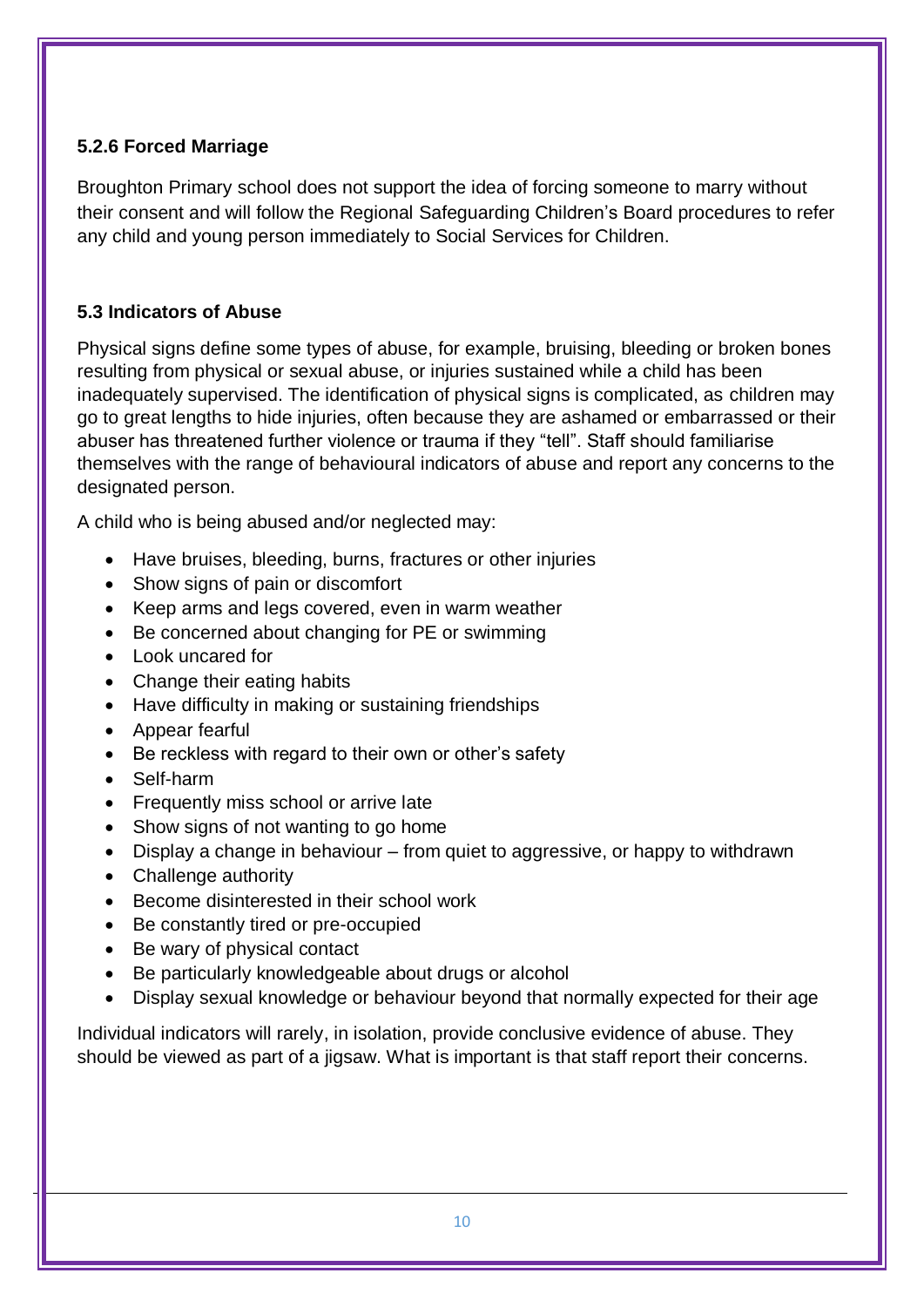## **6. Roles and Responsibilities**

#### **6.1 The Role of the Local Authority**

The local authority has responsibilities at three levels: strategic, support and operational. On a **strategic** level Flintshire County Council will plan, co-ordinate services and allocate resources working in partnership with other agencies.

At this level the following actions will be undertaken:

- Work with other agencies to put in place and support effective partnership working including cross border processes;
- Allocation of resources to enable educational settings (and local authority staff) to discharge their responsibilities for safeguarding children satisfactorily;
- Liaise with the appropriate diocesan authorities in respect of arrangements for safeguarding children in aided schools in Flintshire;
- Monitor the compliance of maintained schools using the quidance listed in Section 2 of the Legislative Framework above;
- Bring any deficiencies to the attention of the governing body of the school / setting and give advice as to how to remedy the deficiency;
- Take action to resolve any inter-agency problems;
- Play a full part in Child Practice Reviews as required
- Disseminate information about relevant findings from serious case reviews and child practice reviews to designated staff for child protection in the authority and maintained schools;
- Ensure that there are clear communication channels with the senior officer who represents the authority on the North Wales Safeguarding Children Board;

On a **support** level Flintshire County Council Education Services will endeavour to ensure that the governing body of all schools and further education institutions, the Head teacher or Principal and proprietors of independent schools and other partnership agencies providing services for children and families alongside education settings:

- Are aware of their responsibilities for Child Protection and Safeguarding;
- Are aware of their responsibilities to Looked After Children in Flintshire;
- Have appropriate guidance and support available from Social Services for Children facilitated by the designated lead officer for Education;
- Have access to a programme of appropriate training;
- Have a Model Child Protection Policy for schools to follow;
- Have flowcharts and procedures to follow in line with the All Wales Child Protection Procedures 2008.

 $\bullet$ 

On an **operational** level Flintshire County Council Education Services will be responsible for promoting the safety and welfare of children of all children, with a particular focus on the following groups of children and young people: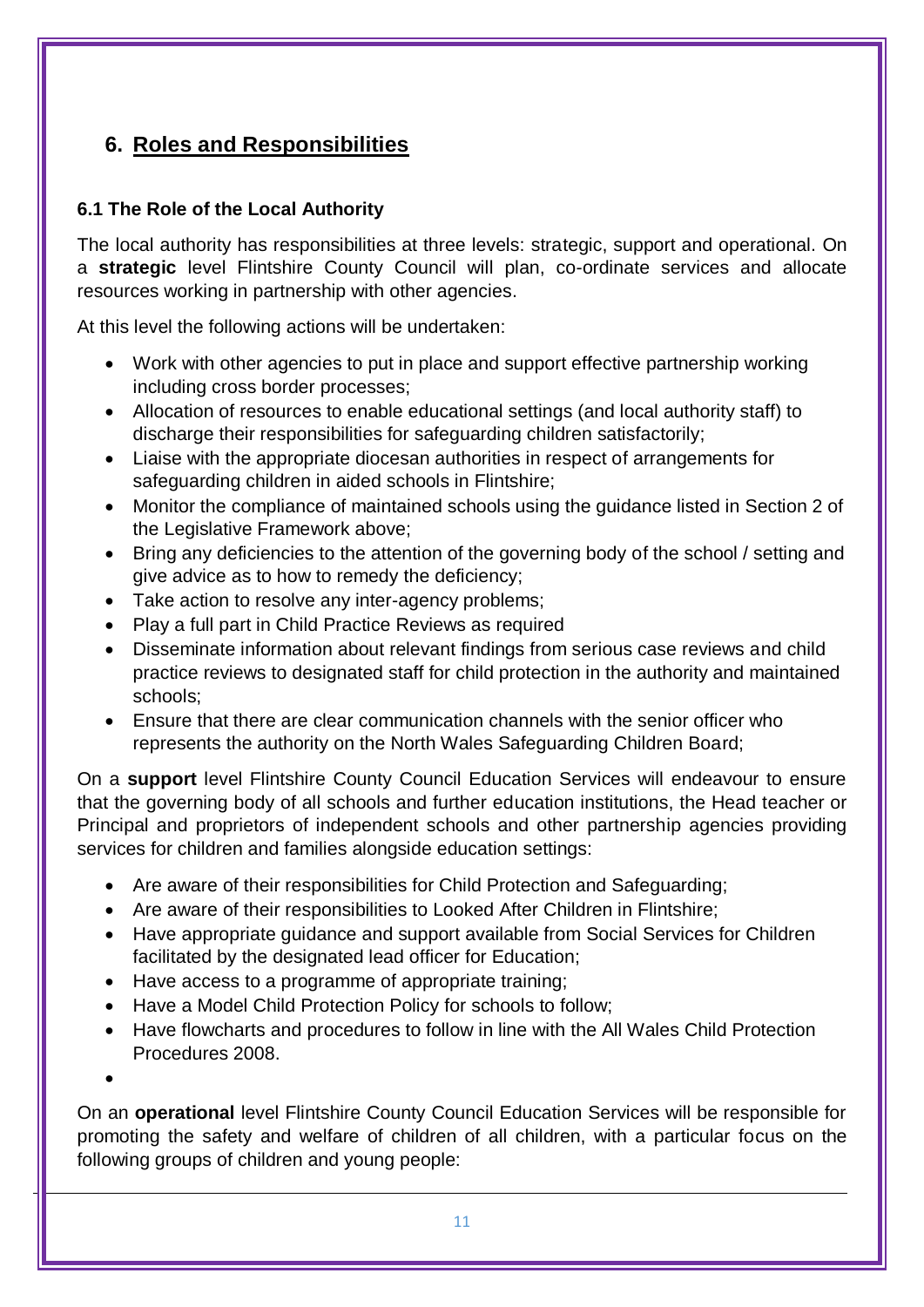- Children excluded from school, or who have not obtained a school place (for example children in Pupil Referral Units);
- Children with complex medical needs and specific or additional learning needs;
- Elective Home Education (EHE);
- Children subject to Child Protection processes;
- Looked After Children (LAC):
- Children who are educated outside of Flintshire.

The local authority recognises that children in such circumstances are potentially vulnerable and may need additional support to access learning, play and leisure services and / or to attain their full potential. All those working in Flintshire educational settings are required to work in partnership with others to monitor the wellbeing and attainment of vulnerable children and to provide additional support and services to those who require it.

In addition, Flintshire County Council will:

- Monitor and oversee safe recruitment procedures in line with national, regional and local guidance; including the Disclosure and Barring Service;
- Have procedures in place for dealing with allegations of abuse against members of staff and work with schools, the North Wales Safeguarding Children Board partner agencies to ensure that allegations are dealt with fairly, consistently and quickly;
- Liaise with other local authorities to ensure that child protection allegations are investigated where children from other authorities receive education within Flintshire;
- Support schools to liaise appropriately with other local authorities to meet the safeguarding needs of children from other local authorities receiving education in Flintshire;
- Similarly, where Flintshire learners attend school in other local authorities, Flintshire County Council will support a shared understanding of the different policies and procedures that may exist, including different criteria and referral routes.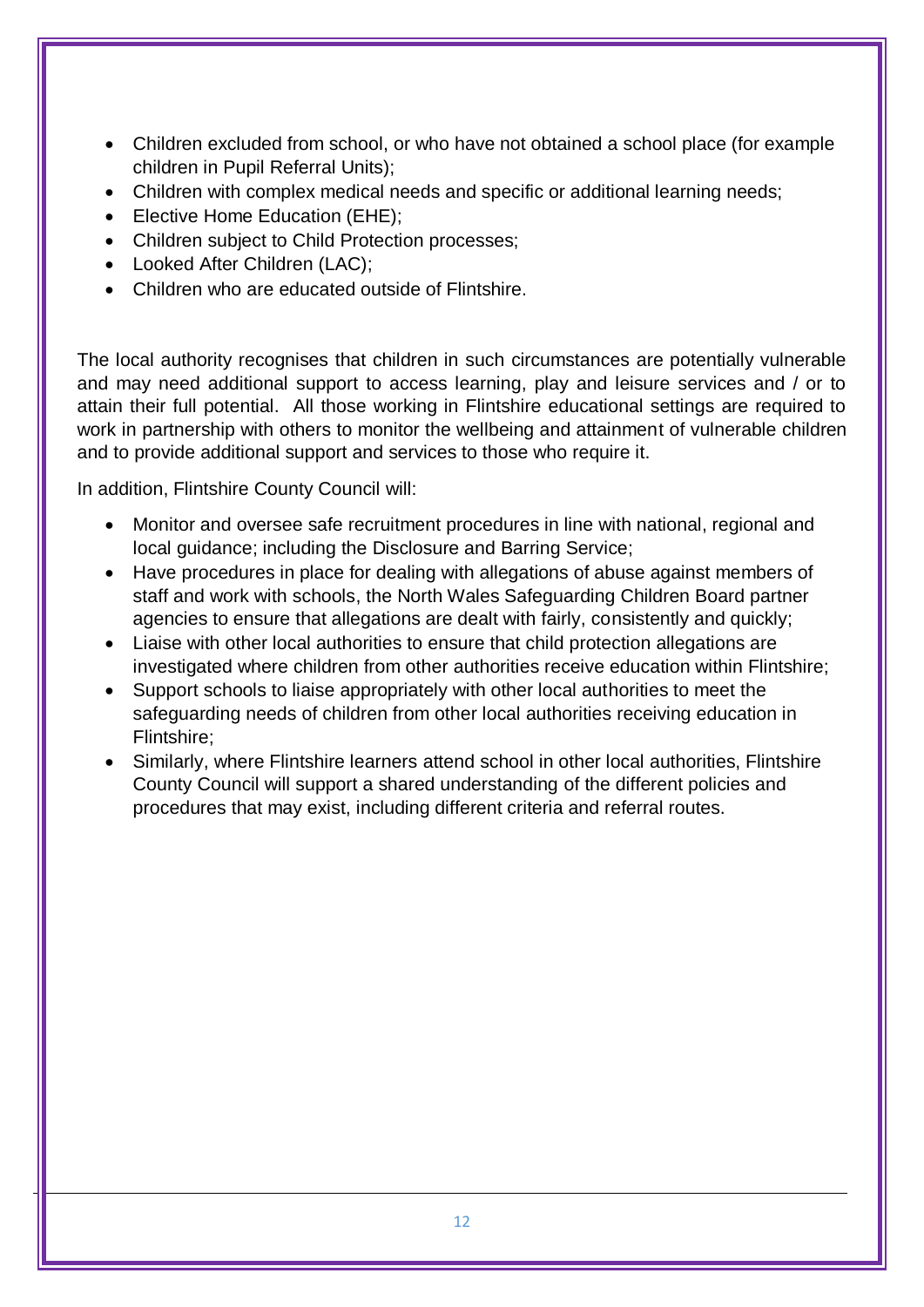| Flintshire County Council's Social Services for Children can be contacted as<br>follows:<br>To make a Child Protection Referral: |                           |  |  |  |  |  |  |  |
|----------------------------------------------------------------------------------------------------------------------------------|---------------------------|--|--|--|--|--|--|--|
| 01352 701000<br>Contact phone number:                                                                                            |                           |  |  |  |  |  |  |  |
| PRESS 2 after dialling 01352 701000 to make a child protection referral                                                          |                           |  |  |  |  |  |  |  |
| PRESS 5 after dialling 01352 702601 to speak to the safeguarding unit                                                            |                           |  |  |  |  |  |  |  |
| 0845 0533116<br>Out of Hours phone number:                                                                                       |                           |  |  |  |  |  |  |  |
| <b>Generic Contact Centre number for Children's Safeguarding General Enquiries:</b>                                              |                           |  |  |  |  |  |  |  |
| Contact phone number:                                                                                                            | 01352 702601              |  |  |  |  |  |  |  |
| <b>Looked After Children</b>                                                                                                     | 01352 701092              |  |  |  |  |  |  |  |
| <b>Safeguarding Unit:</b>                                                                                                        |                           |  |  |  |  |  |  |  |
| Safeguarding Unit Manager                                                                                                        | 01352 702600              |  |  |  |  |  |  |  |
| <b>Children's Safeguarding Managers</b>                                                                                          | 01352 704966 / 701049     |  |  |  |  |  |  |  |
| <b>Education &amp; Youth:</b>                                                                                                    |                           |  |  |  |  |  |  |  |
| Chief Officer, Education & Youth                                                                                                 | 01352 704601              |  |  |  |  |  |  |  |
| Senior Manager, Inclusion & Progression                                                                                          | 01352 704017              |  |  |  |  |  |  |  |
| <b>Principal Educational Psychologist</b>                                                                                        | 01352 704102              |  |  |  |  |  |  |  |
| Learning Advisor Health, Well-being and Safeguarding 01352 704054                                                                |                           |  |  |  |  |  |  |  |
| Estyn:                                                                                                                           |                           |  |  |  |  |  |  |  |
| <b>Safeguarding Officer:</b>                                                                                                     | 02920 446482/02920 446484 |  |  |  |  |  |  |  |
|                                                                                                                                  | $(24 \text{ hrs})$        |  |  |  |  |  |  |  |
| $\bigcap_{i=1}^{n}$                                                                                                              | OMOMAAPABCIAC             |  |  |  |  |  |  |  |

#### **5.2 The Role of the Governing Body**

Governing bodies of maintained schools in Flintshire have a responsibility to ensure that:

- The school has an effective Child Protection / Safeguarding Policy in place in accordance with the guidance in this document;
- The policy is reviewed annually and is made available to parents / carers and/or students on request;
- The school follows recommended procedures and guidelines for dealing with allegations of misconduct against members of staff, including child protection allegations, in line with Flintshire County Council policy and Welsh Government guidelines and in accordance with the All Wales Child Protection Procedures 2008;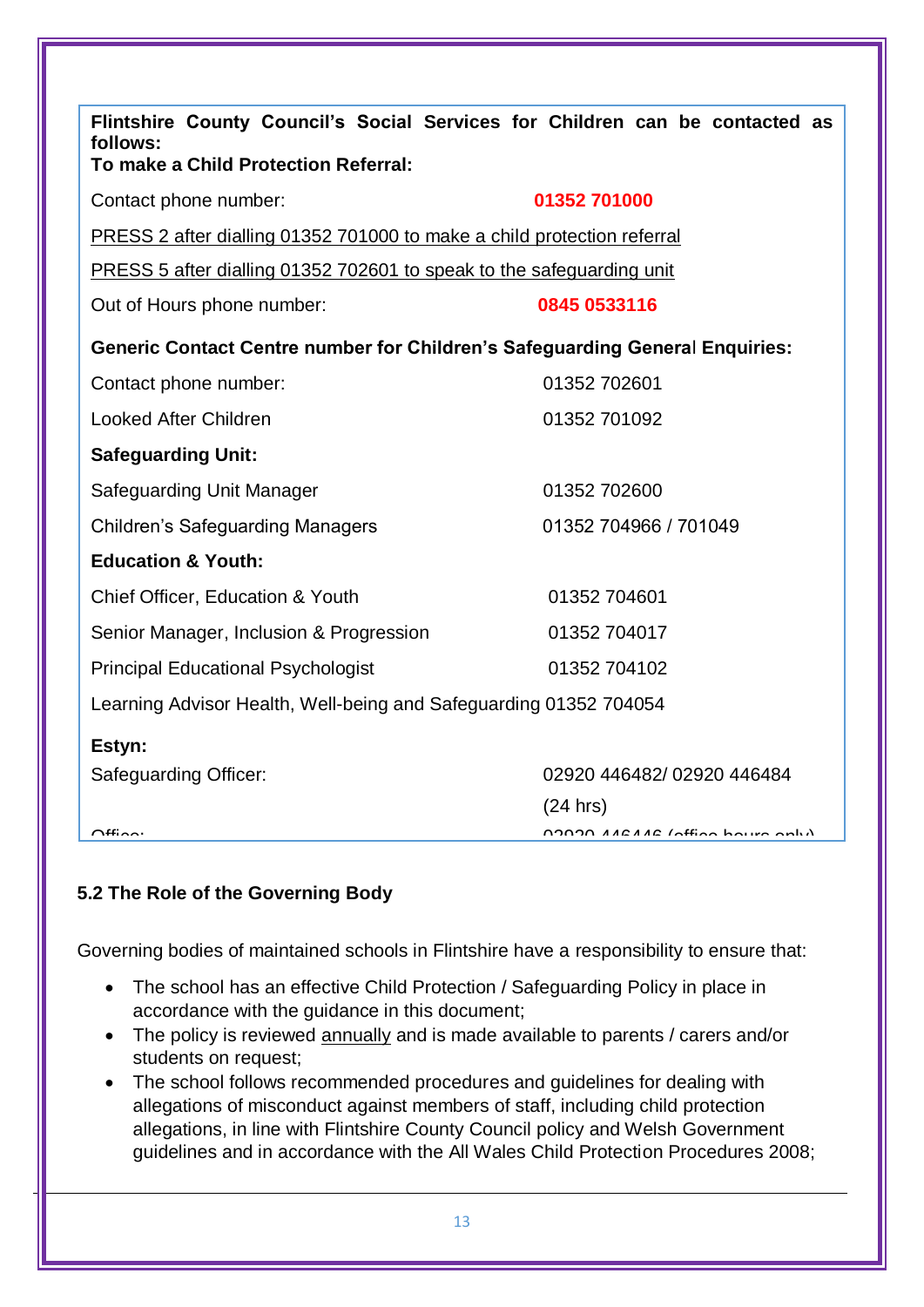- The school operates safe recruitment procedures and ensures that all appropriate checks are carried out on all new staff and volunteers, including governors, in line with Flintshire County Council policy and Welsh Government guidelines;
- The school has a Designated Senior Person who is appropriately trained to take lead responsibility for dealing with child protection;
- The Head teacher and all staff and volunteers (including governors) undertake appropriate safeguarding training. Refer to Appendix 4 for training programme.
- There is a designated Child Protection Governor as referenced in the Education Act 2002 and supporting guidance 'Keeping Learners Safe' 2015.

#### **5.3 The Role of Head Teacher**

In Flintshire, Head teachers have a responsibility to ensure that:

- Safeguarding / child protection policies and procedures adopted by the governing body or proprietor are fully implemented and followed by all staff and are kept up-todate;
- Sufficient resources and time are allocated to enable the Designated Senior Person and other staff to discharge their responsibilities including: taking part in strategy discussions and other inter-agency meetings and contributing to the assessment of children;
- All staff and volunteers understand the procedures for and are supported in raising concerns with regard to children in their care.

### **5.4 The Role of the Designated Senior Person (DSP) in School**

The Designated Senior Person (DSP) for Child Protection fulfils an essential role in developing and implementing policies that help to protect children from all forms of abuse and create a safe school environment.

The DSP (this role can be performed by the Head teacher) should:

- Take lead responsibility for managing child protection issues and cases;
- Promote the interests of Looked After Children (LAC) in their school;
- Be a member of the school's leadership team.
- Take responsibility for the school's child protection practice, policy, procedures and professional development.

#### **5.5 The Role of All Staff**

All staff have a legal duty to record and report any child protection problems, concerns or suspicions to the DSP as soon it is identified and practically possible and in any case within 24 hours to Flintshire County Council's Social Services for Children. This is not a matter of individual choice. There is a legal duty to record and report your concerns on the day the allegation/concern has been raised.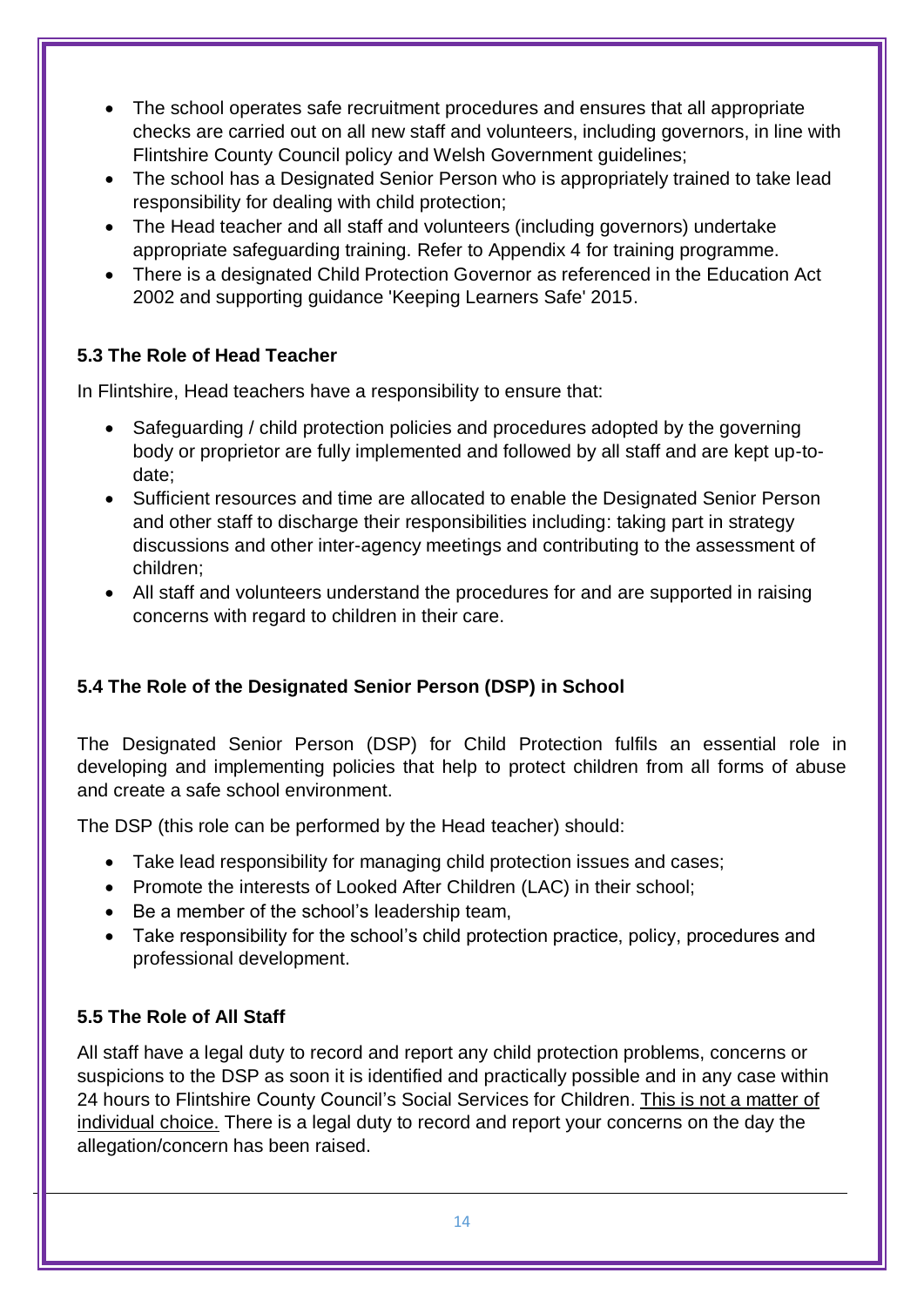All staff will:

- Understand their role and responsibilities to safeguard and promote the welfare of children.
- Be familiar with and follow the school's procedures and protocols for safeguarding and promoting the welfare of children and know who to contact in the school to express concerns about a child's welfare.
- Be alert to indicators of abuse and neglect.
- Have access to and comply with the All Wales Child Protection Procedures
- Have received child protection training to a level commensurate with their role and responsibilities.
- Know when and how to refer any concerns about child abuse and neglect to Social Services for Children or to North Wales Police.
- Know that a child, parent, caregiver, relative or member of the public who expresses concerns about a child's welfare to a professional and / or agency employee must never be asked to make a self-referral to Social Services for Children or the Police. The professional and/or agency employee must make the referral and cannot remain anonymous in doing so.
- Know that if any person has knowledge, concerns or suspicions that a child is suffering, has suffered or is likely to be at risk of harm, it is their legal duty to ensure that the concerns are referred to Social Services for Children or the Police, who have statutory duties and powers to make enquiries and intervene when necessary.

Refer to Appendix 1 for guidance on what to do if a child tells you they have been abused by someone other than a member of staff.

## **7. Procedures**

At Broughton Primary school we will follow the All Wales Child Protection Procedures (April 2008) and Keeping Learners Safe Guidance (January 2015) alongside any other guidance and protocols that have been endorsed and agreed by the North Wales Safeguarding Children Board (NWSCB).

The school will:

 Ensure that it has a named designated senior member of staff who has undertaken the appropriate training in line with agreed national and local requirements. This school will also nominate a named deputy who will be the central contact in times when the designated person is absent. In the unlikely event that both persons are absent or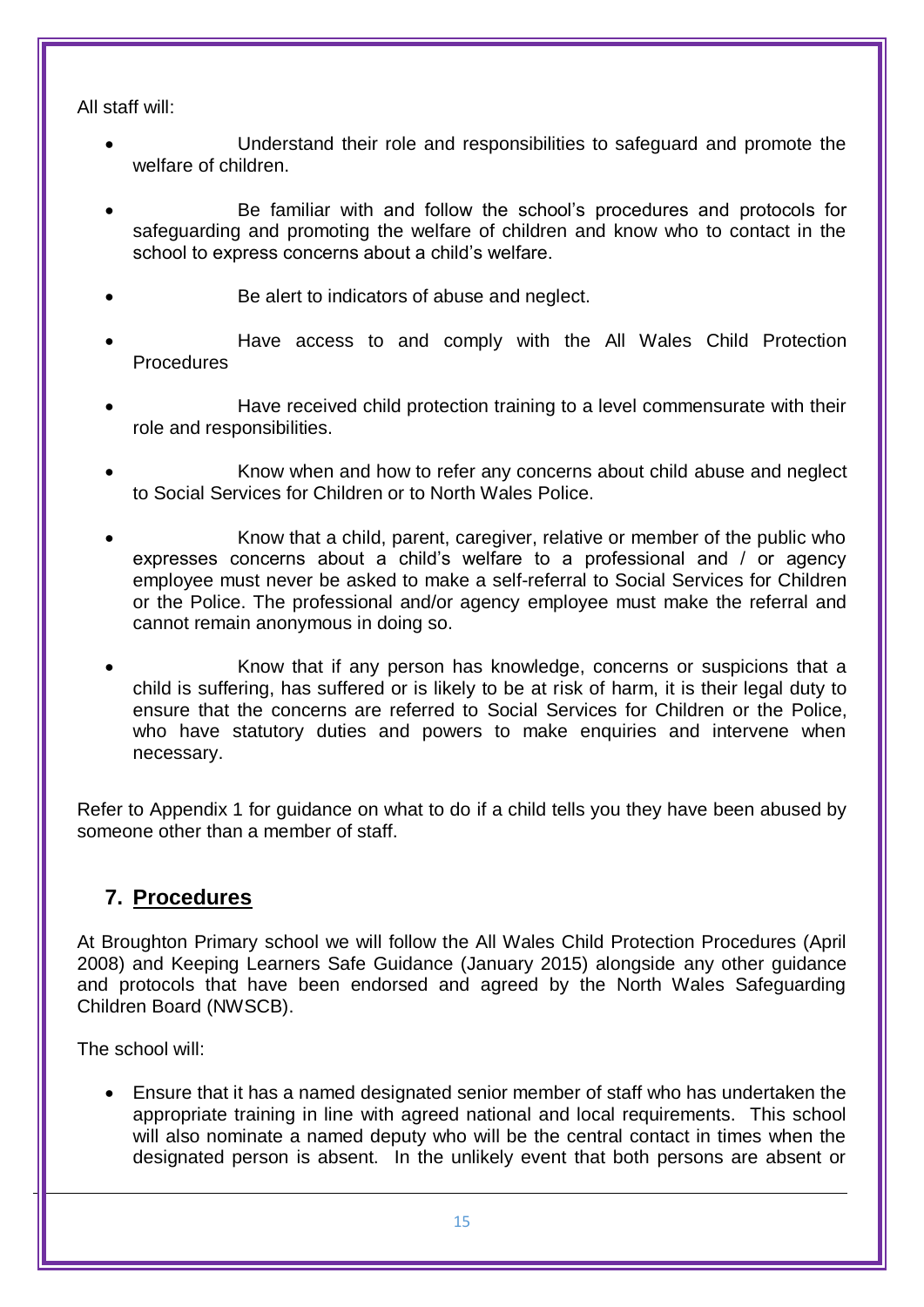unavailable at a given time, the most senior person on the premises will act as a contact point.

- Recognise the role of the Designated Senior Person and arrange support and training. The school will look at the NWSCB and in particular, the Local Authority's Designated Officer for Safeguarding in Education for guidance and support in all child protection matters in assisting the school's designated person.
- Ensure that all members of staff, including permanent, part-time and adult volunteers, along with every governor knows:
	- o The name and contact details of both the designated and deputy person responsible for child protection;
	- o That it is the named designated person and/or their deputy who have the responsibility for making child protection referrals within timescales, by completing the agreed multi-agency form;
	- o That the designated person and deputy will seek advice from the Designated Officer and/or Social Services for Children First Contact Team if necessary when a referral is being considered. If in doubt a referral must be sent.
- Ensure that all members of staff are aware of the need to be alert to signs of abuse and know how to respond to a pupil who may disclose abuse. That all members of staff will be offered and expected to attend appropriate training and updates as arranged by the school. Refer to Appendix 4 for training programme.
- Ensure that parents have a clear understanding of the responsibility placed on the school and its staff for child protection by setting out their obligations in the school prospectus and other forms of communication. In particular there is a clear obligation that 'the welfare of the child is paramount' and in some circumstances this may mean that the parents are not initially informed of a referral made by the school. This circumstance is in line with the All Wales Child Protection Procedures guidance.
- Provide training for all staff so that they:
	- o Understand their personal responsibility;
	- o Are cognisant of agreed local procedures;
	- o Understand the need to be vigilant in identifying suspected case of abuse;
	- o Know how to support a child who discloses abuse, particularly the dos and don'ts.
- Notify Social Services for Children if:
	- o A looked after child (LAC) or a child on the child protection register is excluded for a fixed term or permanently;
	- o There is an unexplained absence of a looked after pupil or a pupil on the child protection register of more than two days duration from school (or one day following a weekend)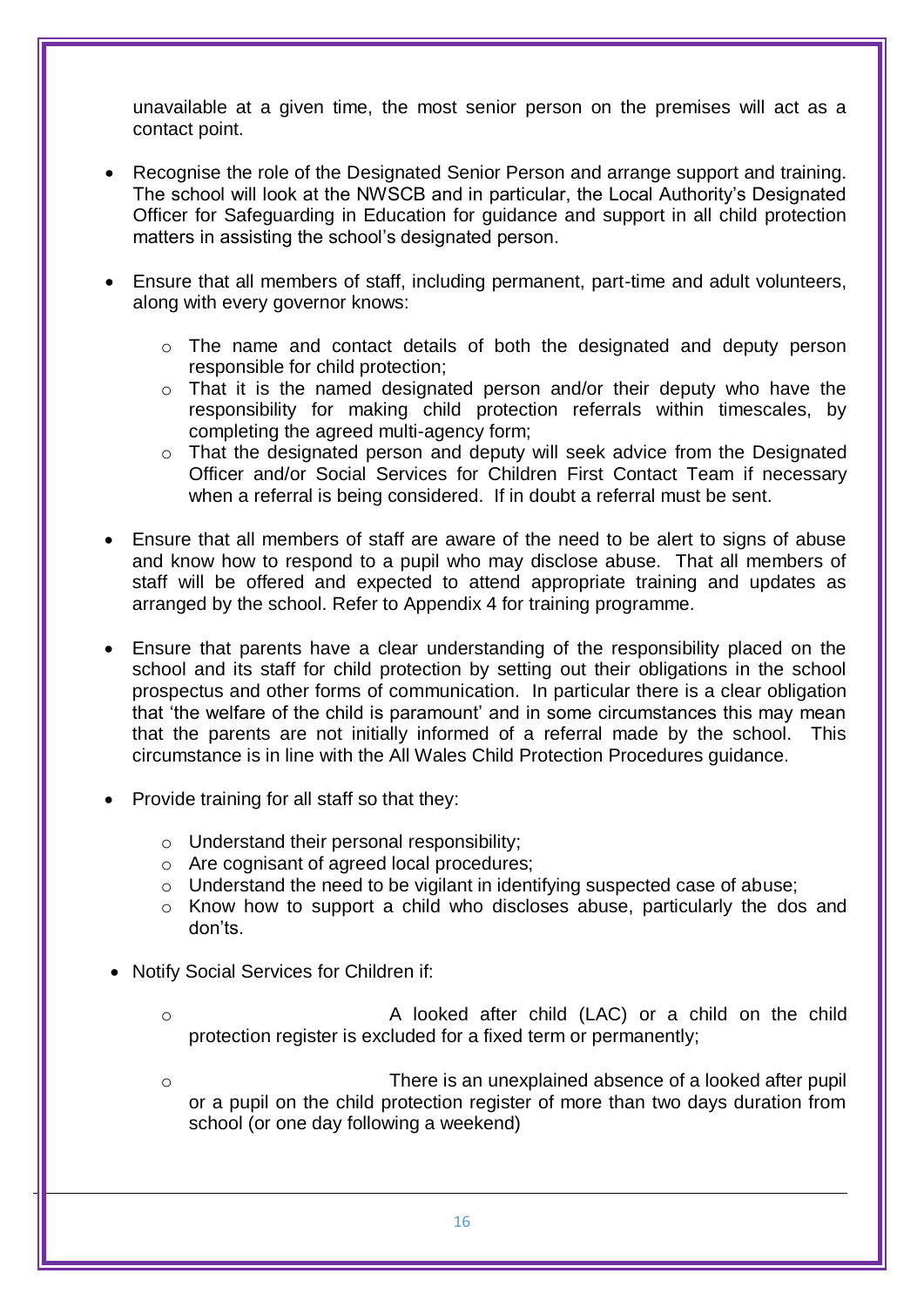- Work to develop effective links with relevant agencies and co-operate as required with their enquiries regarding child protection matters including attendance at initial and review child protection conferences and core groups, and support these with the submission of written reports on standard proforma (Appendix 2) within 2 working days before conference date. A copy should be shared with the child's parents before the conference takes place.
- Keep written records of concerns about children (noting date, event and action taken) even where there is no need to refer the matter to agencies responsible for formal investigation.
- Ensure that all records and files are kept secure and in locked locations. The designated person is responsible for the security, compilation and storage of all records and should be able to access and produce them in times of need. It is the responsibility of the designated person to ensure that any transfer of records is conducted sensitively and securely.
- Adhere to the procedures set out in the Welsh Government guidance no 002/2013 'Disciplinary and dismissal procedures for school staff'
- Ensure that all recruitment and selection procedures follow all national and local guidance. The school will seek advice and guidance from the local authority's Human Resources Department on recruitment and selection.
- Seek to designate a governor for child protection who will champion and oversee the school's child protection policy and practice. This governor will feed back to the Governing body on child protection matters as and when required but will be required to write an annual report to the governing body on the school's child protection activities.

## **8. Record Keeping**

When a child has made a disclosure, the member of staff or volunteer should:

- Make brief notes as soon as possible after the conversation.
- Not destroy the original notes in case they are needed by a court
- Record the date, time, place and any noticeable non-verbal behaviour and the words used by the child
- Draw a diagram to indicate the position of any bruising or other injury
- Record statements and observations rather than interpretations or assumptions
- Give all records to the Designated Senior Person.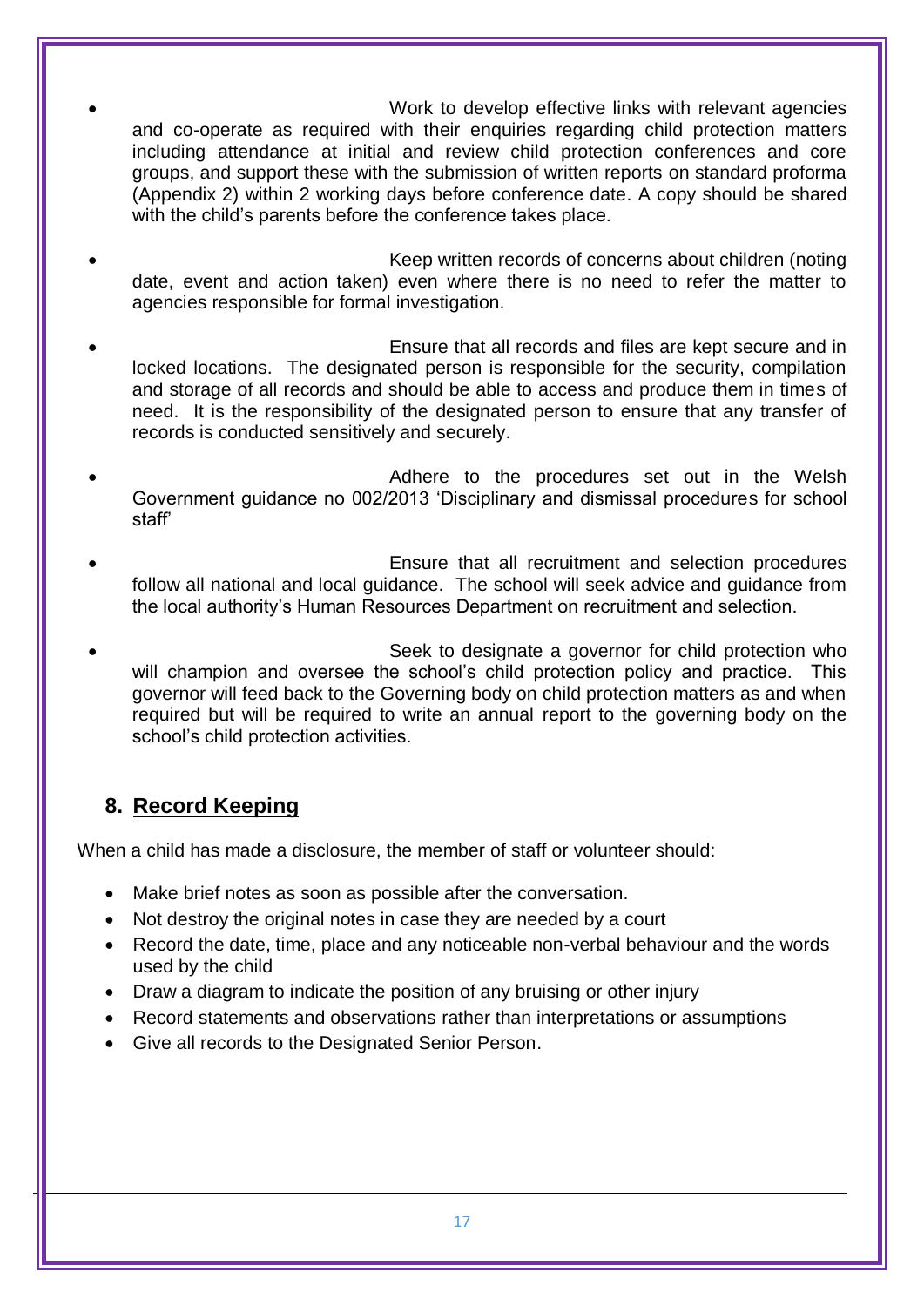## **9. Support Following a Disclosure**

#### **9.1 Supporting staff:**

Dealing with a disclosure from a child, and a child protection case in general, is likely to be a stressful experience. The member of staff or volunteer should consider seeking support for him/herself and discuss this with the Designated Senior Person who can seek support from the appropriate Governor.

#### **9.2 Supporting children:**

The school will endeavour to support all children by:

- Encouraging self-esteem and self-confidence whilst not condoning aggression or bullying
- Promoting a caring, safe and positive environment within the school
- Liaising and working together with all other support services and those agencies involved in the safeguarding of children.

## **10. Supporting the Pupil at Risk**

#### **10.1 Behaviour**

At Broughton Primary school we recognise that children who are at risk, suffer abuse or witness violence, are often affected by these in adverse ways, some may be deeply troubled by these events. School may be the only stable, secure and predictable element in the lives of children at risk. Nevertheless, when at school their behaviour may be challenging and defiant or they may be withdrawn.

The school will endeavour to support the pupil through:

- The content of the curriculum to encourage self-esteem and self-motivation (*refer to section 3 of this policy for Prevention*);
	- The school ethos which:
	- o Promotes a positive, supportive and secure environment, and
	- o Gives learners a sense of being valued.
- Broughton Primary School's Behaviour Policy is aimed at supporting vulnerable learners in the school. All staff will follow a consistent approach which focuses on the behaviour of the offence committed by the child but does not damage the pupil's sense of self-worth. The school will express and explain to all pupils that some behaviour is unacceptable, (shared with parents via school prospectus and other points of communication) but each individual is valued and not to be blamed for any abuse that has occurred. Staff should read the school's Behaviour Policy in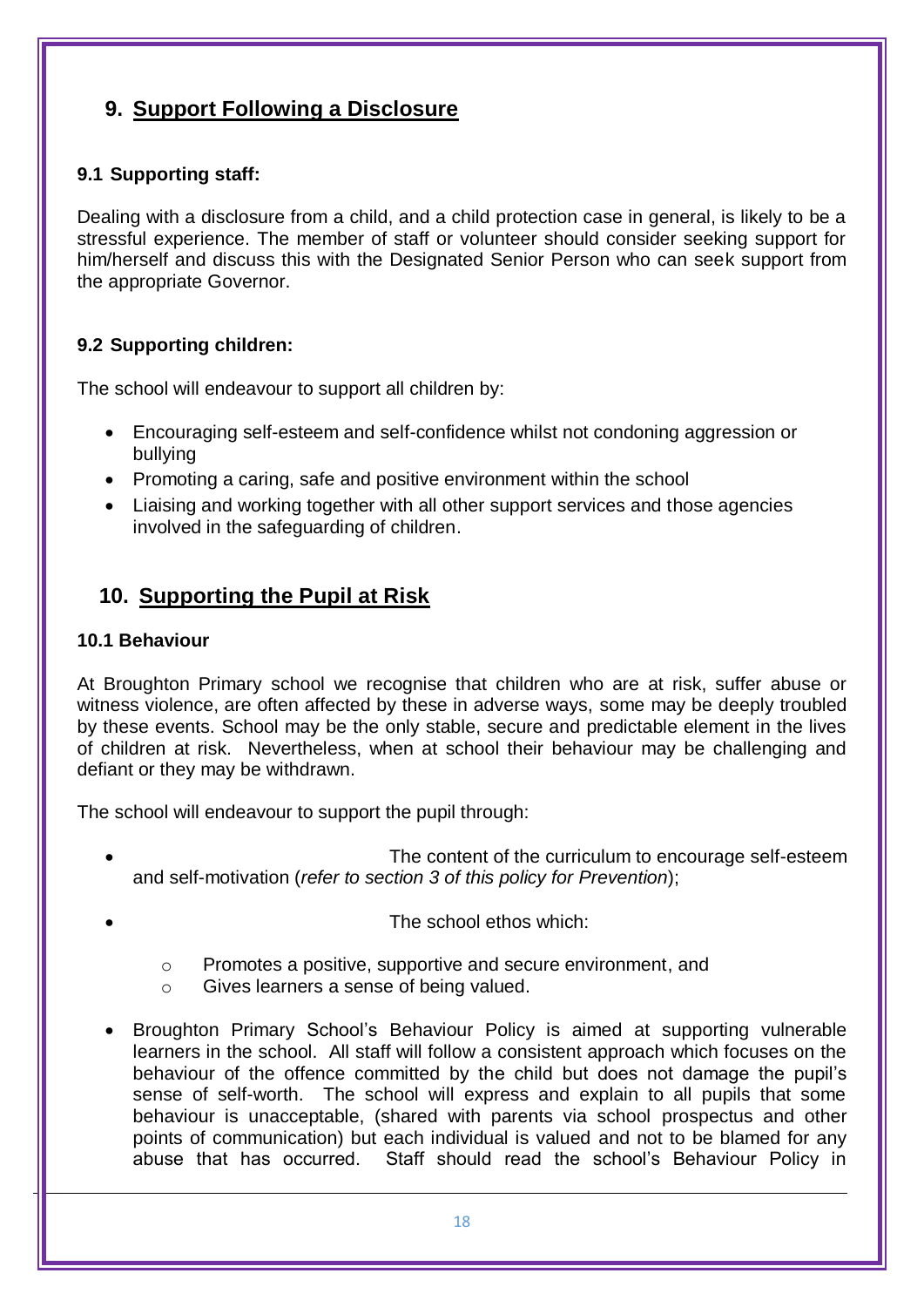conjunction with this and other named policies noted in this policy. This can be found on Staff Common, our website and a copy in the main office.

- Liaison with other agencies who support the student such as Social Services for Children, Child and Adolescent Mental Health Services, the Educational Psychology Service, Education Welfare Service and others.
- Keeping records and notifying Social Services if there is a recurrence of a concern with the individual.
- Making a TAF (Team Around the Family) referral when co-ordinated early intervention support would benefit the child and family.

When a learner on the child protection register leaves, we will transfer the sensitive information to the new school immediately (using the agreed policy and procedures for the 'Transfer of Sensitive Information' and the Designated Person will be central to this process) and if not already done, to inform Social Services of the move.

#### **10.2 Bullying**

At Broughton Primary school we are committed to providing a secure and caring environment for all. Bullying, in any form, will not be tolerated.

Welsh Government Respecting Others: Anti-Bullying Guidance (2011) is reflected in our school's Anti-bullying Policy. Please refer to the Anti-bullying Policy for further information. This can be found on Staff Common, our website and a copy in the main office.

#### **10.3 Physical Intervention**

As part of Broughton Primary school's Safeguarding procedures, we recognise that there may be rare occasions where physical intervention is necessary. Physical intervention should only ever be used to:

- Maintain the safety of learners and staff
- Prevent serious breaches of school discipline
- Prevent serious damage to property.

The school expects every effort to be made to deescalate a situation, prior to physical intervention. Appropriate support is provided for both learners and staff who are involved in physical intervention.

#### **10.4 Children with Additional Learning Needs (ALN)**

We recognise that statistically children with behavioural difficulties and disabilities are most vulnerable to abuse. School staff who deal with learners with profound and multiple disabilities, sensory impairment and/or emotional and behaviour problems need to be particularly sensitive to signs of abuse. *Keeping Learners Safe (2015)*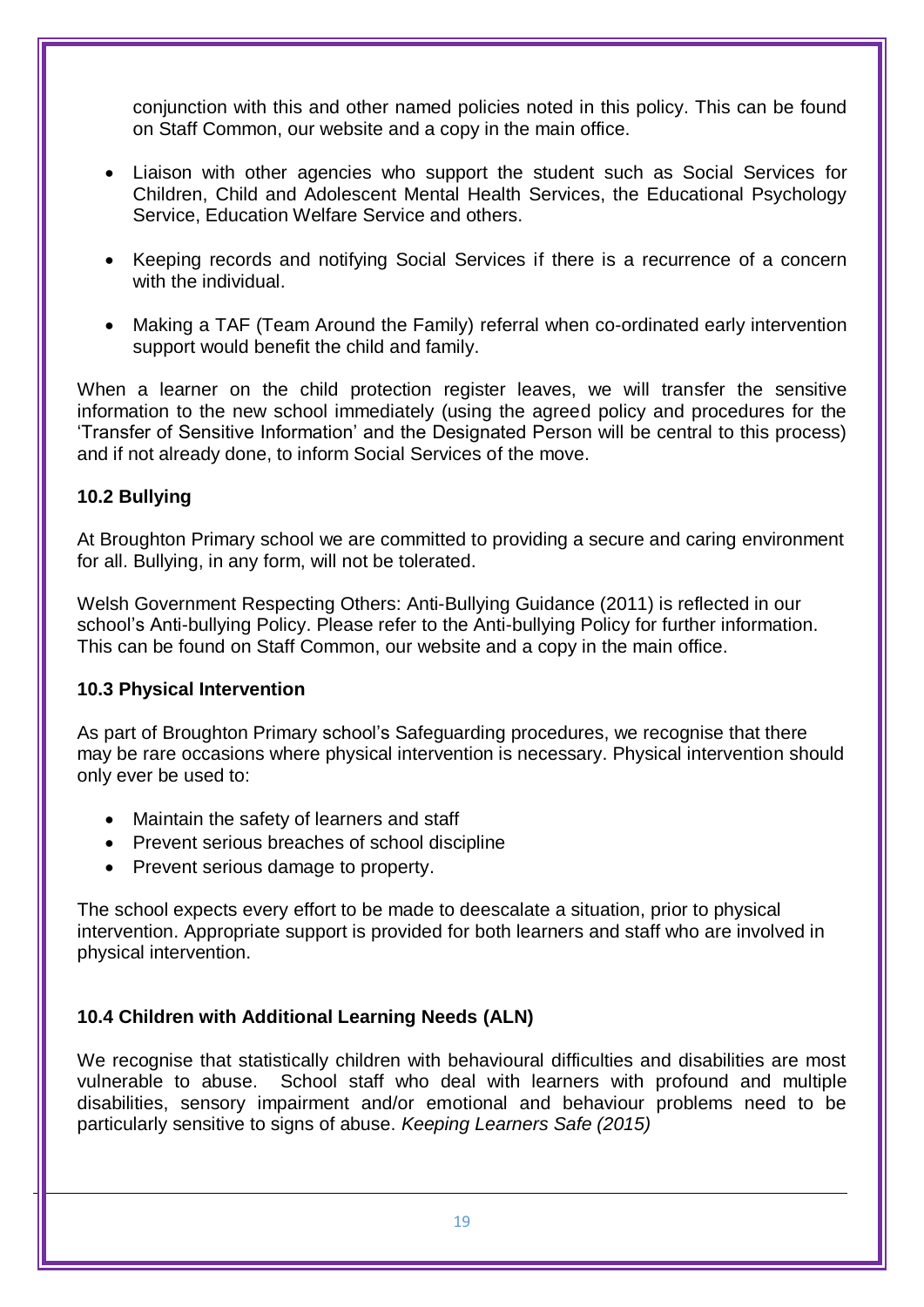School staff need to have a high level of awareness with learners who have ALN and promote a culture where they are able to make their wishes and feelings known in respect of their care and treatment. All learners with ALN should know how to raise concerns if they are worried or angry about something and giving them access to a range of adults with whom they can communicate. Learners with communication difficulties should have available to them at all times a means of being heard.

Learners with ALN who are interviewed as part of any safeguarding investigation should be allowed to express their views as to who will be the appropriate adult in an interview situation. Advice must be sought from Social Services for Children.

Please refer to ALN Policy for further information. This can be found on Staff Common, our website, and a copy at the main office.

on Staff Common, our website, and a copy at the main office.

#### **10.5 Looked After Children (LAC)**

This school recognises that learners who become looked after are often the most vulnerable and has a responsibility to support the Council in its role as corporate parents.

Please refer to the LAC Policy for further information. This can be found on Staff Common, our website, and a copy at the main office.

## **11. Child Protection Conferences / Core Groups**

A child protection conference will be convened if a referral has been made and, following an investigation, the findings have considered the child to be at risk of harm, has suffered harm, or if the child is already subject to a child protection plan. A review conference is held to monitor the safety of the learner and the required reduction in risk. Child protection conferences can be upsetting for parents / carers. We will work in an open and honest way with any parent whose child has been referred to Social Services for Children or whose child is subject to a child safety plan. Our responsibility is to promote the protection and welfare of all learners and our aim is to achieve this in partnership with our parents / carers.

Staff may be required to attend child protection conferences or core group meetings to represent the school. The person attending will need to have as much relevant up to date information about the child as possible. This is most likely to be available from a class teacher. All reports for child protection conferences will be prepared in advance using the required county report format. The information contained in the report will be shared with parents at least one day before the initial child protection conference and at least 48 hours before the review conference and should be prepared using the county report format for conference. Please refer to Appendix 2.

## **12. Allegation Against a member of Staff or Adult**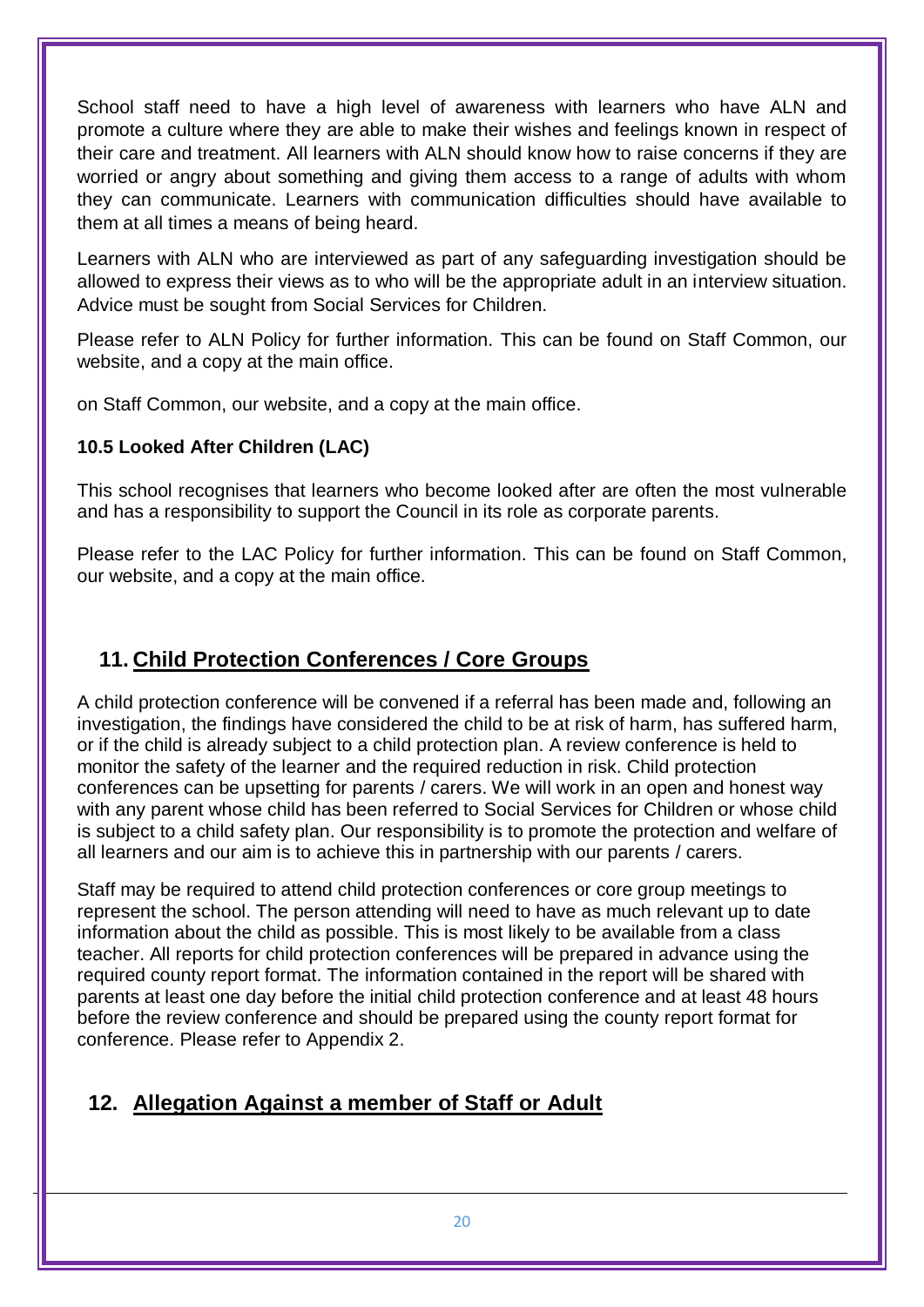All staff must ensure that any allegation regarding an adult who is working with learners is reported immediately to the Head teacher or the Designated Senior Person (DSP); this will include all school staff, volunteers, governors, occasional workers or contractors and those staff who are not on the school site but come into contact with children i.e. those who transport learners to/from school, school crossing patrols etc.

Allegations against members of staff should be brought immediately to the attention of the Head teacher / Designated Senior Person (DSP). If the allegation is against the Head teacher, then the Chair of Governors must be informed, who in turn must immediately inform the Chief Officer.

It is essential that all allegations of abuse are dealt with fairly, quickly and consistently, providing effective protection for the child while supporting the person who is the subject of the allegation.

The Head teacher (or Chair of Governors in the case of a Head teacher) will act as the Case Manager, and has overall responsibility for any safeguarding allegation.

In the first instance, the Case Manager should immediately discuss the allegation with the Local Authority Safeguarding Officer within Education who will also support the school with how to adhere to the Welsh Government guidance listed below. The Local Authority Education Safeguarding Officer should be informed of **all** allegations that come to a school's attention and appear to meet the criteria set out above so they can consult with the FCC Safeguarding Unit and Children's Services and the police, as appropriate.

The Head teacher and Designated Senior Person (DSP) will ensure that they are fully aware of the relevant legislation and guidance in relation to procedures required when an allegation is made against a professional and in particular:

 Welsh Government Guidance: Circular No: 009/2014 - Safeguarding Children in Education - Handling allegations of abuse against teachers & other staff

[http://learning.gov.wales/docs/learningwales/publications/140410-safeguarding-children-in](http://learning.gov.wales/docs/learningwales/publications/140410-safeguarding-children-in-education-en.pdf)[education-en.pdf](http://learning.gov.wales/docs/learningwales/publications/140410-safeguarding-children-in-education-en.pdf)

 Welsh Government Guidance: Circular No: 002/2013 - Disciplinary and Dismissal Procedures for School Staff

<http://gov.wales/docs/dcells/publications/130227disciplinaryanddismissalen.pdf>

Education Workforce Council (EWC) Code of Conduct.

[http://www.ewc.wales/site/index.php/en/documents/fitness-to-practice/157-ewc-code-of](http://www.ewc.wales/site/index.php/en/documents/fitness-to-practice/157-ewc-code-of-professional-conduct-and-practice)[professional-conduct-and-practice](http://www.ewc.wales/site/index.php/en/documents/fitness-to-practice/157-ewc-code-of-professional-conduct-and-practice)

The sharing of information about an allegation must be handled sensitively and must be restricted to those who have a need to know in order to:

- Protect children;
- Facilitate enquiries, or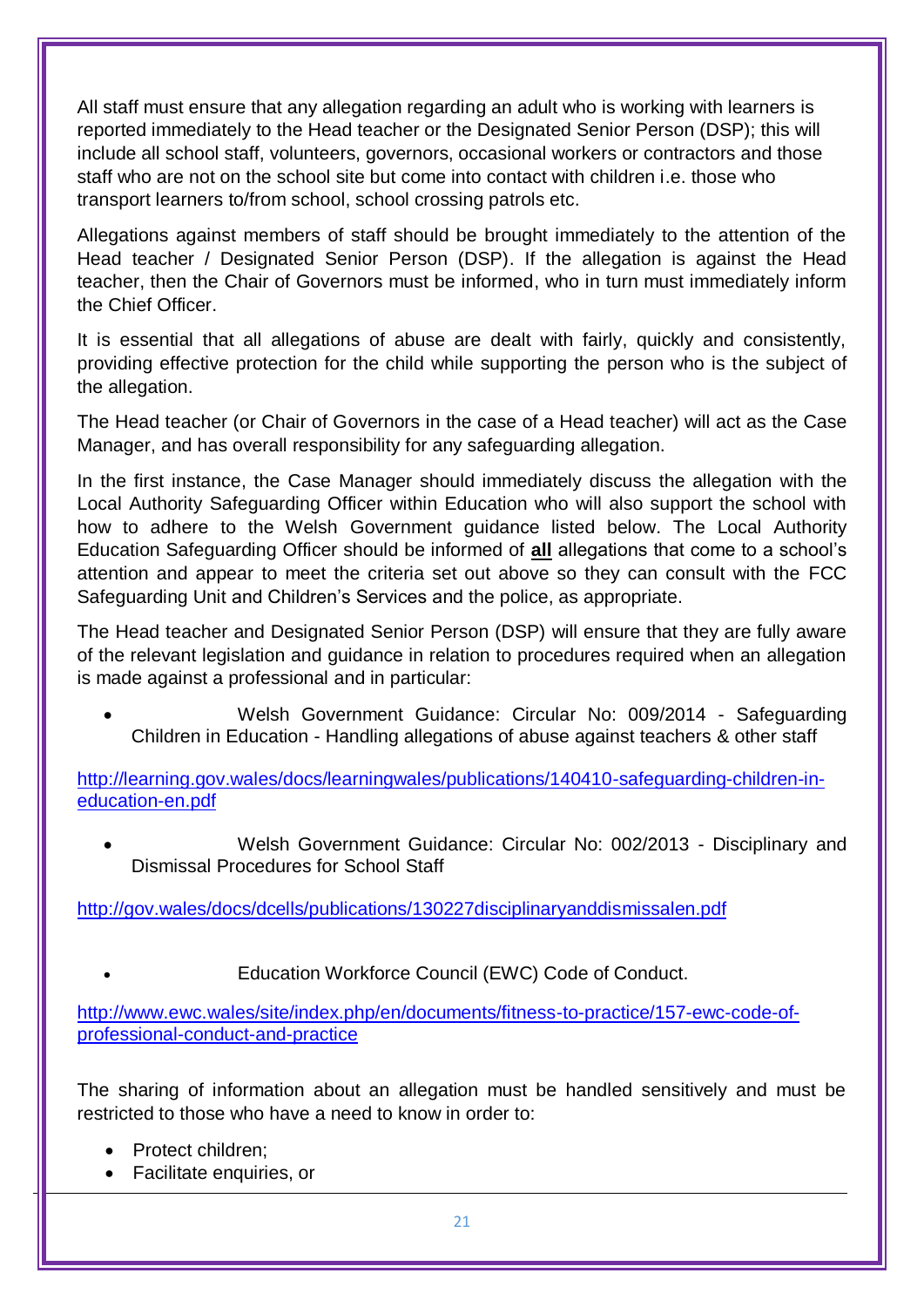Manage disciplinary / complaints aspects.

Information about the learner, or family must not be shared with the individual against whom the allegation was made or anyone representing them.

On the completion of Police or Social Services investigations, if formal disciplinary action is not required, appropriate action should be instituted within three working days (e.g. arrangements made for a suspended employee to return to work). If a disciplinary hearing is required and can be held without further investigation, the hearing should be held within 15 working days. Governing bodies are responsible for staff disciplinary matters in all maintained schools.

Any employee who believes that allegations or suspicions are not being investigated properly has a responsibility to escalate their concern directly to the Lead Officer for Safeguarding Children in Education.

The school's Whistleblowing Policy can be used for confidential reporting of any abusive, inappropriate or unprofessional behaviour towards children or young people, or any conduct that breaches criminal law or statute; compromises health and safety; breaches accepted professional codes of conduct, or otherwise falls below established standards of practice in relation to children and young people.

## **13. Safer Recruitment**

Flintshire County Council has implemented Safe Recruitment and Employment standards in accordance with guidance through the North Wales Safeguarding Children Board (NWSCB). Broughton Primary school will adhere to the Welsh Government Circular: 158/2015 Keeping Learners Safe / Chapter 5.

Broughton Primary school's Disciplinary Procedures set out what action should be taken against employees including school staff who do not comply with the school's policies and procedures, including those in place to safeguard and promote the welfare of children.

To promote Safe Recruitment and HR practices, the school will:

- Ensure that all staff, volunteers and governors provide a DBS disclosure certificate prior to taking up the post
- Ensure that the head teacher has sight of and records on a single central record (school database), the details of all DBS certificate checks
- Ensure that staff, volunteers and governors renew their DBS disclosure certificates on a three yearly basis, which is considered best practice.
- Ensure that an updated DBS disclosure certificate is obtained by any individual staff member, volunteer or governor when there are reasonable grounds to do so e.g. following involvement in criminal activity or if a professional allegation is made
- In the event of any disclosure information being obtained, either at the point of recruitment or subsequently, ensure that a risk assessment is completed and brought to the attention of Flintshire County Council
- A written log of all daily supply staff, volunteers and contractors will be kept clearly listing where the DBS disclosure is available, or a risk assessment will be formulated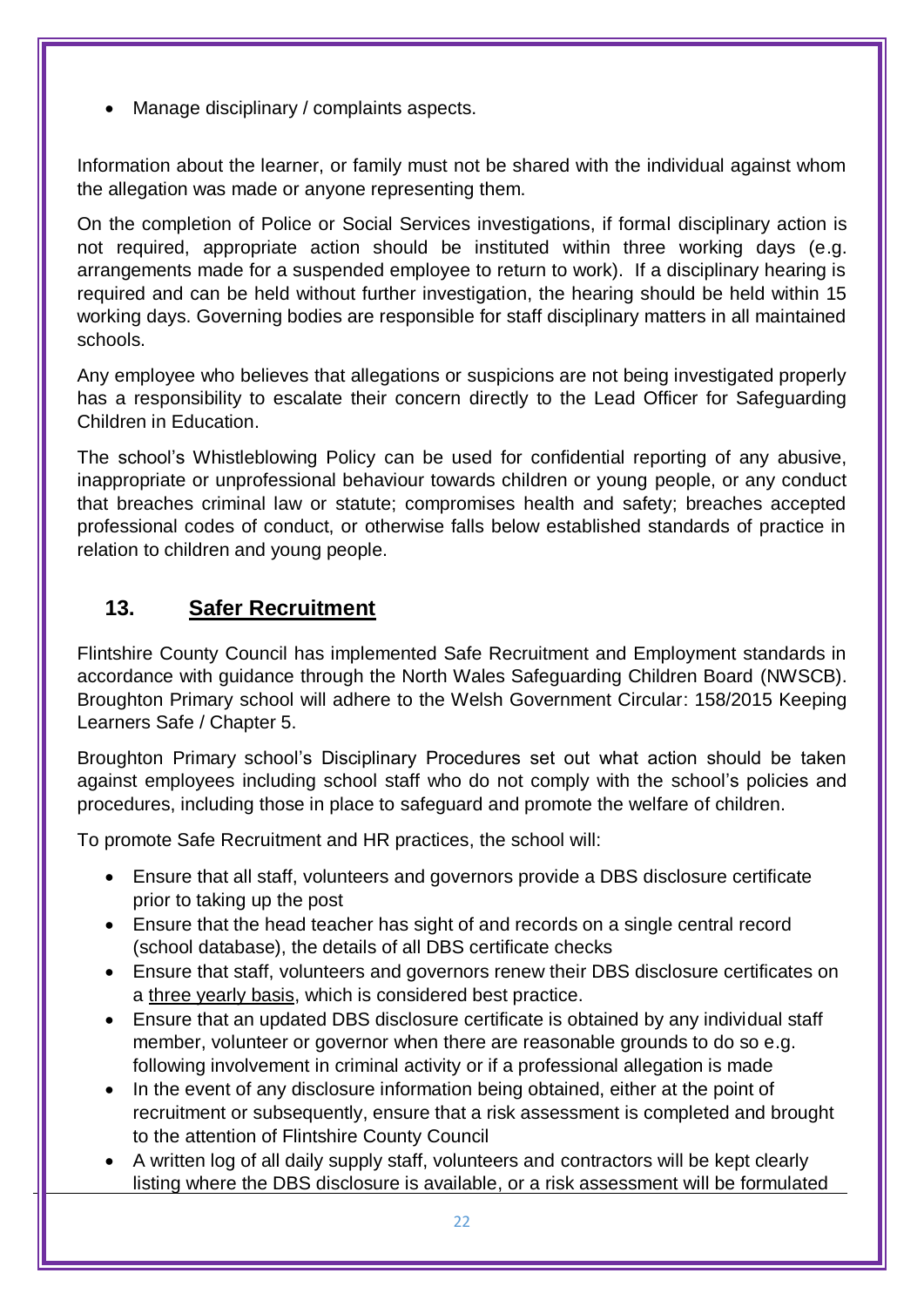in lieu of an available DBS disclosure. Staff such as educational psychologists, supply teachers, trainee teachers, nurses, sports coaches and inspectors should be DBS checked by their employer, for example the supply agency, the university, or local authority. It is sufficient for schools to seek written confirmation that all appropriate checks, have been carried out for these people (most commonly on appointment) and by whom (most commonly the relevant human resources department). Schools should then confirm the identity of these visitors.

## **14. School Site Security**

#### **14.1 Access Control**

Broughton Primary school is a safe and secure place for children to learn and the physical safety of children when on the school site is of paramount importance. Access to the school site is strictly monitored and reviewed in line with the Local Authority guidance on the Health and Safety of school premises.

A suitable and sufficient assessment of security risks is required to enable control measures to be devised: an example Site Security Checklist can be found in Appendix 5 to be used alongside a whole school site Risk Assessment. Control measures may include appropriate lighting and perimeter protection, alongside clear signage, alarm systems and CCTV. Please refer to the Health & Safety Policy for further information which can be found on Staff Common, our website and a copy in the main office.

Managing the school perimeter and access to buildings is a significant aspect of security, as is the management of staff and visitors to the school. It is good practice for schools to aim for one entrance where reception staff can manage visitors. At this single point of entry, staff should be able to prevent access to the school to visitors without satisfactory identification and a reason for their visit. Staff will:

- Ensure visitors, volunteers and students only enter through the main entrance and sign in at Reception
- Ensure all visitors are provided with a visitor badge
- Ensure that when a visitor leaves the premises they sign out and hand back the visitors badge
- Ensure children are only allowed home with adults with parental responsibility or confirmed permission (primary)
- Ensure learners never be allowed to leave school alone during school hours, and only collected by a familiar adult
- Ask security questions to anyone leaving a message for children at the school
- Challenge the reasons of unfamiliar adults on the school premises
- Ensure doors are closed to prevent intrusion
- Ensure windows in empty classrooms are closed
- Wear ID badges (good practice).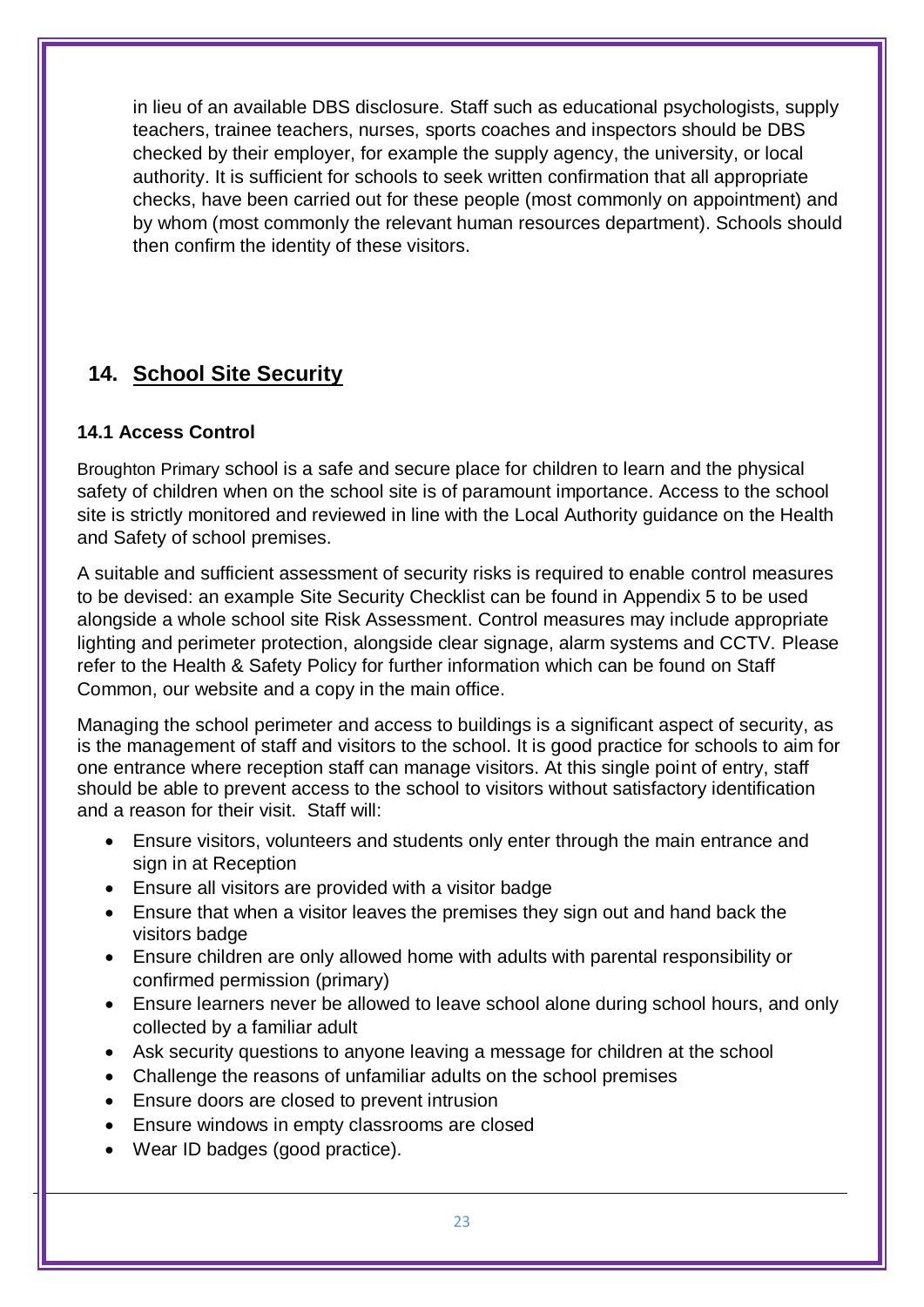#### **14.2 Absconding**

Definition: To abscond is to 'leave without permission'.

Under Section 3 of the Health and Safety at Work Act, 1974 and in Common Law, schools and other education settings owe a duty of care towards their learners. This duty of care requires that all reasonable steps are taken to ensure that learners are safe and remain within the care of the school at all times throughout the school day and during school led activities.

Accordingly, reasonable steps must be taken, through the pupil management and staff training programme, to minimise the likelihood of one or more learners absconding.

In order to prevent a learner from absconding, the school may consider adopting the most suitable control measures for the site:

- a secure perimeter and gates which can be locked
- gates / doors should be secured outside of the school's stated drop off and pick up times
- unsecured gates should be locked during break times if there is a significant risk of any learners absconding
- doors into school should be locked from the outside with key coded access or similar
- there may be a need to have high bolts / closures on doors / gates to restrict unauthorised egress by younger pupils
- early Years should have double handled egress points
- fire doors may have high level bolts / closures on them if significant risk of absconding. This must be recorded in the fire risk assessment and there must always be someone in the room who can unlock the door whilst pupils are present.

Where a learner attempts, or is seen to be leaving the school premises without authorisation, staff must be aware that active pursuit may encourage the learner to leave the immediate vicinity of the school and may also cause the learner to panic, possibly putting them at risk e.g. by running onto a busy road.

If the learner(s) has left the immediate vicinity of the school grounds and is no longer visible then the SLT will make a decision as how to proceed which will take into account; the age of the age of the learner, the prevailing weather conditions, the nature of the incident which led to the learner absconding, the learner's previous history of being involved in episodes of absconding and their outcomes. The SLT or designated staff must contact the Police and parents / carers immediately.

Please refer to Critical Incidents - School Guide to Managing on Site and Off Site Emergencies Updated August 2017, Section 5.9 for Missing Persons Procedure.

#### **14.3 Lockdown Procedures**

Lockdown procedures should be seen as a sensible and proportionate response to any external or internal incident which has the potential to pose a threat to the safety of staff and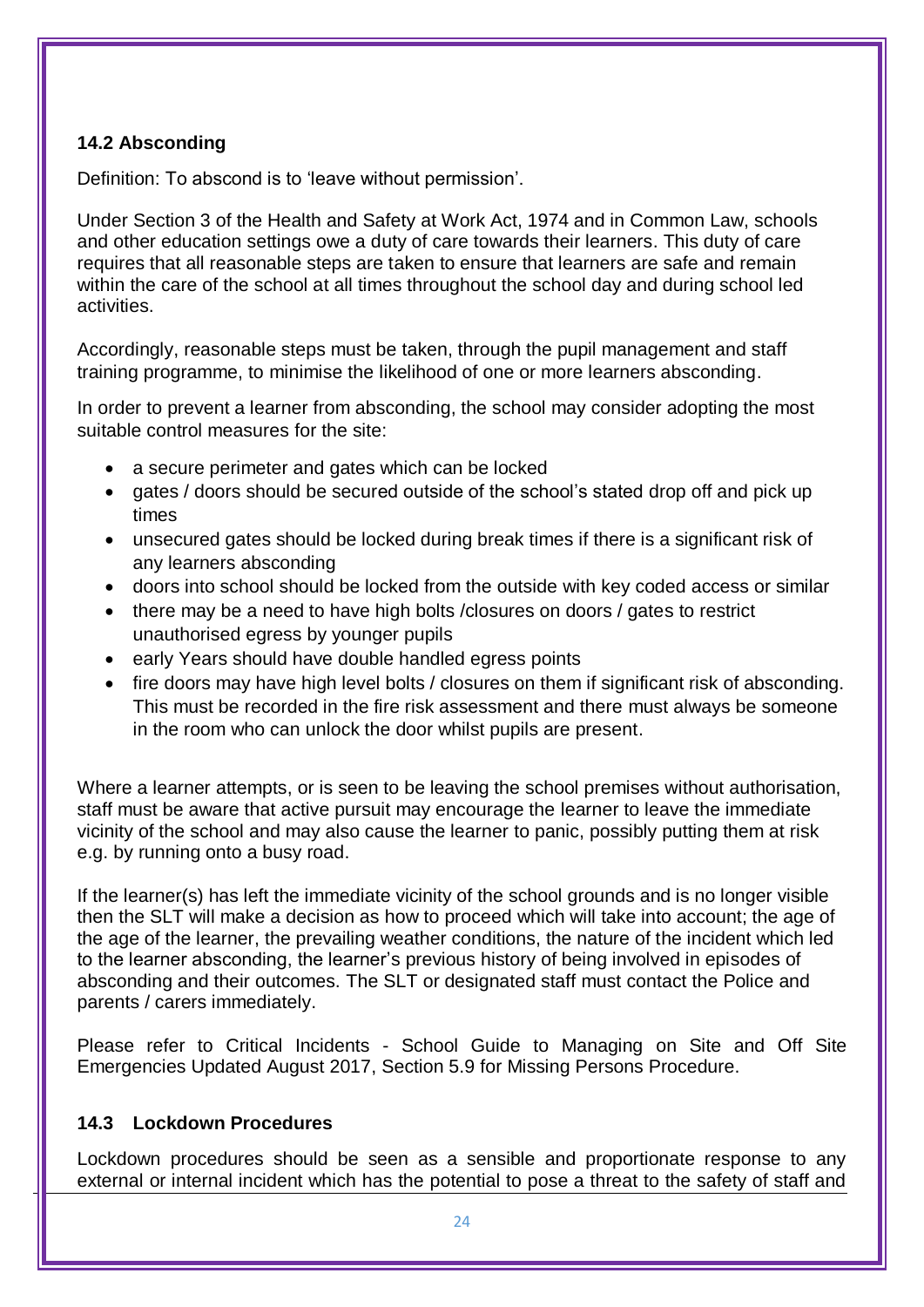pupils in the school. Procedures should aim to minimise disruption to the learning environment whilst ensuring the safety of all learners and staff.

Please refer to Critical Incidents - School Guide to Managing on Site and Off Site Emergencies Updated August 2017, Section 7.2 for Lockdown arrangements.

## **15. Confidentiality**

.

The school recognises that all matters relating to child protection and safeguarding are confidential, however there is a balance between child protection and the right to privacy, as outlined below.

The Head teacher and/or the Designated Senior Person for Child Protection (DSP) will disclose any information about a pupil to other members of staff on a need-to-know basis only. There is a professional responsibility to share information with other agencies in order to safeguard children.

Staff will understand that they cannot promise a child to keep secrets, which might compromise the child's safety or well-being. Staff have a professional responsibility to share relevant information about the protection of learners with the designated statutory agencies when a child is experiencing child welfare concerns. It is important that each member of staff deals with this sensitively and explains to the child that they must inform the appropriate people who can help the child, but they will only tell those who need to know in order to be able to help. Staff should reassure the child and tell them that their situation will not be common knowledge within the school. Staff need to be aware that it may well have taken significant courage on the part of the child to disclose the information and they may also be experiencing conflicting emotions, involving feelings of guilt, embarrassment, disloyalty (if the abuser is someone close) and hurt.

## **16. Information Sharing**

In order to make soundly based decisions there is a need to understand the general principles of sharing information identifiable to a child and/or young persons or their parents/carers. The safety and welfare of a child or young person must be the first consideration when making decisions about sharing information about them. There must be a legal basis for sharing information and a legitimate purpose for doing so.

When dealing with confidential information we will need to be satisfied that there is either:

- a statutory obligation to disclose
- expressed or implied consent from the persons involved, or
- an overriding public interest in disclosing information

All staff will seek advice from the DSP and/or the Head teacher with regard to the sharing of any information. The Head Teacher and DSP will be fully aware of the guidance surrounding the Data Protection Act and the guidance surrounding the Sharing of Information, which includes: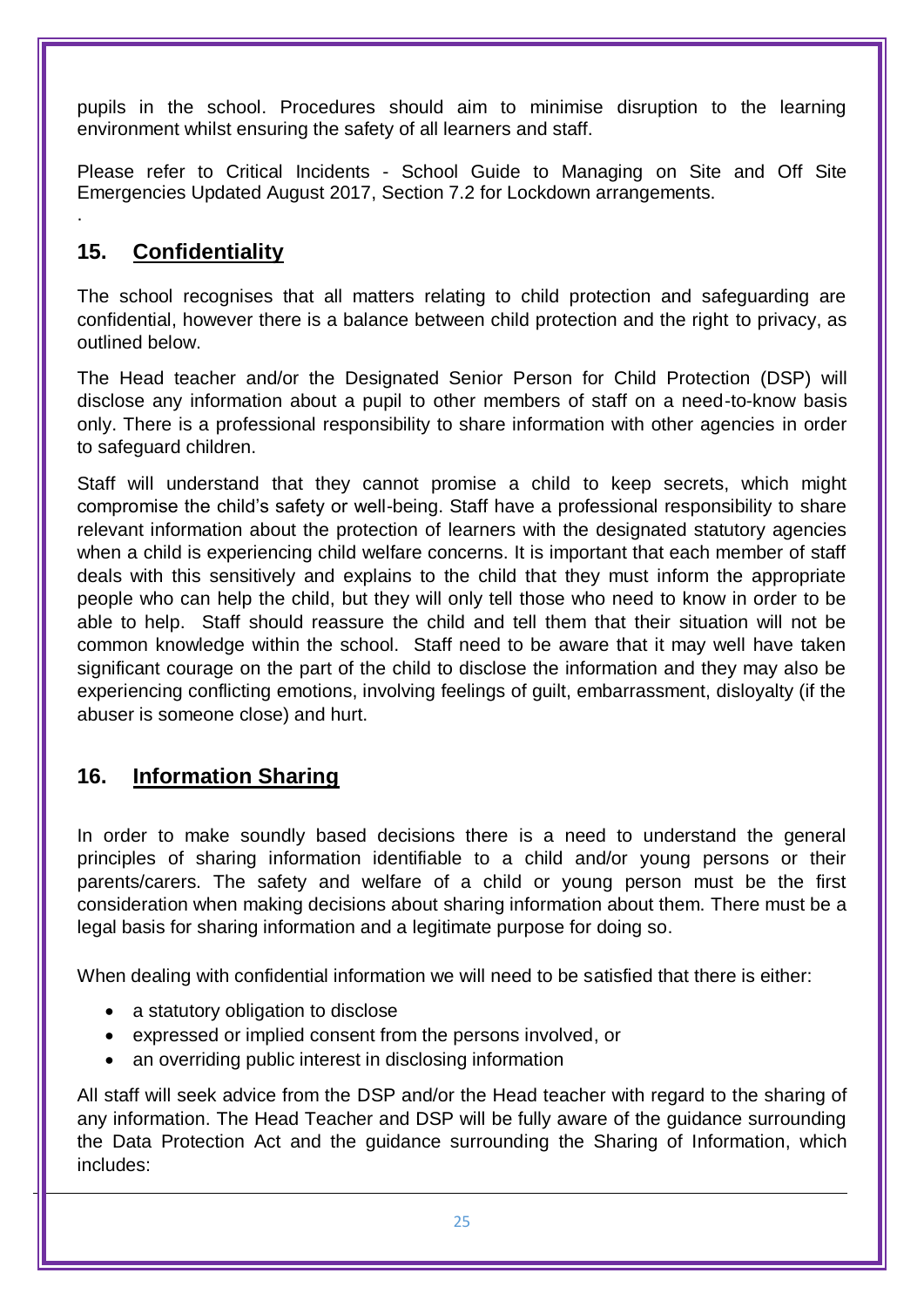Wales Accord on the Sharing of Public Information (WASPI) Framework

#### [www.waspi.org/](http://www.waspi.org/)

 Working together to safeguard children: A guide to inter-agency working to safeguard and promote the welfare of children (March 2015) HM Government

[https://www.gov.uk/government/uploads/system/uploads/attachment\\_data/file/592101/](https://www.gov.uk/government/uploads/system/uploads/attachment_data/file/592101/Working_Together_to_Safeguard_Children_20170213.pdf) Working Together to Safeguard Children 20170213.pdf

 Advice for practitioners providing safeguarding services to children, young people, parents and carers (March 2015) HM Government

[https://www.gov.uk/government/uploads/system/uploads/attachment\\_data/file/419628/](https://www.gov.uk/government/uploads/system/uploads/attachment_data/file/419628/Information_sharing_advice_safeguarding_practitioners.pdf) [Information\\_sharing\\_advice\\_safeguarding\\_practitioners.pdf](https://www.gov.uk/government/uploads/system/uploads/attachment_data/file/419628/Information_sharing_advice_safeguarding_practitioners.pdf)

#### **The Seven Golden Rules for Information Sharing are:**

- 1. Remember that the Data Protection Act 1998 and human rights law are not barriers to justified information sharing, but provide a framework to ensure that personal information about living individuals is shared appropriately.
- 2. Be open and honest with the individual (and/or their family where appropriate) from the outset about why, what, how and with whom information will, or could be shared, and seek their agreement, unless it is unsafe or inappropriate to do so.
- 3. Seek advice from other practitioners if you are in any doubt about sharing the information concerned, without disclosing the identity of the individual where possible.
- 4. Share with informed consent where appropriate and, where possible, respect the wishes of those who do not consent to share confidential information. You may still share information without consent if, in your judgement, there is good reason to do so, such as where safety of a child may be at risk. You will need to base your judgement on the facts of the case. When you are sharing or requesting personal information from someone, be certain of the basis upon which you are doing so. Where you have consent, be mindful that an individual might not expect information to be shared.
- 5. Consider safety and well-being: Base your information sharing decisions on considerations of the safety and well-being of the individual and others who may be affected by their actions.
- 6. Necessary, proportionate, relevant, adequate, accurate, timely and secure: Ensure that the information you share is necessary for the purpose for which you are sharing it, is shared only with those individuals who need to have it, is accurate and up-todate, is shared in a timely fashion, and is shared securely (see principles).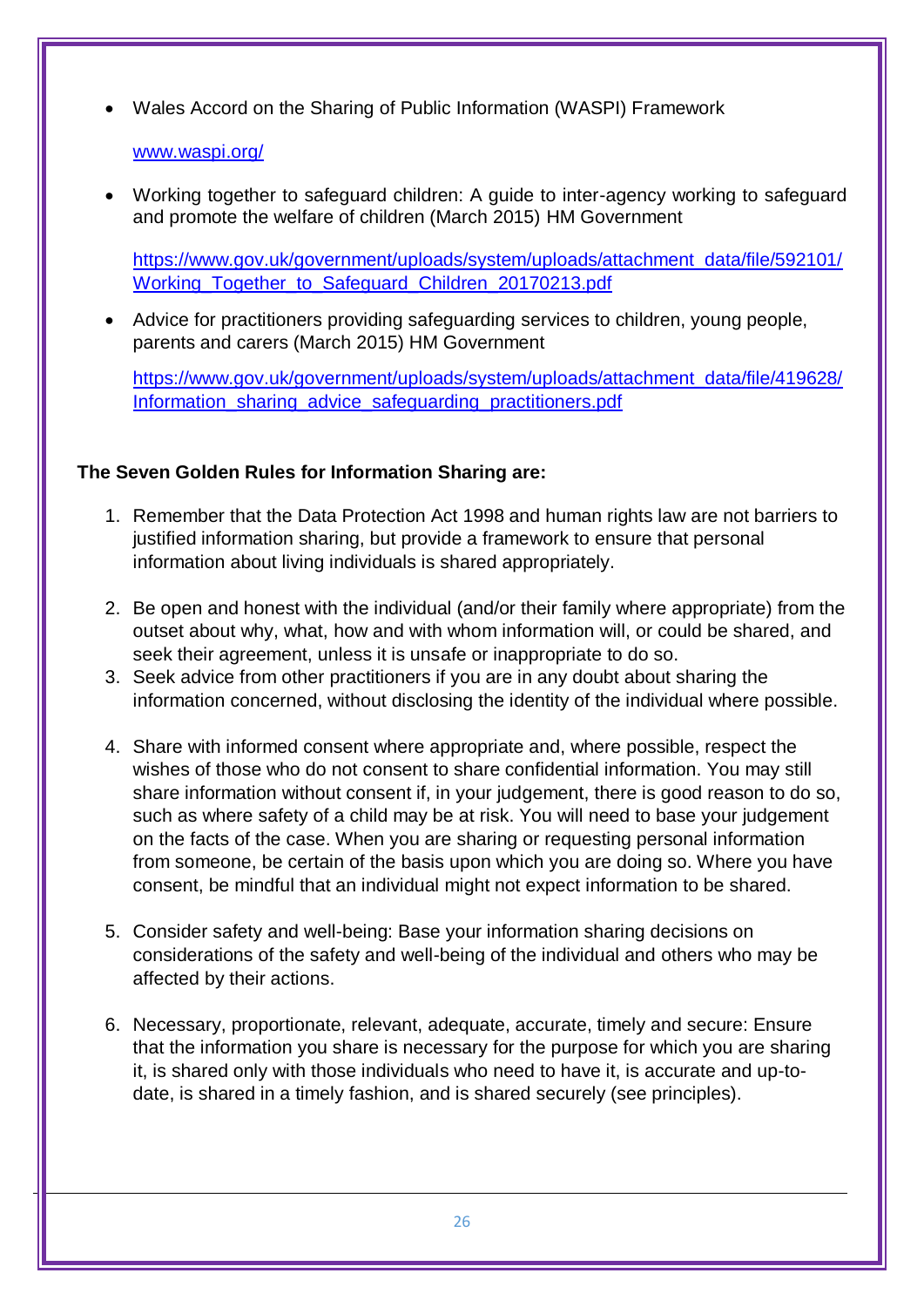7. Keep a record of your decision and the reasons for it – whether it is to share information or not. If you decide to share, then record what you have shared, with whom and for what purpose.

*Advice for practitioners providing safeguarding services to children, young people, parents and carers (March 2015) HM Government*

## **17. Equality and Diversity**

As an employer and provider of services Broughton Primary school will not unlawfully discriminate on grounds of age, disability, gender reassignment, marriage or civil partnership, pregnancy and maternity, race, religion or belief, sex, sexual orientation, or on the grounds of Welsh Language.

All learners, their parents and guardians, volunteers, staff and school governors are valued and will be treated with dignity and respect. The school will not tolerate any form of discrimination, harassment or victimisation.

In order to make sensitive and well informed professional judgments about a learner's needs and a parent's capacity to respond to their child's needs, it is important that school staff will be sensitive to differing family patterns, and lifestyles and to child rearing patterns that vary across different racial, ethnic and cultural groups.

We will work across our school community to ensure our commitment to equality and fairness is shared and take steps to ensure that our school is accessible, welcoming and inclusive.

## **18. North Wales Safeguarding Children Board (NWSCB)**

The North Wales Safeguarding Children Board (NWSCB) is a statutory body which coordinates, monitors and challenges its partner agencies in safeguarding children in North Wales. Flintshire County Council is a statutory partner of the NWSCB.

The objectives of the NWSCB are to PROTECT children in its area who are experiencing or at risk of abuse, neglect or other kinds of harm and PREVENT children who are experiencing or at risk of experiencing abuse, neglect or other kind of harm.

Schools should be aware of the work of the NWSCB and are encouraged to attend events and training. Schools can subscribe to the latest news and information by following the link below:

<http://www.northwalessafeguardingboard.wales/>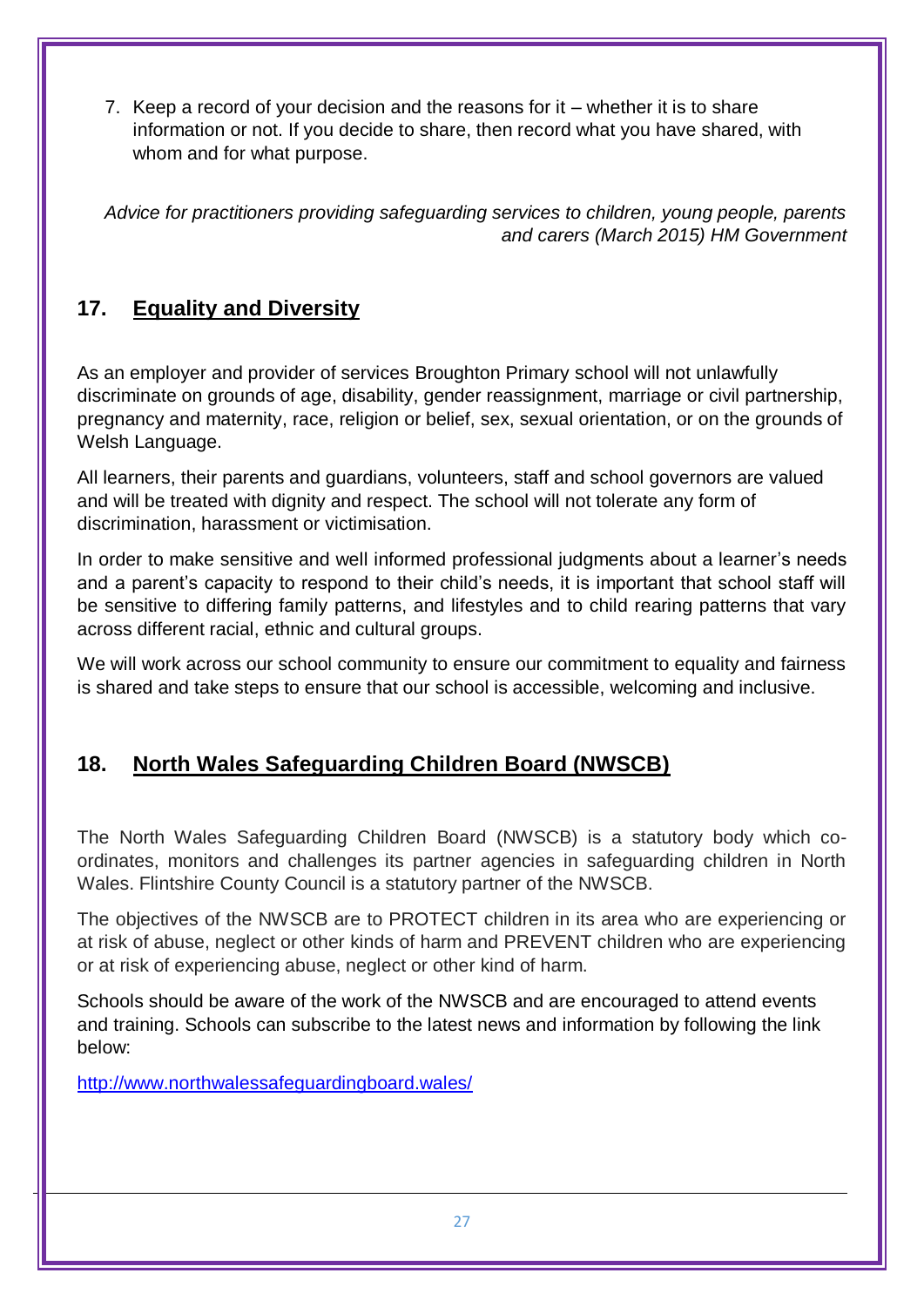## **19. References**

- Welsh Government Circular: 158/2015 Keeping Learners Safe.
- Welsh Government Circular No: 009/2014 Safeguarding Children in **Education**
- All Wales Child Protection Procedures 2008
- Denbighshire County Council Child Protection and Safeguarding Policy 2016
- Department for Education Advice on school security: Access to, and barring of individuals from, school premises for local authorities, school leaders and school staff December 2012
- Flintshire County Council Critical Incidents School Guide to Managing on Site and Off Site Emergencies Updated August 2017
	- Flintshire County Council Corporate Safeguarding Policy 2017
- Estyn Supplementary guidance: inspecting safeguarding in schools and PRUs Autumn 2015
- [https://www.teachers.org.uk/help-and-advice/health-and-safety/s/school](https://www.teachers.org.uk/help-and-advice/health-and-safety/s/school-security-checklist)[security-checklist](https://www.teachers.org.uk/help-and-advice/health-and-safety/s/school-security-checklist)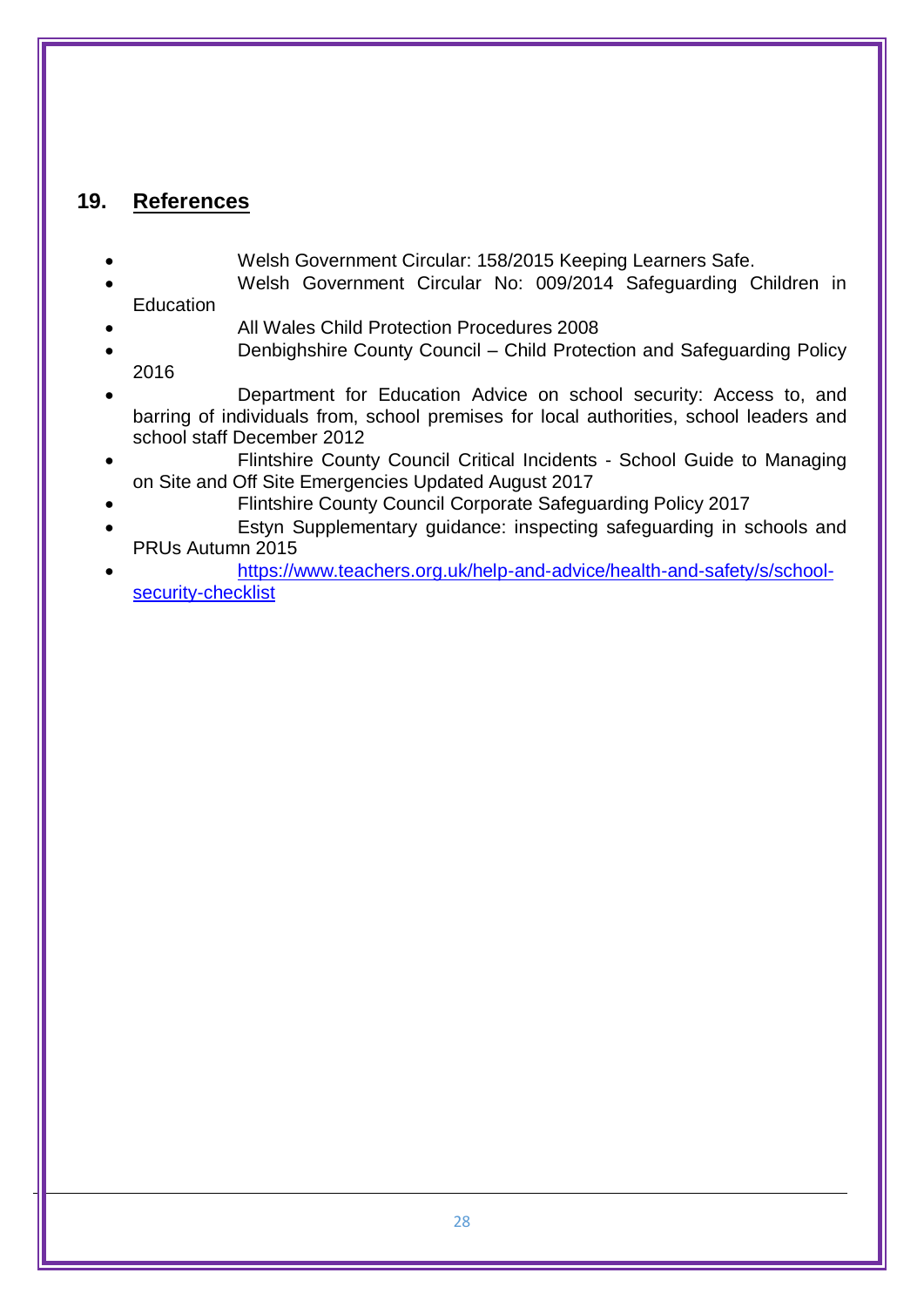## **Child Protection and Safeguarding Policy**

| This policy will be reviewed annually by the head teacher, staff and governors, or if any<br>amendments occur in legislation or in consideration of changes in working practices which<br>may stem from incidents or allegations. |  |  |  |  |  |  |
|-----------------------------------------------------------------------------------------------------------------------------------------------------------------------------------------------------------------------------------|--|--|--|--|--|--|
| <b>Declaration:</b>                                                                                                                                                                                                               |  |  |  |  |  |  |
| This policy was approved by the School's Governing Body on:                                                                                                                                                                       |  |  |  |  |  |  |
|                                                                                                                                                                                                                                   |  |  |  |  |  |  |
|                                                                                                                                                                                                                                   |  |  |  |  |  |  |
|                                                                                                                                                                                                                                   |  |  |  |  |  |  |
|                                                                                                                                                                                                                                   |  |  |  |  |  |  |
|                                                                                                                                                                                                                                   |  |  |  |  |  |  |
|                                                                                                                                                                                                                                   |  |  |  |  |  |  |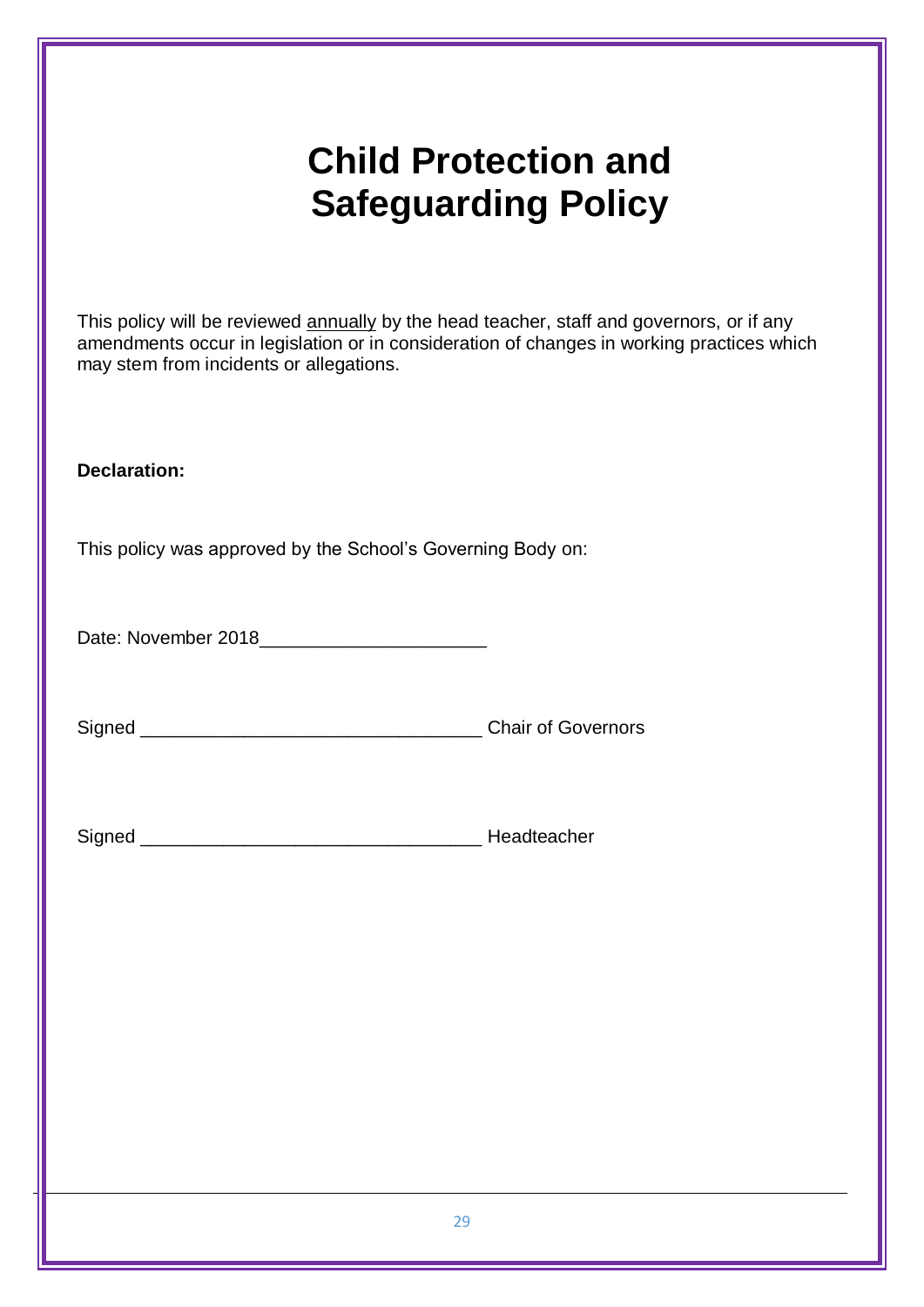## **20. Appendix**

**Appendix 1**: **Information for All Staff** - **What to do if a child tells you they have been abused by someone other than a member of staff**

**Appendix 2: Child Protection Case Conference Report Template**

**Appendix 3: Child Protection Multi Agency Referral form**

**Appendix 4: Safeguarding Training Programme for Schools**

**Appendix 5: Site Security Checklist**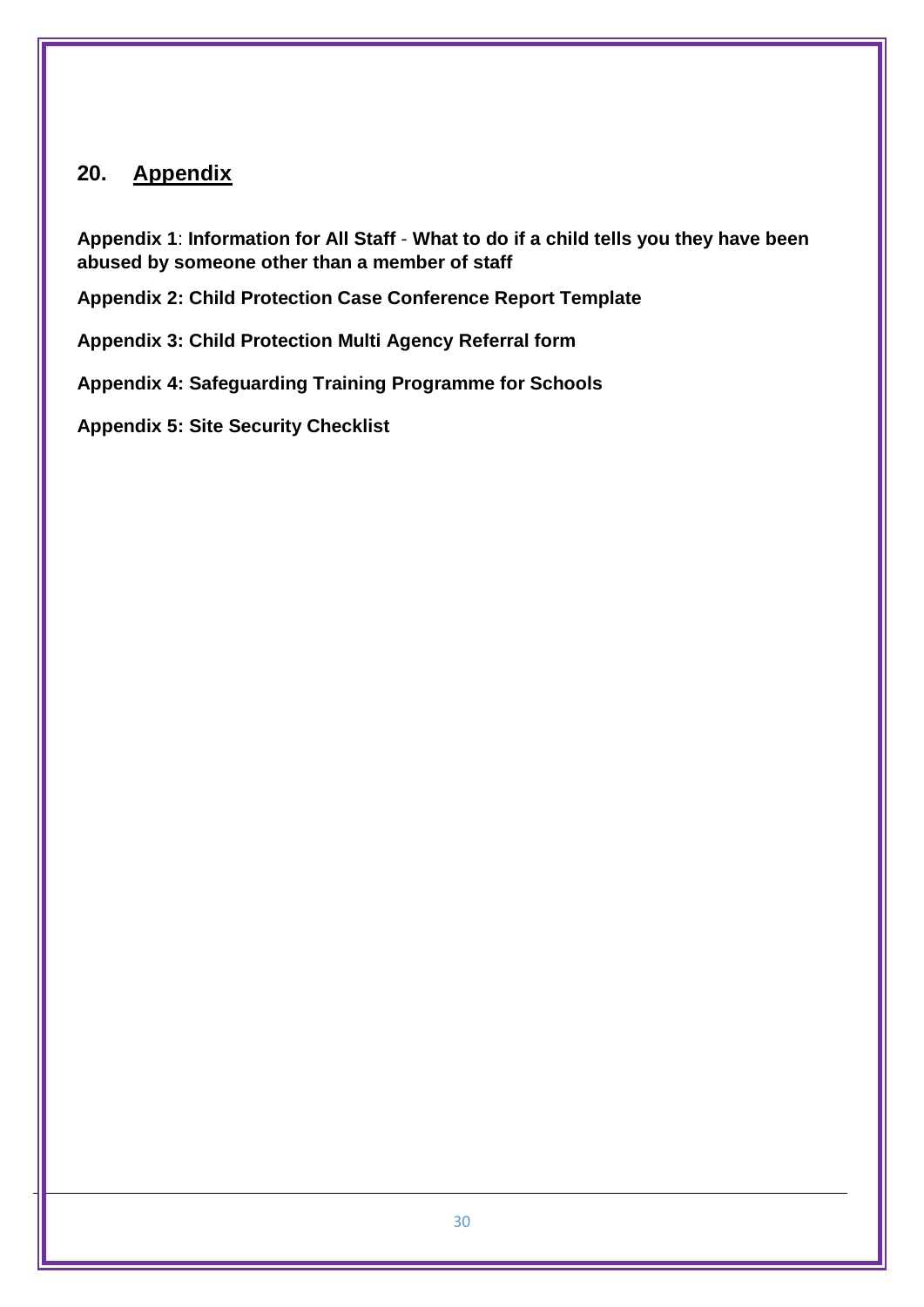## **Appendix 1:**

## **Information for all staff**

#### **What to do if a child tells you they have been abused by someone other than a member of staff**

A child may confide in any member of staff and may not always go to a member of the teaching staff. Staff to whom the allegation is made should remember:

- Yours is a listening role, do not interrupt the child when they are freely recalling events. Limit any questions to clarifying your understanding of what the child is saying. Any questions should be framed in an open manner so as not to lead the child;
- You must report orally to the school's designated person for child protection (or their deputy in their absence) immediately to inform them of what has been disclosed. In the unlikely event that both are absent, seek out the most senior person in the school
- Make a note of the discussion, as soon as is reasonably practical (but within 24 hours) to pass on to the school's designated person for child protection. The note should be clear in its use of terminology, should record the time, date, place and people who were present, and should record the child's answers / responses in exactly the way they were said as far as possible. This note will in most cases be the only written record of what has been disclosed and as it records the initial disclosure from the child it is an important one in the child protection process. Remember, your note of the discussion may be used in any subsequent formal investigation and/or court proceedings. It is advised that you retain a copy in a safe place;
- Do not give any undertakings of absolute confidentiality (see note following this section for more details). You will need to express this in age related ways to the child as soon as appropriately possible during the disclosure. This may result in the child 'clamming up' and not completing the disclosure, but you will still be required to share the fact that they have shared a concern with you to the designated person. Often what is initially shared is the tip of the iceberg;
- Your responsibility in terms of referring concerns ends at this point, but you may have a future role in terms of supporting or monitoring the child, contributing to an assessment or implementing child protection plans. You can ask the designated person for an update but they are restricted by procedures and confidentiality, and may be limited in their response. The level of feedback will be on a need to know basis, but whatever is shared is strictly confidential and not for general discussion with others.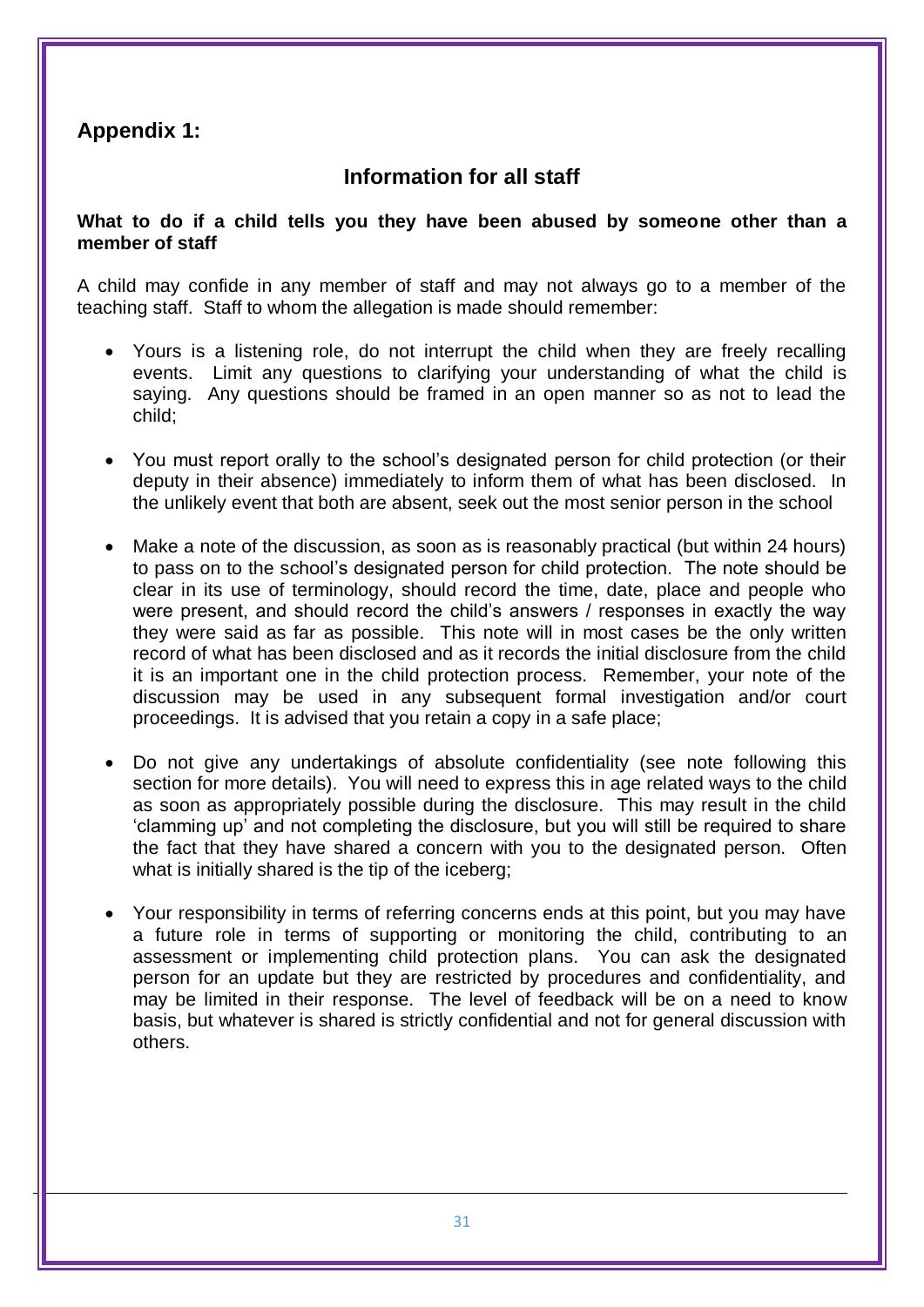#### **Appendix 2:**

#### Flintshire County Council School Information for Child Protection Case Conferences

**The purpose of this report is to provide information from the school that contributes to the full consideration of the child's circumstances by those attending the conference. It will assist in decision making about future action to be taken.** 

**The report should be submitted to the Children's Safeguarding Unit at least 48 hours prior to the conference date wherever possible and sufficient hard copies for distribution taken to the conference by the school's representative. All information contained within this report should have been previously shared with the child's parents.** 

| <b>NAME OF SCHOOL:</b>                                                                              |                                                                                                              |  |  |  |  |  |  |  |
|-----------------------------------------------------------------------------------------------------|--------------------------------------------------------------------------------------------------------------|--|--|--|--|--|--|--|
| Child's Full Name (if multiple children detail names and retain same order for remainder of report) |                                                                                                              |  |  |  |  |  |  |  |
| 1.                                                                                                  |                                                                                                              |  |  |  |  |  |  |  |
| 2.                                                                                                  |                                                                                                              |  |  |  |  |  |  |  |
|                                                                                                     |                                                                                                              |  |  |  |  |  |  |  |
| <b>Address</b>                                                                                      |                                                                                                              |  |  |  |  |  |  |  |
|                                                                                                     |                                                                                                              |  |  |  |  |  |  |  |
|                                                                                                     |                                                                                                              |  |  |  |  |  |  |  |
| <b>Date of Birth</b>                                                                                |                                                                                                              |  |  |  |  |  |  |  |
| 1.                                                                                                  |                                                                                                              |  |  |  |  |  |  |  |
| 2.                                                                                                  |                                                                                                              |  |  |  |  |  |  |  |
|                                                                                                     |                                                                                                              |  |  |  |  |  |  |  |
| Date of Admission to your school                                                                    |                                                                                                              |  |  |  |  |  |  |  |
| 1.                                                                                                  |                                                                                                              |  |  |  |  |  |  |  |
| 2.                                                                                                  |                                                                                                              |  |  |  |  |  |  |  |
| <b>National Curriculum Year</b>                                                                     |                                                                                                              |  |  |  |  |  |  |  |
| 1.                                                                                                  |                                                                                                              |  |  |  |  |  |  |  |
| 2.                                                                                                  |                                                                                                              |  |  |  |  |  |  |  |
| <b>SEN Code of Practice Yes/ No</b>                                                                 |                                                                                                              |  |  |  |  |  |  |  |
| If yes, at what stage of the Code of Practice is the child?                                         |                                                                                                              |  |  |  |  |  |  |  |
| <b>Attendance</b>                                                                                   | Any emerging patterns observed                                                                               |  |  |  |  |  |  |  |
| 1.                                                                                                  |                                                                                                              |  |  |  |  |  |  |  |
| 2.                                                                                                  |                                                                                                              |  |  |  |  |  |  |  |
|                                                                                                     |                                                                                                              |  |  |  |  |  |  |  |
| <b>Punctuality</b>                                                                                  | Any emerging patterns observed                                                                               |  |  |  |  |  |  |  |
| 1.                                                                                                  |                                                                                                              |  |  |  |  |  |  |  |
| 2.                                                                                                  |                                                                                                              |  |  |  |  |  |  |  |
|                                                                                                     |                                                                                                              |  |  |  |  |  |  |  |
| <b>Educational Progress</b>                                                                         |                                                                                                              |  |  |  |  |  |  |  |
| 1.                                                                                                  |                                                                                                              |  |  |  |  |  |  |  |
| 2.                                                                                                  |                                                                                                              |  |  |  |  |  |  |  |
|                                                                                                     |                                                                                                              |  |  |  |  |  |  |  |
|                                                                                                     | Behaviour - (have there been any noticeable changes in child's behaviour either positive or negative) Please |  |  |  |  |  |  |  |
| provide any comment or observations about suggested reasons for this.                               |                                                                                                              |  |  |  |  |  |  |  |
| 1.                                                                                                  |                                                                                                              |  |  |  |  |  |  |  |
| 2.                                                                                                  |                                                                                                              |  |  |  |  |  |  |  |
|                                                                                                     |                                                                                                              |  |  |  |  |  |  |  |
|                                                                                                     |                                                                                                              |  |  |  |  |  |  |  |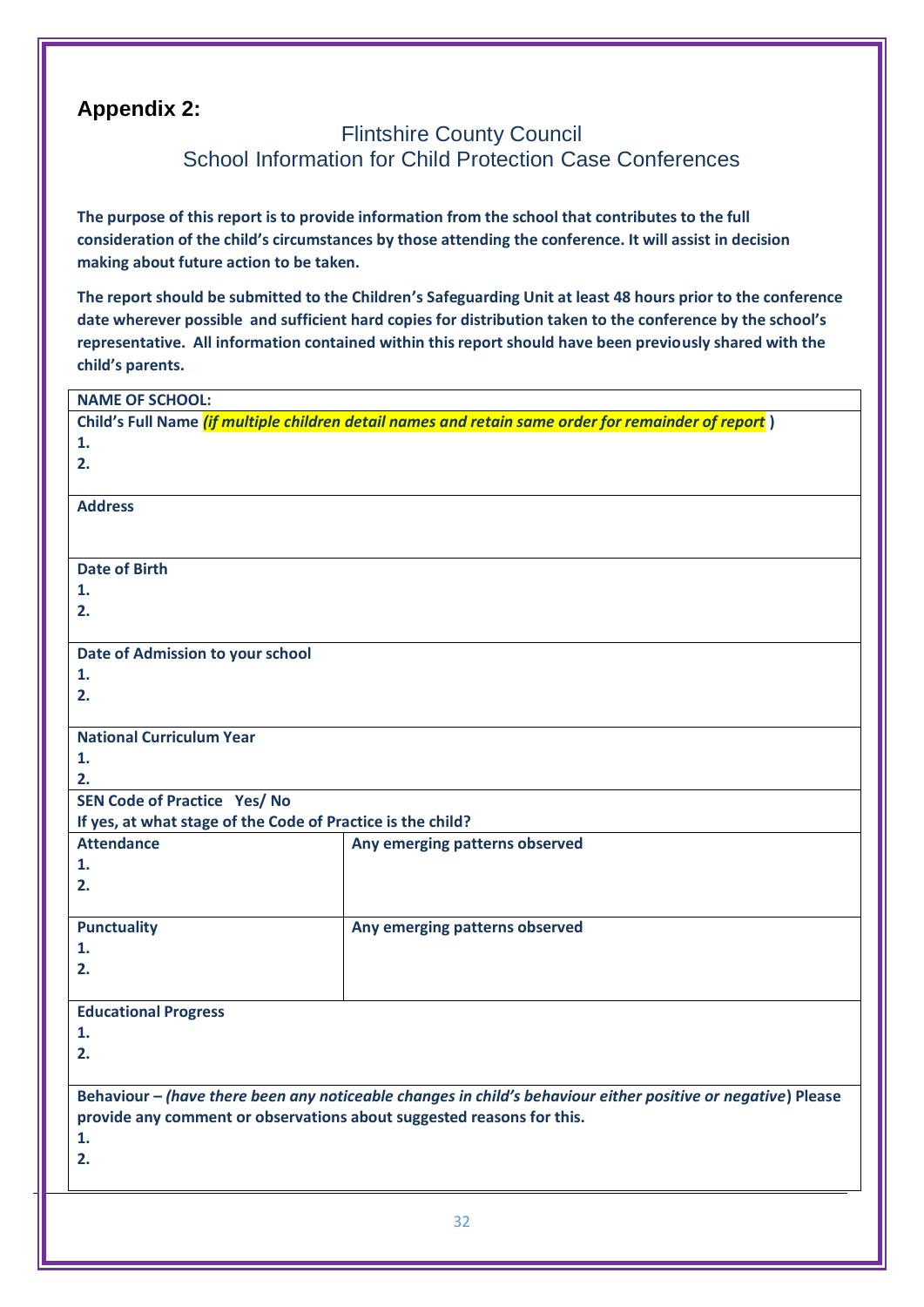**Physical Presentation –** *(have there been any noticeable changes in child's presentation either positive or negative)* **Please provide any comment or observations about suggested reasons for this. 1.**

**2.**

**Peer Relationships –** *please comment on observation/knowledge of interaction/relationship with peers* **1.**

**2.**

**Relationships with adults –** *please comment on observation/knowledge of interaction/relationship between parent/carer and child*

**1. 2.**

**Parental involvement with the school:**

**Information that has been previously discussed with the parent or carer may be included here** *(e.g. reference to anything detailed above, physical care, behaviour, peer issues and parent/carer response to this):*

**What is your professional opinion about the current situation with particular reference to:**

**1. Current concerns and risks:** 

**2. Strengths – positive factors within the family;**

**What will you contribute to a plan to keep the child safe?** *(Please detail anything you feel you can offer or suggest specific to your school, any resource or support group, a commitment to attending core groups etc.)* 

**Date:** 

Name of Person completing the report: Post held in school:

**The contents of this report should be read, agreed and signed by the school's Senior Designated Lead for Child Protection.**

**Senior Designated Lead for Child Protection:**

**Contact details and e-mail address** 

**Has this report been shared with the child's parent/carer?** 

FCC CP Education Report v4 August 2015

Please email to **[childrenssafeguarding@flintshire.gov.uk](mailto:childrenssafeguarding@flintshire.gov.uk)**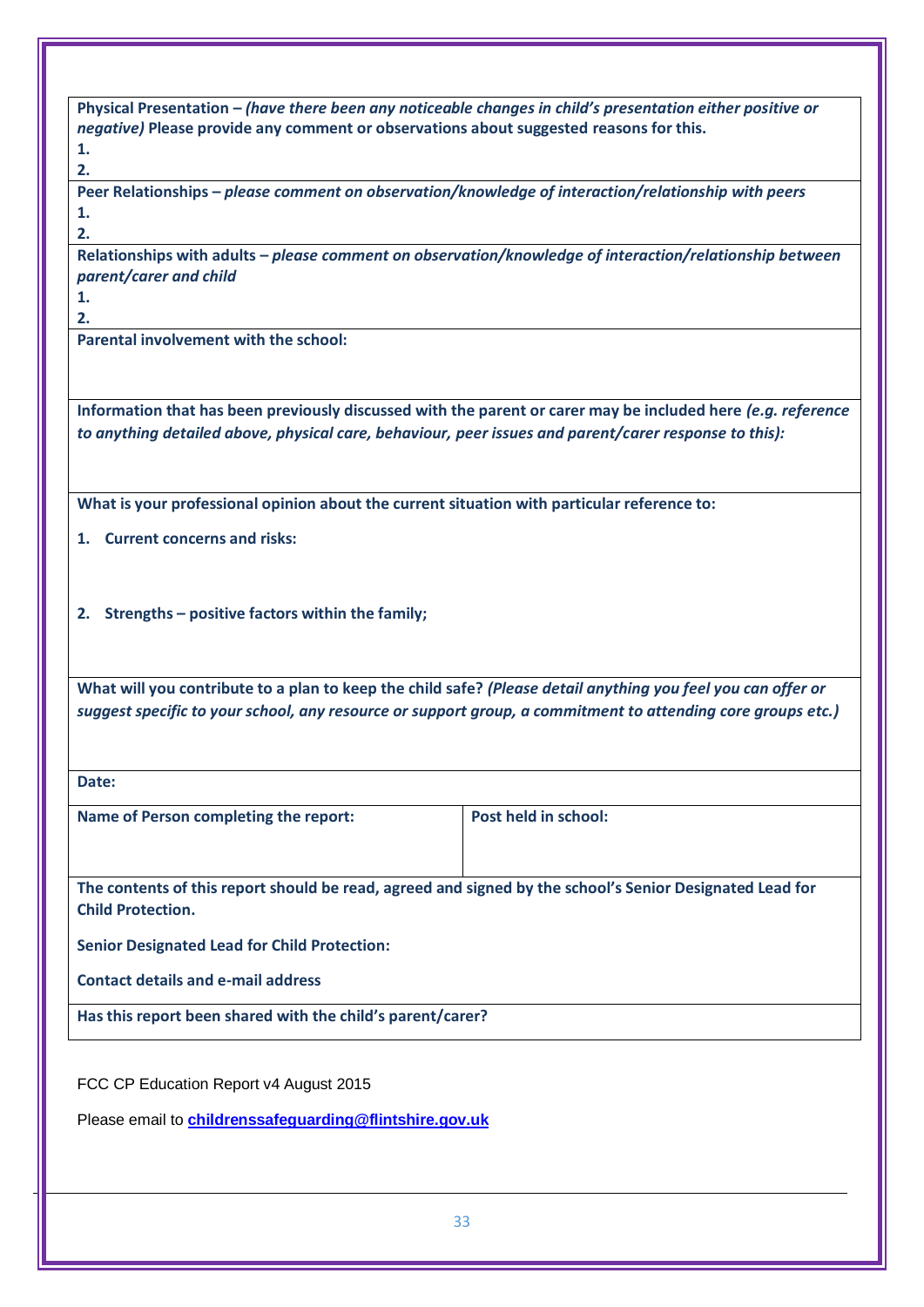| <b>Appendix 3:</b>                                                                                                                                                                                               |                                                                                                                                                                                                                                                                                                                             |                           |            |    |           |                   |                   |  |  |  |
|------------------------------------------------------------------------------------------------------------------------------------------------------------------------------------------------------------------|-----------------------------------------------------------------------------------------------------------------------------------------------------------------------------------------------------------------------------------------------------------------------------------------------------------------------------|---------------------------|------------|----|-----------|-------------------|-------------------|--|--|--|
| ir v Fflint<br><b>COMBINED REFERRAL FORM</b><br><b>CHILDREN'S SERVICES / EARLY HELP</b>                                                                                                                          |                                                                                                                                                                                                                                                                                                                             |                           |            |    |           |                   |                   |  |  |  |
| How to complete this referral form                                                                                                                                                                               |                                                                                                                                                                                                                                                                                                                             |                           |            |    |           |                   |                   |  |  |  |
| The purpose of this form is to ensure that, when you refer to Children's Services or the Early Help Hub, you provide<br>us with as much information as possible to enable us to deal with your referral quickly. |                                                                                                                                                                                                                                                                                                                             |                           |            |    |           |                   |                   |  |  |  |
| Please ensure that you complete the whole form. You may not have all of the information requested. If that is the<br>case, please put a line through those sections that you are unable to complete.             |                                                                                                                                                                                                                                                                                                                             |                           |            |    |           |                   |                   |  |  |  |
| suitability for Early Help.                                                                                                                                                                                      | If your referral is for the Early Help Hub, please send it to EarlyHelpHub.Referral@flintshire.gov.uk<br>If your referral is for Children's Services Safeguarding or Care & Support, please send it to<br>ChildProtectionReferral@flintshire.gov.uk All referrals to Children's Services will automatically be screened for |                           |            |    |           |                   |                   |  |  |  |
| Please tick one of the following options:                                                                                                                                                                        |                                                                                                                                                                                                                                                                                                                             |                           |            |    |           |                   |                   |  |  |  |
| <b>Safeguarding</b><br>concern                                                                                                                                                                                   |                                                                                                                                                                                                                                                                                                                             | <b>Care &amp; Support</b> |            |    |           |                   | <b>Early Help</b> |  |  |  |
| Is the client aware of the referral?                                                                                                                                                                             |                                                                                                                                                                                                                                                                                                                             |                           | <b>YES</b> |    | <b>NO</b> |                   |                   |  |  |  |
| <b>A. Child's Personal Details</b>                                                                                                                                                                               |                                                                                                                                                                                                                                                                                                                             |                           |            |    |           |                   |                   |  |  |  |
| <b>Surname</b><br>Ti<br>tl<br>е                                                                                                                                                                                  |                                                                                                                                                                                                                                                                                                                             |                           |            |    |           | <b>First name</b> |                   |  |  |  |
| <b>Preferred name</b>                                                                                                                                                                                            |                                                                                                                                                                                                                                                                                                                             |                           |            |    |           | Gender            |                   |  |  |  |
| Date of Birth (or<br>expected date of                                                                                                                                                                            |                                                                                                                                                                                                                                                                                                                             |                           |            |    |           | <b>Religion</b>   |                   |  |  |  |
|                                                                                                                                                                                                                  |                                                                                                                                                                                                                                                                                                                             |                           |            | 34 |           |                   |                   |  |  |  |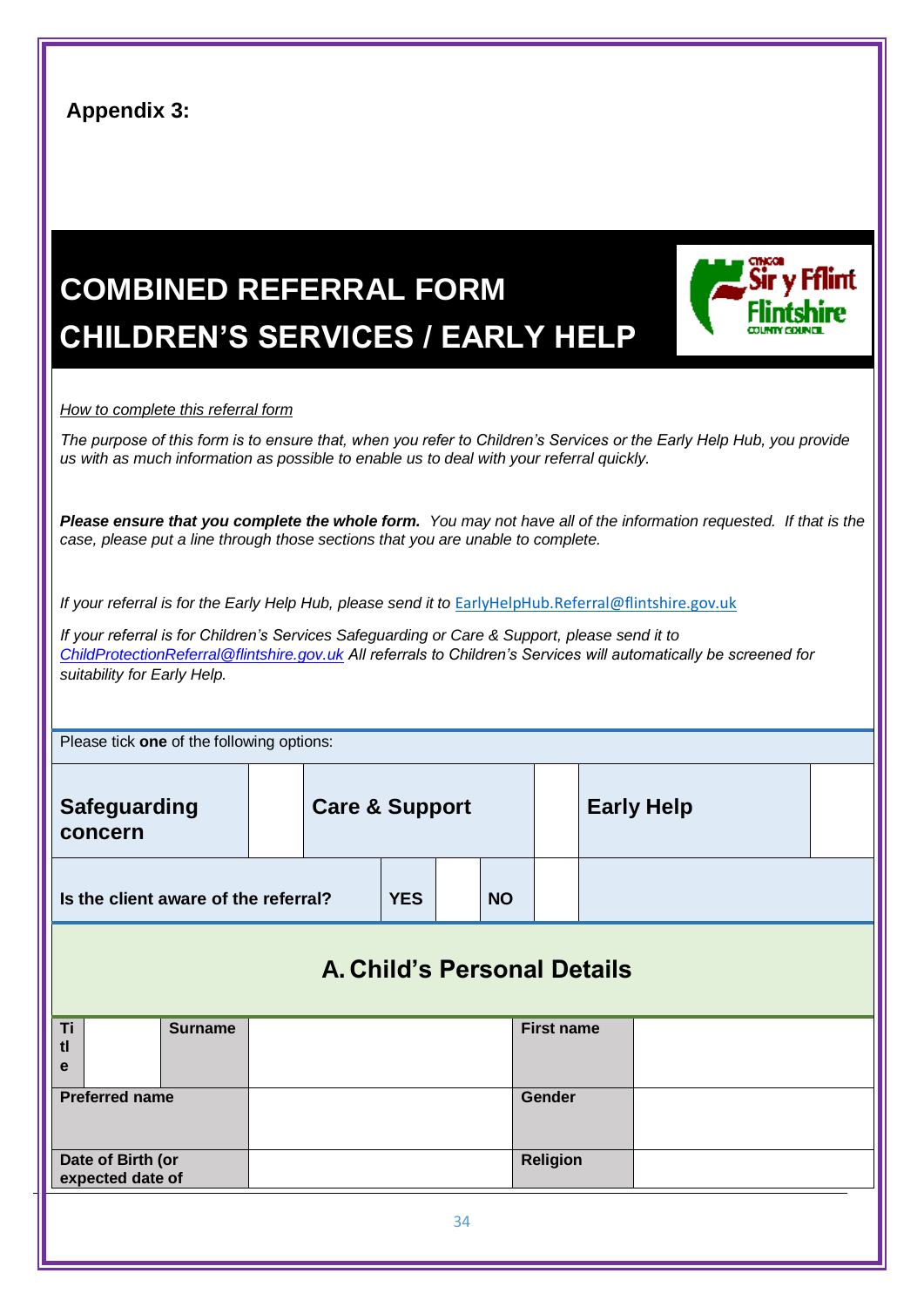| delivery)<br><b>Ethnicity</b><br><b>Home address</b><br><b>Preferred</b><br><b>Postcode</b><br>contact no.<br><b>Current address (if</b><br>child/young person not<br>living at home)<br><b>Postcode</b><br>Any other<br>contact<br>numbers<br><b>Email address</b><br><b>First language</b><br>Is an interpreter required?<br>Does the young person have a disability? If so, please<br>provide details.<br><b>B. Details of Current Household</b><br><b>Ethnicity</b><br><b>First</b><br><b>Name</b><br>Relationship<br><b>DOB</b><br><b>PR</b><br>Yes/No<br>to<br>Language<br>child/young<br>person |  |  |  |                             |
|--------------------------------------------------------------------------------------------------------------------------------------------------------------------------------------------------------------------------------------------------------------------------------------------------------------------------------------------------------------------------------------------------------------------------------------------------------------------------------------------------------------------------------------------------------------------------------------------------------|--|--|--|-----------------------------|
|                                                                                                                                                                                                                                                                                                                                                                                                                                                                                                                                                                                                        |  |  |  |                             |
|                                                                                                                                                                                                                                                                                                                                                                                                                                                                                                                                                                                                        |  |  |  |                             |
|                                                                                                                                                                                                                                                                                                                                                                                                                                                                                                                                                                                                        |  |  |  |                             |
|                                                                                                                                                                                                                                                                                                                                                                                                                                                                                                                                                                                                        |  |  |  |                             |
|                                                                                                                                                                                                                                                                                                                                                                                                                                                                                                                                                                                                        |  |  |  |                             |
|                                                                                                                                                                                                                                                                                                                                                                                                                                                                                                                                                                                                        |  |  |  |                             |
|                                                                                                                                                                                                                                                                                                                                                                                                                                                                                                                                                                                                        |  |  |  |                             |
|                                                                                                                                                                                                                                                                                                                                                                                                                                                                                                                                                                                                        |  |  |  |                             |
|                                                                                                                                                                                                                                                                                                                                                                                                                                                                                                                                                                                                        |  |  |  |                             |
|                                                                                                                                                                                                                                                                                                                                                                                                                                                                                                                                                                                                        |  |  |  |                             |
|                                                                                                                                                                                                                                                                                                                                                                                                                                                                                                                                                                                                        |  |  |  |                             |
|                                                                                                                                                                                                                                                                                                                                                                                                                                                                                                                                                                                                        |  |  |  |                             |
|                                                                                                                                                                                                                                                                                                                                                                                                                                                                                                                                                                                                        |  |  |  | <b>Disability</b><br>Yes/No |
|                                                                                                                                                                                                                                                                                                                                                                                                                                                                                                                                                                                                        |  |  |  |                             |
|                                                                                                                                                                                                                                                                                                                                                                                                                                                                                                                                                                                                        |  |  |  |                             |
|                                                                                                                                                                                                                                                                                                                                                                                                                                                                                                                                                                                                        |  |  |  |                             |
|                                                                                                                                                                                                                                                                                                                                                                                                                                                                                                                                                                                                        |  |  |  |                             |
|                                                                                                                                                                                                                                                                                                                                                                                                                                                                                                                                                                                                        |  |  |  |                             |
| 35                                                                                                                                                                                                                                                                                                                                                                                                                                                                                                                                                                                                     |  |  |  |                             |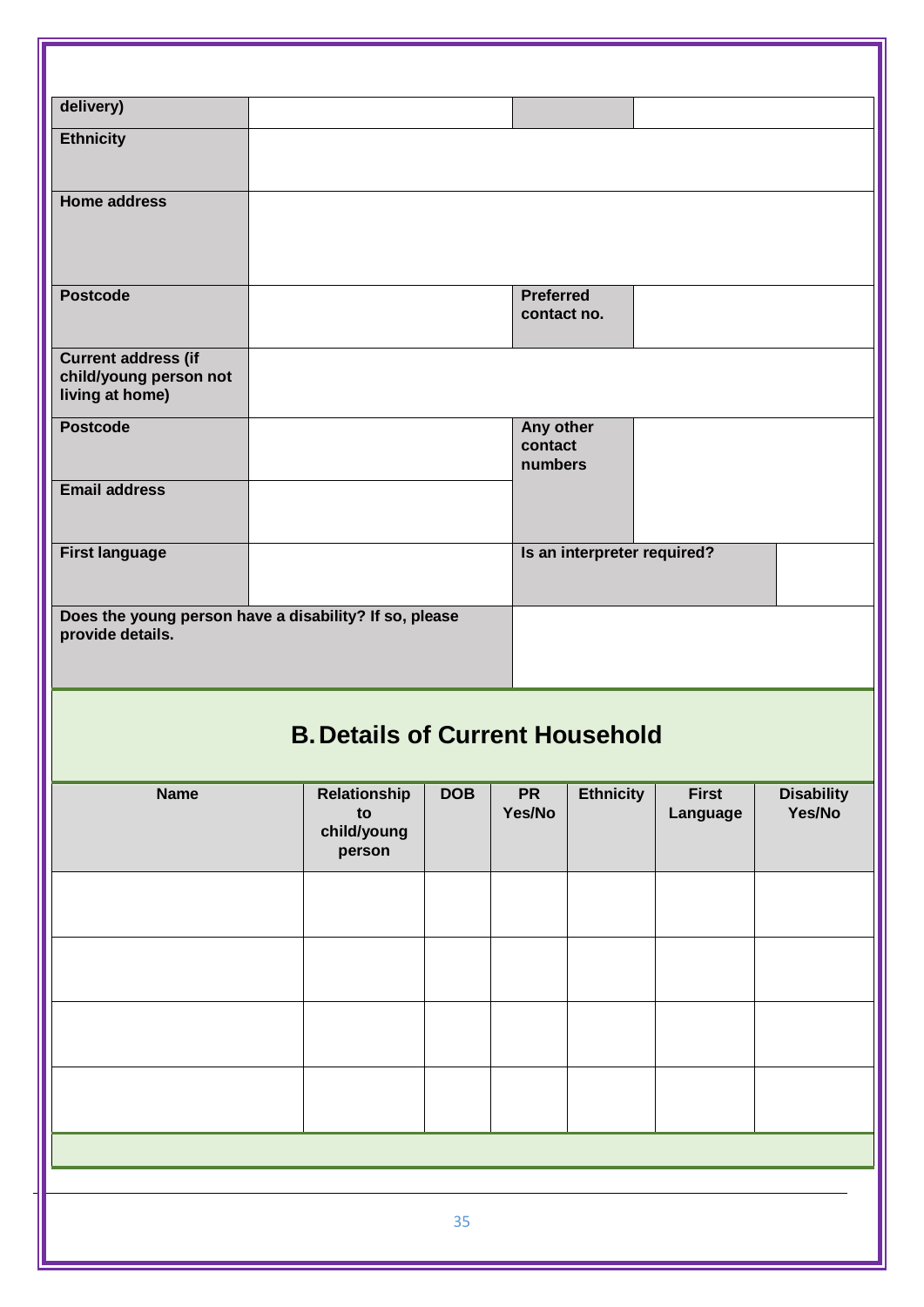| <b>C. Family Networks</b><br>(Please list any significant family members who are not listed in the Household section above)                                |                                             |            |                     |                  |                          |                             |  |  |
|------------------------------------------------------------------------------------------------------------------------------------------------------------|---------------------------------------------|------------|---------------------|------------------|--------------------------|-----------------------------|--|--|
| Name, Address, Telephone                                                                                                                                   | Relationship<br>to<br>child/young<br>person | <b>DOB</b> | <b>PR</b><br>Yes/No | <b>Ethnicity</b> | <b>First</b><br>Language | <b>Disability</b><br>Yes/No |  |  |
|                                                                                                                                                            |                                             |            |                     |                  |                          |                             |  |  |
|                                                                                                                                                            |                                             |            |                     |                  |                          |                             |  |  |
|                                                                                                                                                            |                                             |            |                     |                  |                          |                             |  |  |
| If any of those listed in B or C require an interpreter, please state here. If not, state N/A                                                              |                                             |            |                     |                  |                          |                             |  |  |
|                                                                                                                                                            |                                             |            |                     |                  |                          |                             |  |  |
|                                                                                                                                                            | <b>D. DETAILS OF REFERRER</b>               |            |                     |                  |                          |                             |  |  |
| <b>Referred by</b>                                                                                                                                         |                                             |            |                     |                  |                          |                             |  |  |
| (role and agency)                                                                                                                                          |                                             |            |                     |                  |                          |                             |  |  |
| <b>Addre</b><br>SS                                                                                                                                         |                                             |            |                     |                  |                          |                             |  |  |
| &<br>email                                                                                                                                                 |                                             |            |                     |                  |                          |                             |  |  |
| <b>Telep</b><br>hone                                                                                                                                       | <b>Signature</b>                            |            |                     | <b>Date</b>      |                          |                             |  |  |
| Please note here any perceived risks in working with the family, e.g. risk of violence. If there are no such<br>risks, please state "None" or "None Known" |                                             |            |                     |                  |                          |                             |  |  |
|                                                                                                                                                            |                                             | 36         |                     |                  |                          |                             |  |  |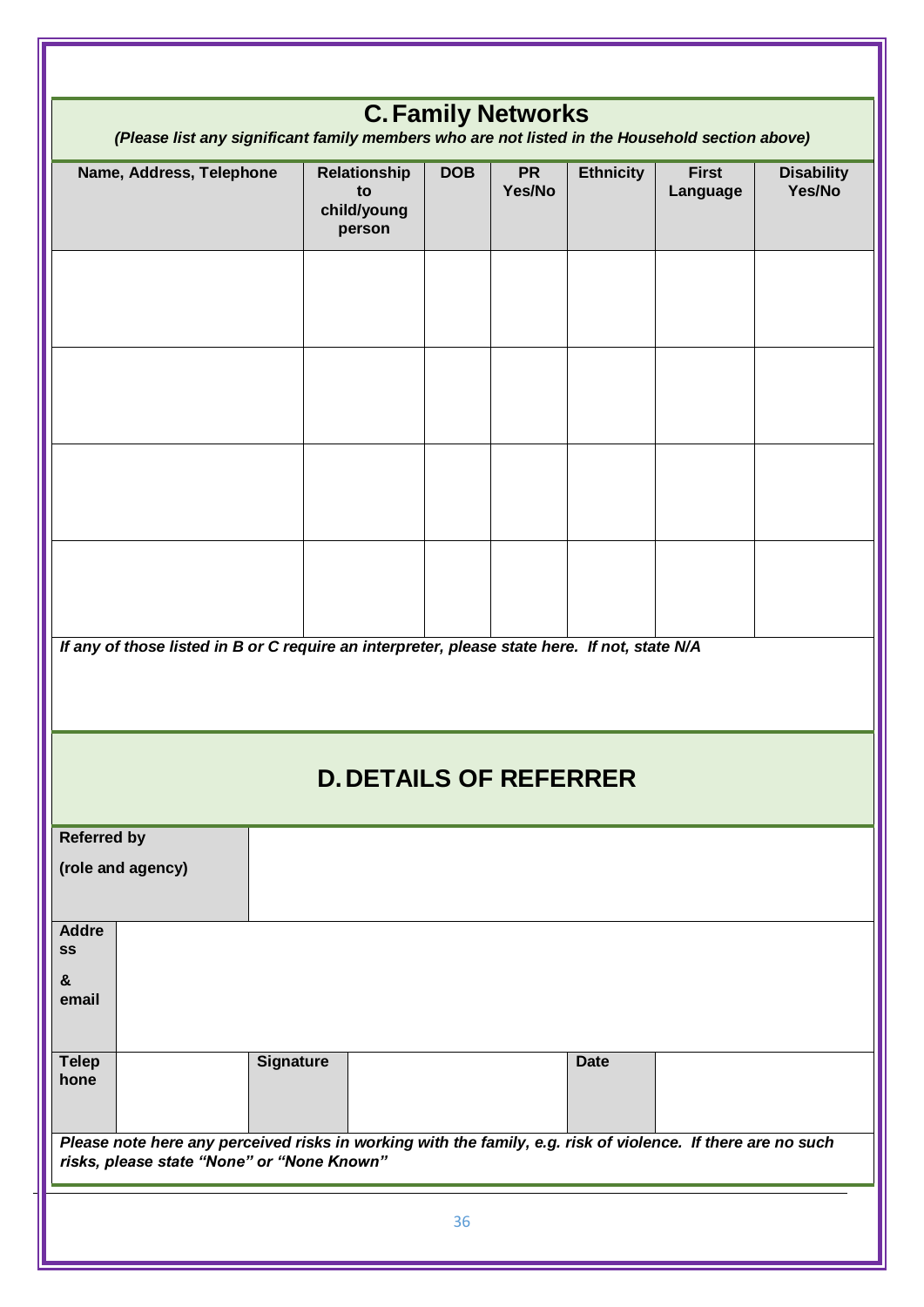## **E. OTHER AGENCIES INVOLVED**

| person              | <b>Agency</b>                     | <b>Address</b>                                                                                                                                             | <b>Contact details</b>                                                                            |  |
|---------------------|-----------------------------------|------------------------------------------------------------------------------------------------------------------------------------------------------------|---------------------------------------------------------------------------------------------------|--|
|                     |                                   |                                                                                                                                                            |                                                                                                   |  |
|                     |                                   |                                                                                                                                                            |                                                                                                   |  |
|                     |                                   |                                                                                                                                                            |                                                                                                   |  |
|                     |                                   |                                                                                                                                                            |                                                                                                   |  |
|                     |                                   |                                                                                                                                                            |                                                                                                   |  |
|                     |                                   |                                                                                                                                                            |                                                                                                   |  |
|                     |                                   |                                                                                                                                                            |                                                                                                   |  |
|                     | screening for the Early Help Hub) | <b>F. REASON FOR REFERRAL/REQUEST FOR SERVICES</b><br>(ACEs)? (please tick all relevant boxes - these along with your professional concern will be used in | Have any members of the family been exposed to any of the following Adverse Childhood Experiences |  |
| <b>Verbal abuse</b> |                                   |                                                                                                                                                            |                                                                                                   |  |
|                     |                                   | <b>Parental separation</b>                                                                                                                                 | <b>Alcohol abuse</b>                                                                              |  |
|                     | <b>Physical abuse</b>             | <b>Domestic violence</b>                                                                                                                                   | Drug use                                                                                          |  |
|                     | <b>Sexual abuse</b>               | <b>Mental illness</b>                                                                                                                                      | <b>Incarceration</b>                                                                              |  |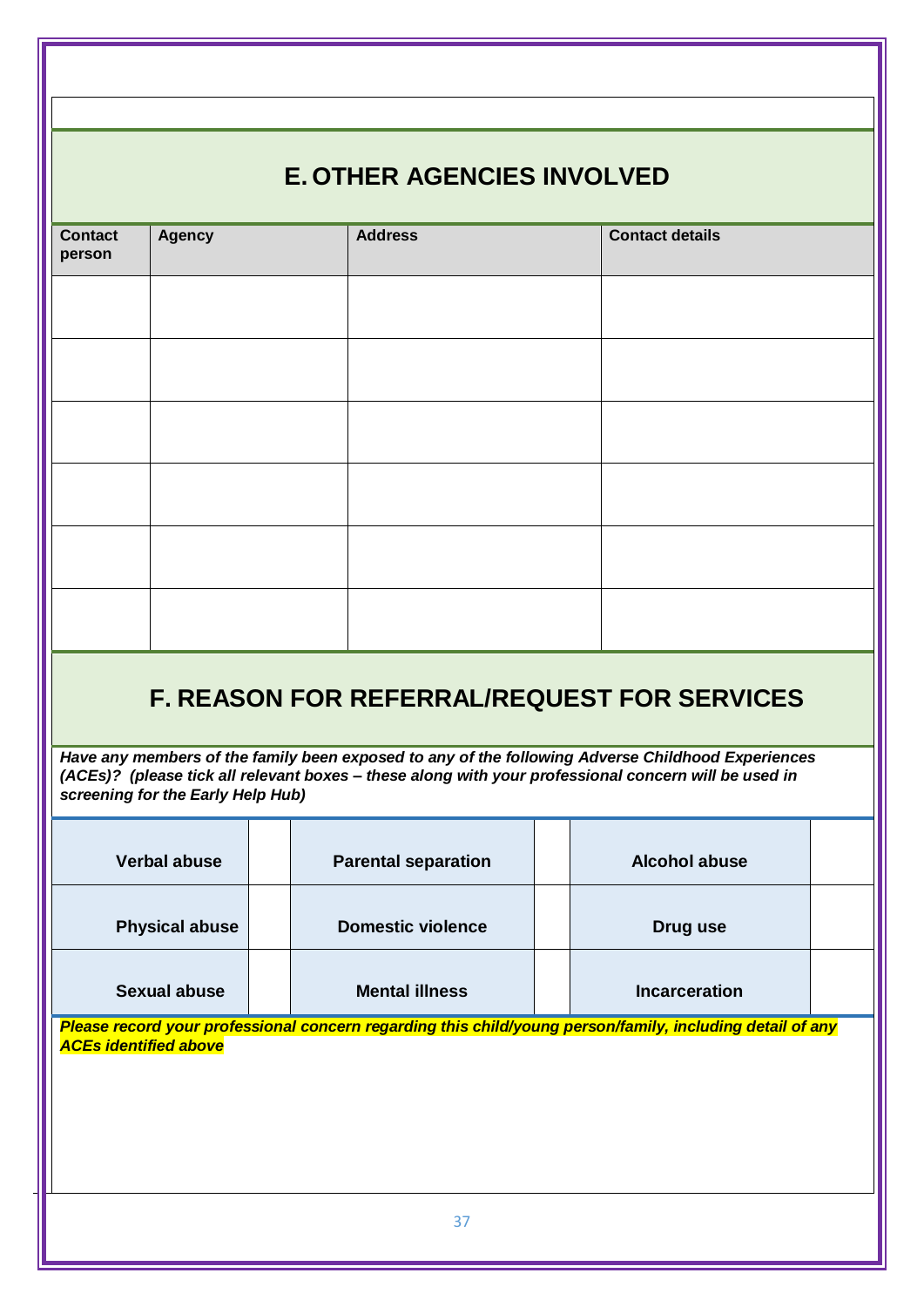**Please record any additional information you have under the following three headings**:

**1. Child's/Young Person's Developmental Needs**

*Please record positive aspects of the child's/young person's development, as well as areas of concern that you have in this area, including concern about the child's/young person's welfare and/or safety. Please make reference, if you can, to the child's/young person's (a) health; (b) education; (c) emotional and behavioral development; (d) identity; (e) family and social relationships; (f) social presentation; and (g) selfcare skills.*

**2. Parents'/carers' capacity to respond appropriately to the child's/children's needs**

*Please record parents'/carers' strengths as well as any difficulties they are experiencing. The following may affect parenting capacity: (a) physical illness; (b) mental illness; (c) learning disability; (d) substance/alcohol misuse; (e) domestic violence; (f) childhood abuse; (g) history of abusing children.*

**3. Family and Environmental Factors which impact on the child and family**

*Please give details, if known and relevant, regarding the (a) family history; (b) wider family; (c) housing situation; (d) employment and income; (e) family's social integration; (f) community resources that are available for, or are being used by, the family.*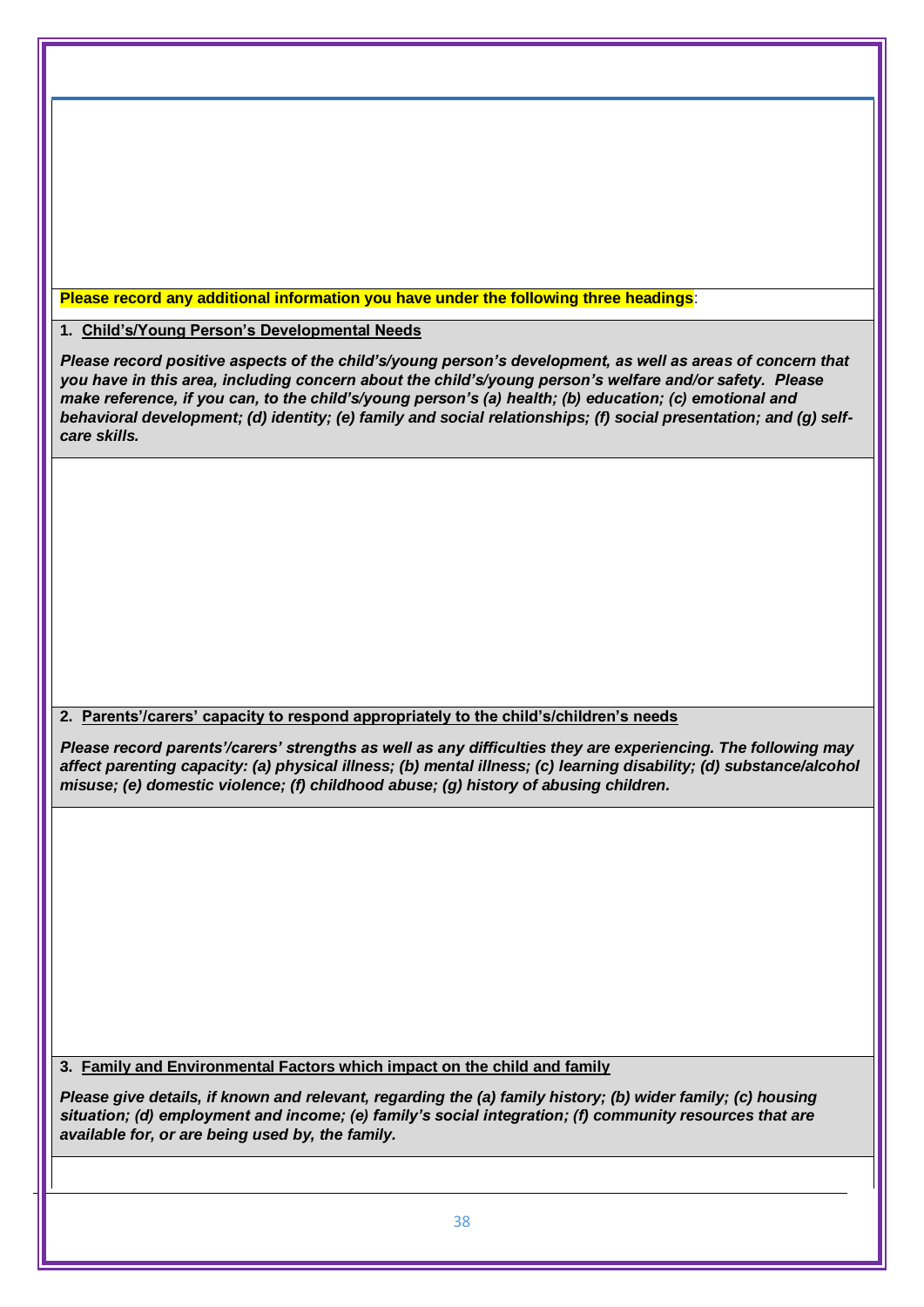**What is your involvement with the family, child or young person (please include how long you have known them and in what capacity, and what work you have already been doing to support them)?**

**Interventions tried and/or assessments completed (Please ensure you attach with this referral any relevant assessment already made and supporting documents)**

## **G.VIEWS OF THE CHILD/YOUNG PERSON/FAMILY**

**What matters to me (the child)?**

**What matters to the child's parent(s)/carer(s)?**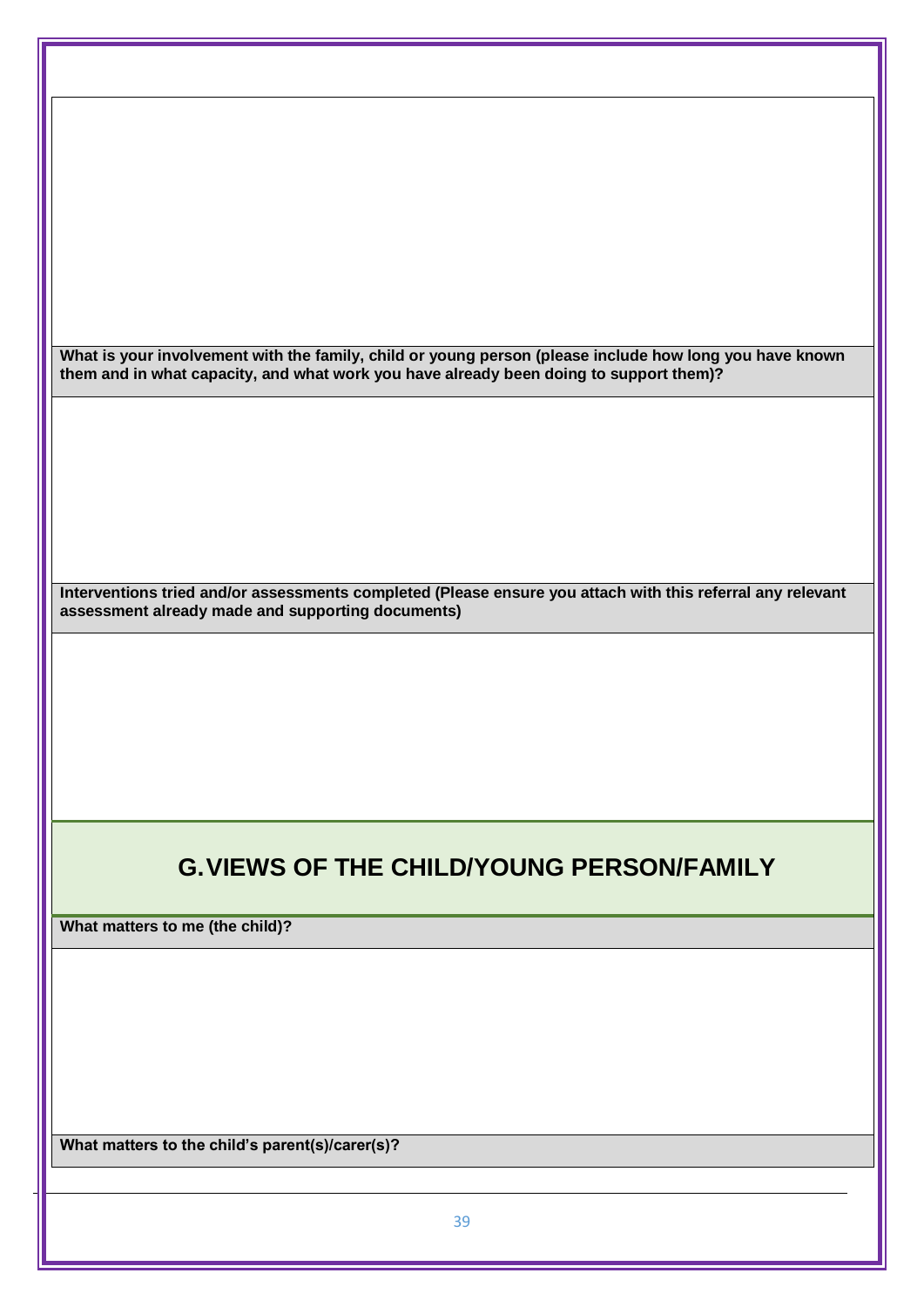**Strengths and capabilities (of the child, the child's parent(s)/ carer(s), community)**

**Risks to child (or other persons) if the outcomes are not achieved** *(for example: risks to independence and social inclusion in the community)*

## **H. CONSENT**

**Please ensure that consent is obtained from the family for a referral. This consent includes information being shared and/or referrals to external agencies being made. Consent is not required in the following circumstances:**

- **Alleged or proven criminal activity and/or in relation to duties to share information to prevent crime and disorder. This includes wherever there are concerns related to domestic abuse and use of banned substances/drugs.**
- **A safeguarding concern and/or where there is evidence of at least 2 ACEs and a professional concern.**

| Has the parent / carer been informed of the referral?       | <b>YES</b> | <b>NO</b> |  |
|-------------------------------------------------------------|------------|-----------|--|
| Has the child / young person been informed of the referral? | <b>YES</b> | <b>NO</b> |  |
| Has the parent / carer consented to the referral?           | <b>YES</b> | <b>NO</b> |  |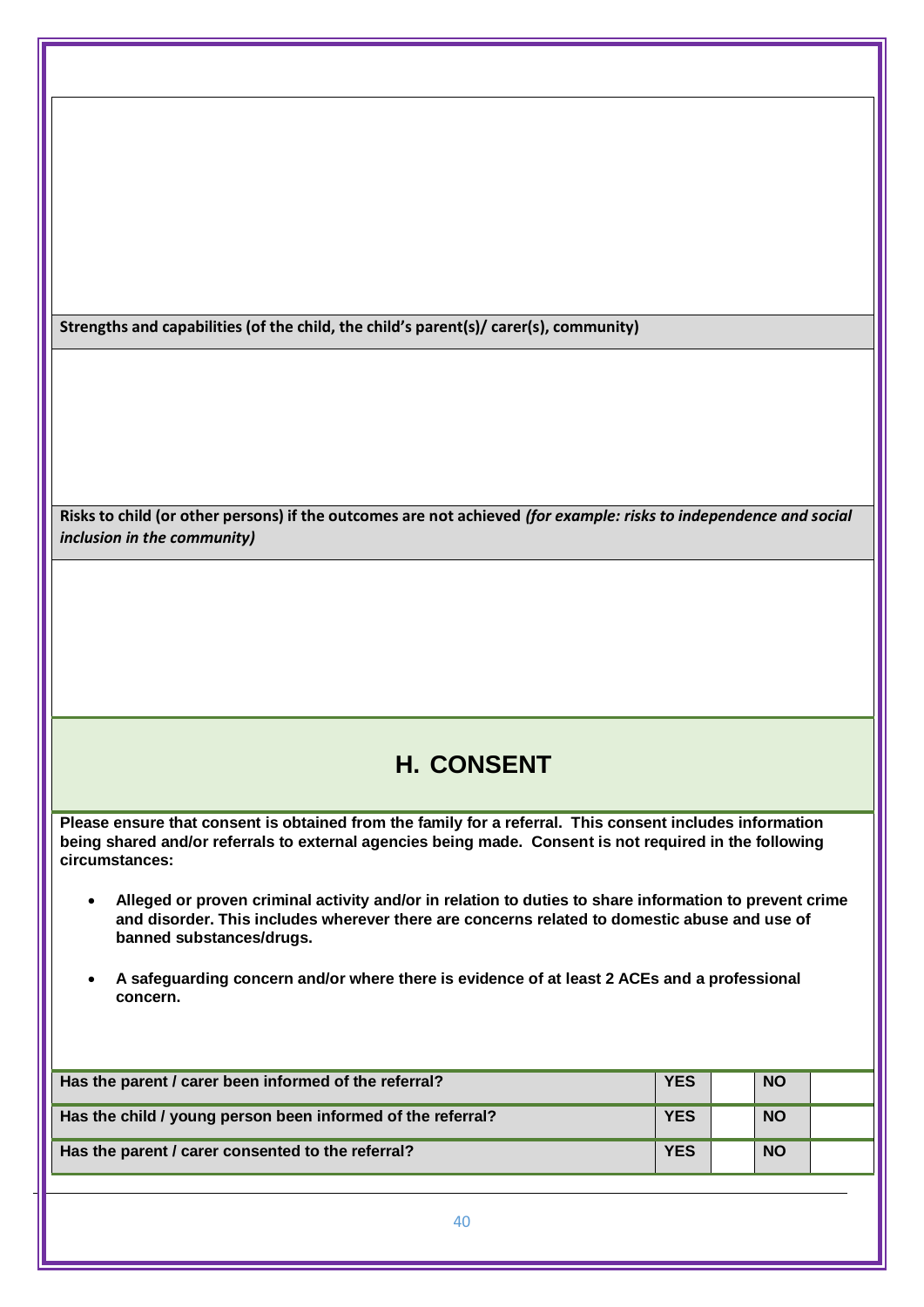|                                                                                                                                                                                                                                                                                                                                                                                                                                                                                                                                                                                                                                                                                                                                                                                                                                                                                                                                                                                                                                                                                                                                                                                                                                                                                                                                                                                                                                                                                                                                                | Has the child / young person consented to the referral?                                                                 |                              |  | <b>YES</b>  |  | <b>NO</b> |  |  |  |
|------------------------------------------------------------------------------------------------------------------------------------------------------------------------------------------------------------------------------------------------------------------------------------------------------------------------------------------------------------------------------------------------------------------------------------------------------------------------------------------------------------------------------------------------------------------------------------------------------------------------------------------------------------------------------------------------------------------------------------------------------------------------------------------------------------------------------------------------------------------------------------------------------------------------------------------------------------------------------------------------------------------------------------------------------------------------------------------------------------------------------------------------------------------------------------------------------------------------------------------------------------------------------------------------------------------------------------------------------------------------------------------------------------------------------------------------------------------------------------------------------------------------------------------------|-------------------------------------------------------------------------------------------------------------------------|------------------------------|--|-------------|--|-----------|--|--|--|
| To be completed by the person with parental responsibility                                                                                                                                                                                                                                                                                                                                                                                                                                                                                                                                                                                                                                                                                                                                                                                                                                                                                                                                                                                                                                                                                                                                                                                                                                                                                                                                                                                                                                                                                     |                                                                                                                         |                              |  |             |  |           |  |  |  |
| <b>Name</b>                                                                                                                                                                                                                                                                                                                                                                                                                                                                                                                                                                                                                                                                                                                                                                                                                                                                                                                                                                                                                                                                                                                                                                                                                                                                                                                                                                                                                                                                                                                                    |                                                                                                                         | <b>Relationship to child</b> |  |             |  |           |  |  |  |
|                                                                                                                                                                                                                                                                                                                                                                                                                                                                                                                                                                                                                                                                                                                                                                                                                                                                                                                                                                                                                                                                                                                                                                                                                                                                                                                                                                                                                                                                                                                                                | I give my consent to the referral<br>Please tick                                                                        |                              |  |             |  |           |  |  |  |
| <b>Hub</b>                                                                                                                                                                                                                                                                                                                                                                                                                                                                                                                                                                                                                                                                                                                                                                                                                                                                                                                                                                                                                                                                                                                                                                                                                                                                                                                                                                                                                                                                                                                                     | I agree to information being shared with Social Services and/or the Early Help                                          |                              |  | Please tick |  |           |  |  |  |
| <b>Signat</b>                                                                                                                                                                                                                                                                                                                                                                                                                                                                                                                                                                                                                                                                                                                                                                                                                                                                                                                                                                                                                                                                                                                                                                                                                                                                                                                                                                                                                                                                                                                                  | I agree to Social Services and/or the Early Help Hub contacting other agencies<br>for information about my child/family |                              |  | Please tick |  |           |  |  |  |
| ure                                                                                                                                                                                                                                                                                                                                                                                                                                                                                                                                                                                                                                                                                                                                                                                                                                                                                                                                                                                                                                                                                                                                                                                                                                                                                                                                                                                                                                                                                                                                            |                                                                                                                         |                              |  |             |  |           |  |  |  |
| In Wales, in certain circumstances, there are duties to share information with other organisations for<br>the purposes of ensuring your family can access the multidisciplinary support it requires and more<br>widely in promoting well-being, keeping children and adults safe and preventing crime and antisocial<br>behaviour. See for example Social Services and Well-being Act, Children Act and Crime and Disorder<br>Act.<br>To ensure we do so safely and with respect to your rights to privacy:<br>We invite you to contact our data controller via email on<br>1.<br>dataprotectionofficer@flintshire.gov.uk or by phone on 01352 702802 if you have any queries.<br>2.<br>The data in this referral form is stored and retained electronically in line with Flintshire<br>County Council IT policies and requirements and only accessible to those members of the Flintshire<br>Early Help Hub to plan the required actions to be taken to support your family and reduce future<br>likelihood of harm to the family and/or relevant individuals within your family. Only the minimum<br>necessary personal information consistent with that objective is shared with individual staff members<br>co-located in the Early Help Hub and then with any subsequent service providers that form part of the<br>information, advice and assistance response. These are multidisciplinary statutory and charitable<br>sector service providers in Wales only that can help support your family and reduce any possible<br>future harm. |                                                                                                                         |                              |  |             |  |           |  |  |  |
|                                                                                                                                                                                                                                                                                                                                                                                                                                                                                                                                                                                                                                                                                                                                                                                                                                                                                                                                                                                                                                                                                                                                                                                                                                                                                                                                                                                                                                                                                                                                                |                                                                                                                         | 41                           |  |             |  |           |  |  |  |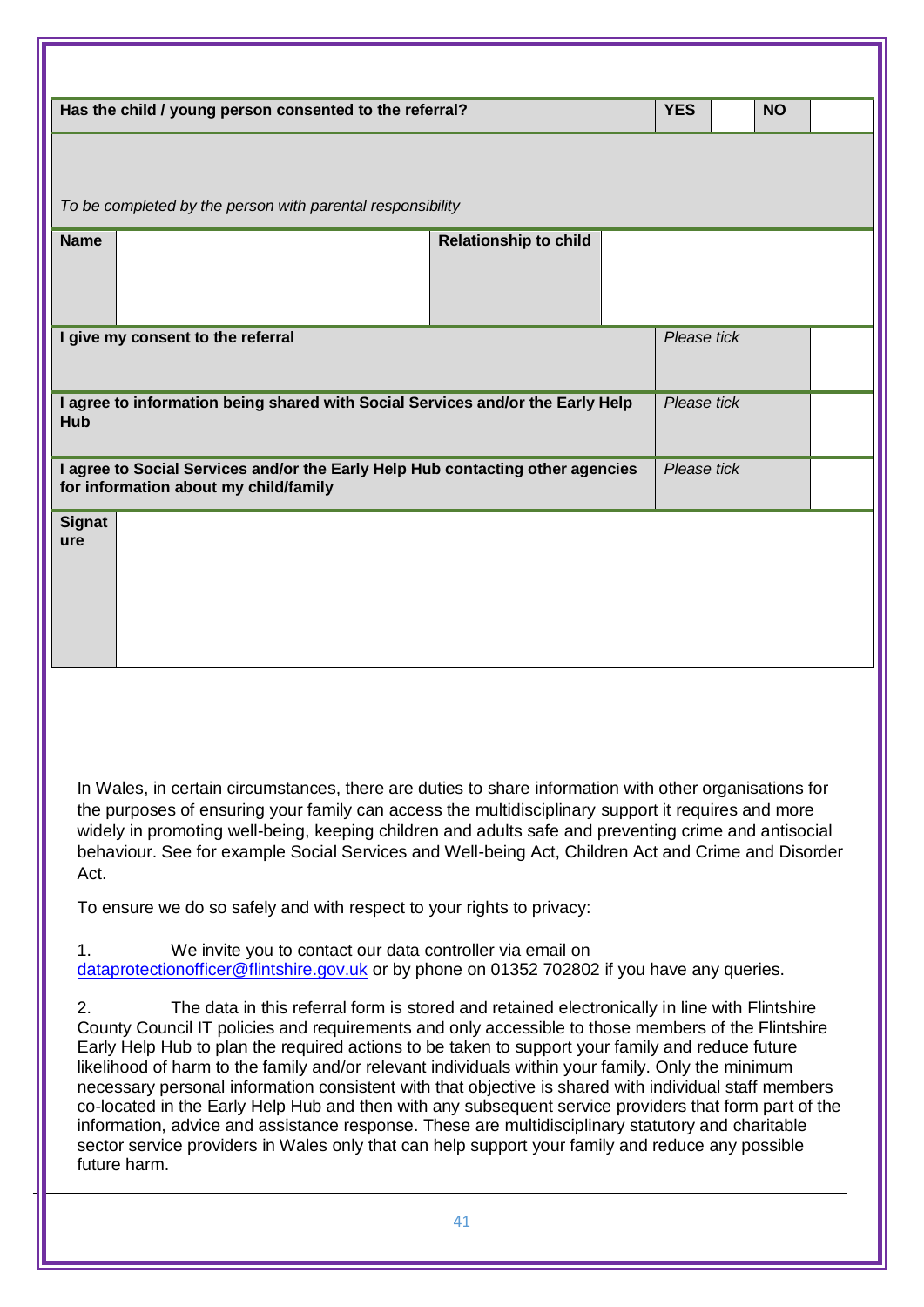3. You can withdraw consent at any time and your data will be removed from relevant systems. It is only in those circumstances where there are statutory obligations to share personal information outside of (2) will we and in these circumstances, data will be stored and retained consistent with FCC and any other relevant statutory partner requirements. Again, only the minimum necessary as per Social Services and Well-being Act, Children Act and Crime and Disorder Act and any other relevant legislation.

4. There are no circumstances in which your personal information will be sold, rented or provided to anyone else, or used for any other purpose than that for which it was originally collected unless required to by law; and there are no circumstances in which we use automated decision making approaches.

5. If you have any concerns about misuse of your data, please do not hesitate to contact the FCC data protection officer or make a complaint to the Information Commissioner's Office.

Children's Services / Early Help Referral Form Version 2, 12/05/2017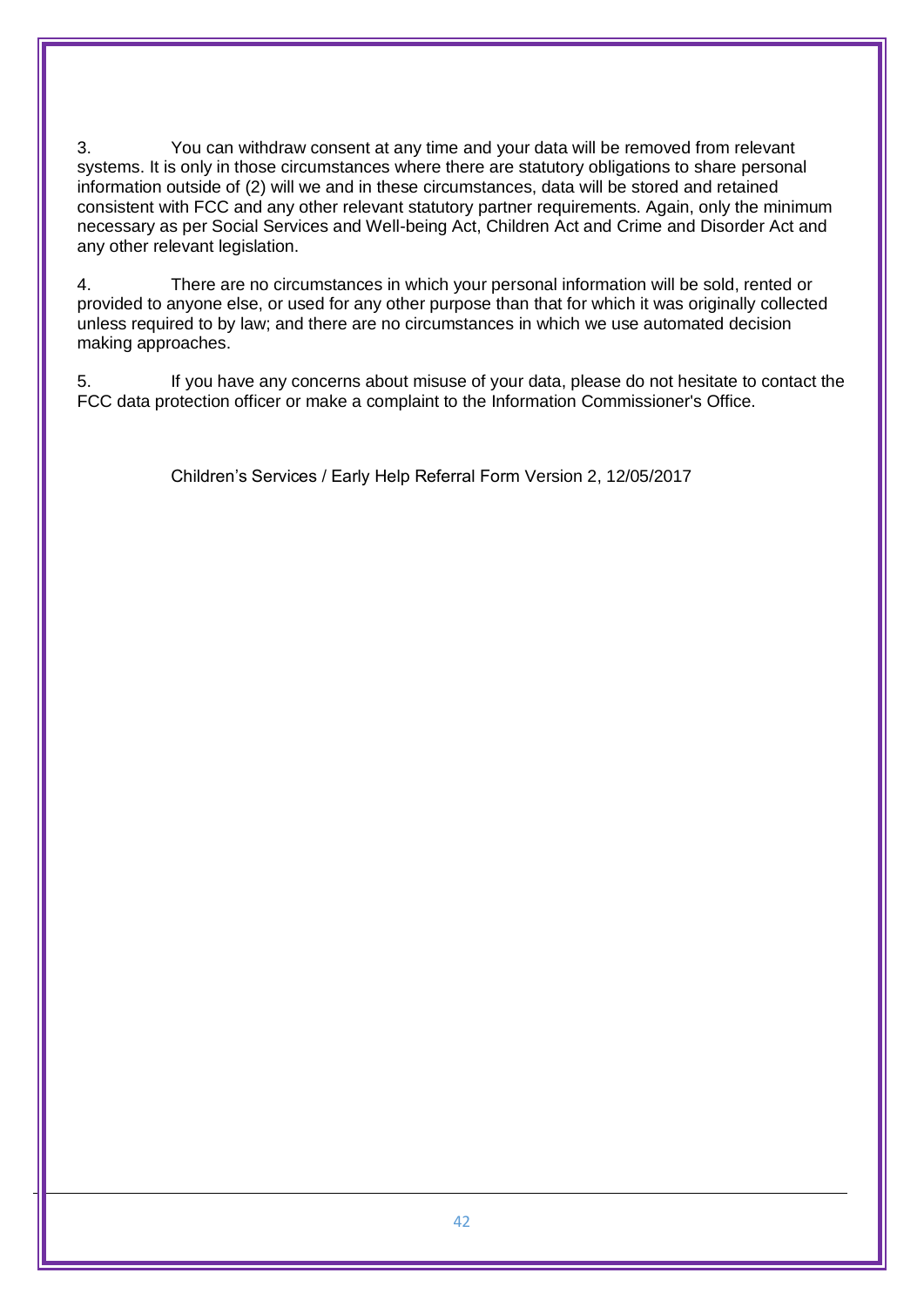## **Appendix 4:**

## **Safeguarding Training Programme for Flintshire Schools**

#### **Legal Context:**

As detailed in Keeping Learners Safe 158/ 2015, The Local Authority should:

 ensure that the authority's staff who work with children (including any staff carrying out functions on behalf of the authority) who work with children receive training that equips them to carry out their responsibilities for child protection effectively.

Governing Bodies of maintained schools should:

- ensure that the head teacher/principal and all other permanent staff and volunteers who work with children undertake appropriate training to equip them with the knowledge and skills that are necessary to carry out their responsibilities for child protection effectively, which is kept up-to date by refresher training.
- ensure that the designated senior person (DSP) for child protection, the designated governor and the chair of governors undertakes training in inter-agency working that is provided by, or to standards agreed by, the LSCB and refresher training to keep their knowledge and skills up to date, in addition to basic child protection training.

It is the role of the DSP, working with the head teacher, to ensure all staff and volunteers:

- have access to and understand the school's child protection policy especially new or part-time staff who may work with different educational
- establishments have induction and refresher training covering child protection, an understanding of safeguarding issues including
- the causes of abuse and neglect
- are able to recognise the signs and indicators of abuse
- know how to respond effectively when they have concerns
- know how to respond to a disclosure appropriately
- know that they have a responsibility to report any concerns immediately as they arise.

Records should be kept by the DSP of the dates of the training, details of the provider and a record of staff attendance at the training.

In addition to the requirement for the chair of governors and the designated governors to undertake child protection, all governors should be given access to safeguarding and child protection training (not just the designated governor for child protection) to ensure a basic and consistent level of awareness.

Teachers should receive training in child protection as part of the course of training leading to Qualified Teaching Status (QTS), but this will need to be reinforced by further training, or refresher training, when they are first appointed.

Other staff and governors should receive training when they are first appointed. All staff who do not have designated responsibility for child protection, including teachers, should undertake suitable refresher training at regular and appropriate intervals thereafter, to keep their knowledge and skills up-to-date.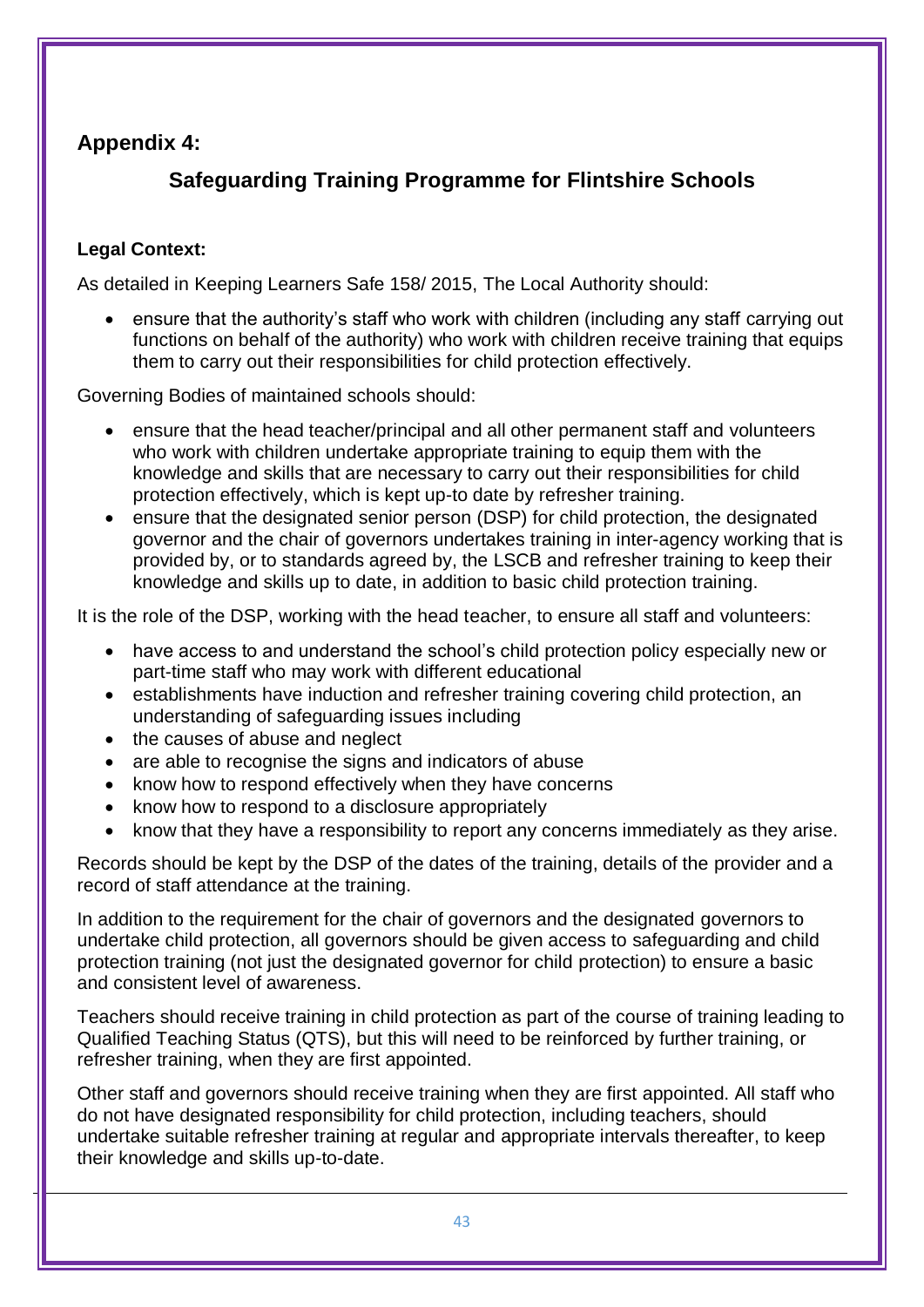The DSP should receive prompt training in inter-agency procedures that enables them to work in partnership with other agencies, and gives them the knowledge and skills needed to fulfil their responsibilities. They should also undertake refresher training to keep their knowledge and skills up-to-date.

#### **Provision of Training to School Staff:**

| <b>Course</b>                                                                                                   | <b>Target</b><br><b>Group</b>                                                                                                             | Method /<br>duration                                                        | <b>Provider</b>                                                                                                                                                                                                                                                                                                                                                                                                                                                                                                                        | <b>Frequency</b>                                                                                                                                              |
|-----------------------------------------------------------------------------------------------------------------|-------------------------------------------------------------------------------------------------------------------------------------------|-----------------------------------------------------------------------------|----------------------------------------------------------------------------------------------------------------------------------------------------------------------------------------------------------------------------------------------------------------------------------------------------------------------------------------------------------------------------------------------------------------------------------------------------------------------------------------------------------------------------------------|---------------------------------------------------------------------------------------------------------------------------------------------------------------|
| (Level 1)<br><b>Basic</b><br>Safeguarding<br>Awareness<br>and<br>Responsibiliti<br>es of<br>Individual<br>staff | Whole staff<br>including<br>Governors                                                                                                     | Taught<br>course<br><b>Twilight</b><br><b>OR</b><br>e-learning<br>programme | <b>Flintshire County Council Education</b><br>Social Worker (no cost)<br><b>OR</b> Alternative approved provider e.g.:<br>Hays Education provide an online<br>Safeguarding course which reflects<br>Estyn and Welsh Government<br>guidance. The total cost for the training<br>is:<br>£825 - secondary school<br>£545 - standard primary school,<br>£450 - smaller primary school<br>£360 - PRU.<br>(Note: Flintshire schools are eligible<br>for 10% discount)<br>Contact: Emma. Watkins@hays.com<br>www.educationtraining.hays.co.uk | Formal<br>training at<br>least every<br>three years<br>(with annual<br>Refresher<br>training)<br><b>And</b><br>at Induction of<br>new staff and<br>volunteers |
| (Level 2)<br>Safeguarding<br>Awareness,<br>disclosure<br>and referring<br>to designated<br>lead                 | Managers /<br>Senior<br>Leaders<br>(incl. lead<br><b>Governor for</b><br>Safeguarding)                                                    | Taught<br>course<br>Half day                                                | Pivotal Education to be utilised by FCC<br>to deliver during 2017-18.<br>£25 per person                                                                                                                                                                                                                                                                                                                                                                                                                                                | Formal<br>training at<br>least every<br>three years<br>(with annual<br>Refresher<br>training)                                                                 |
| (Level 3)<br>Safeguarding<br>for<br>Designated<br>Senior<br>Person for<br>Child<br>Protection                   | Specific<br>Training for<br>Designated<br>Senior Person<br>for Child<br>Protection<br>(incl. lead<br><b>Governor</b> for<br>Safeguarding) | Taught<br>course<br>Full day                                                | Pivotal Education to be utilised by FCC<br>to deliver during 2017-18.<br>£50 per person                                                                                                                                                                                                                                                                                                                                                                                                                                                | Formal<br>training at<br>least every<br>two years<br>(with annual<br>Refresher<br>training)                                                                   |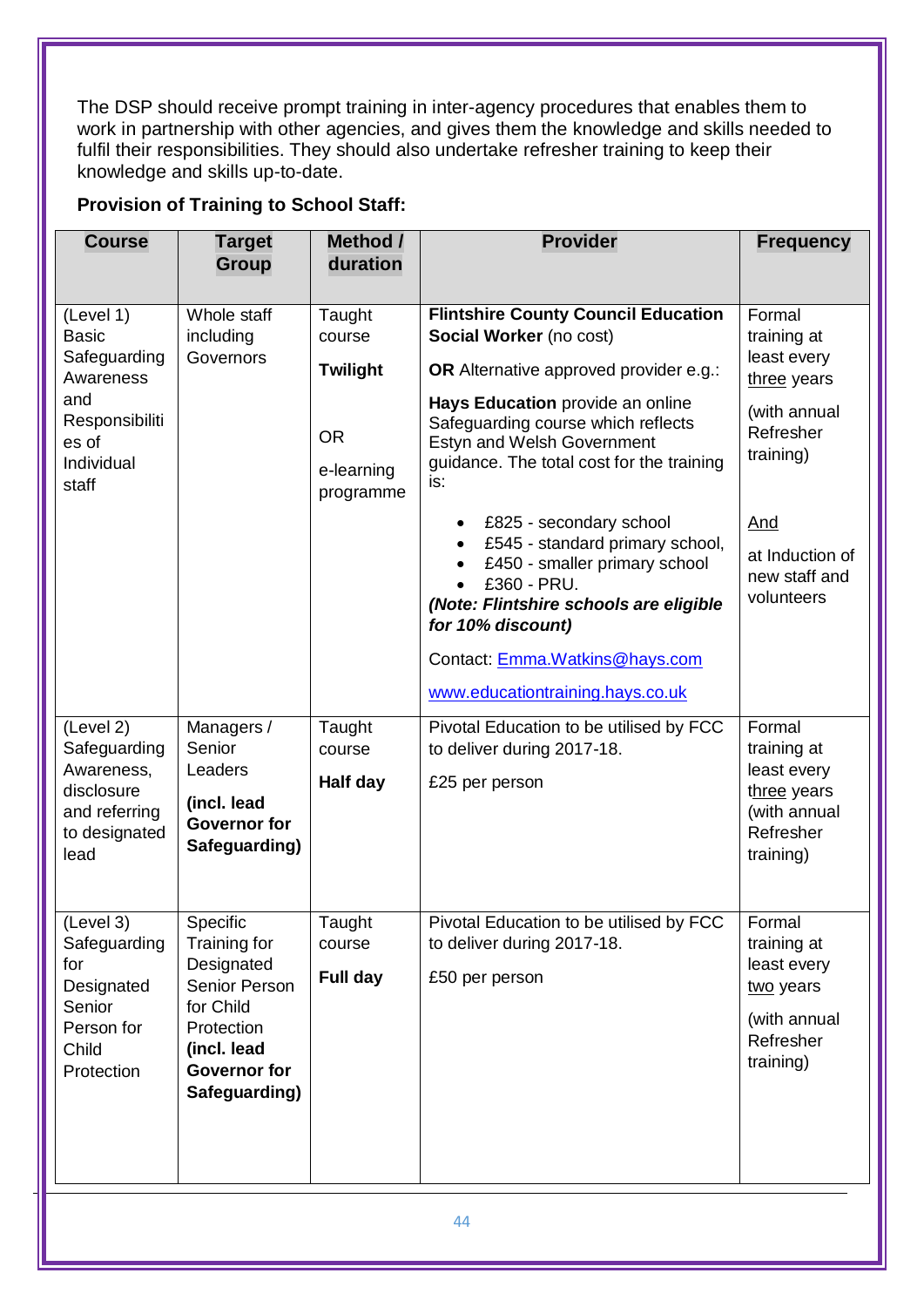| Training for<br>Governors                                                  | School<br>Governor with<br>specific<br>responsibility<br>for<br>Safeguarding       | Taught<br>course<br><b>Twilight</b>         | Commissioned as appropriate                                                                                                                  | Formal<br>training every<br>three years              |
|----------------------------------------------------------------------------|------------------------------------------------------------------------------------|---------------------------------------------|----------------------------------------------------------------------------------------------------------------------------------------------|------------------------------------------------------|
| Training on<br>specific<br>issues e.g.<br>CSE,<br>VAWDASV,<br>Prevent, FGM | Thematic<br>Training for<br>Designated<br>Senior Person<br>for Child<br>Protection | Taught<br>course<br>Half day or<br>twilight | Commissioned as appropriate                                                                                                                  | As required                                          |
| Child<br>Protection<br>Case<br>Conferences<br>and Core<br>Groups           | Designated<br>Senior Person<br>for Child<br>Protection /<br>identified staff       | Taught<br>course<br>Full day                | <b>Provider: Children Services</b><br>Safeguarding Unit<br><b>Workforce Development Team</b><br>01352 702676<br>peter.lund@flintshire.gov.uk | As required<br>This course is<br>available<br>termly |
| NQT's<br>Induction                                                         | NQT's                                                                              | Taught<br>course<br>1 hour                  | Safeguarding basic awareness<br>incorporated in planned training<br>programme                                                                | At Induction                                         |

#### **Evaluation and Effectiveness of Training Provision:**

- Evaluation forms are completed at the end of each training delivery and the information will continue to be reviewed on an annual basis in addition to any immediate response that can be implemented.
- This provides useful information for the continual review and amendments to the training programme
- The feedback from the evaluation forms will be included in the annual report to the North Wales Regional Safeguarding Children's Board.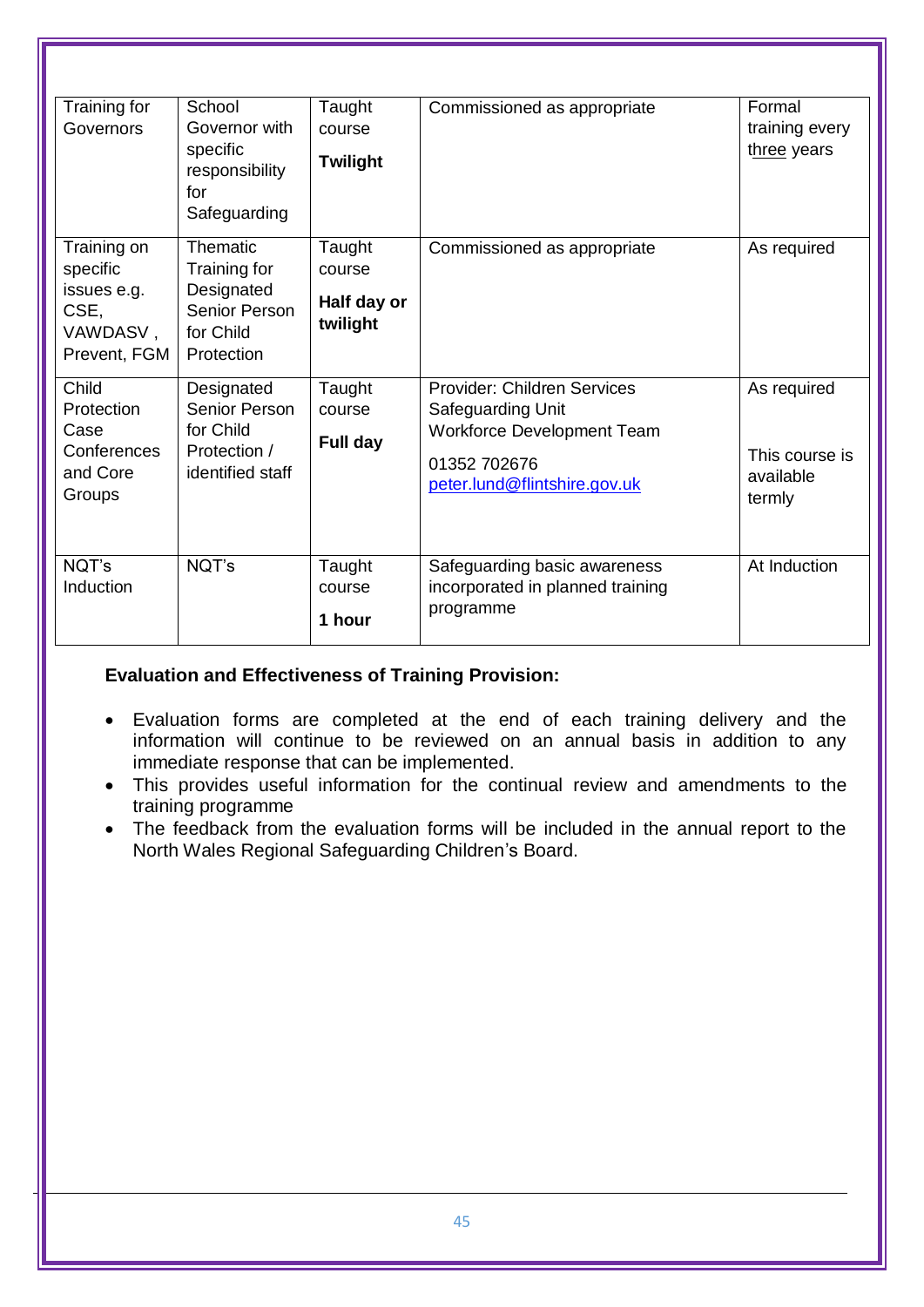| <b>Appendix 6:</b> |  |
|--------------------|--|
|--------------------|--|

## **School Security Checklist**

### **Source: DfEE Guidance Document: "Improving Security in Schools"**

Assess your school's level of security risks by allocating scores in each of the boxes below according to the criteria specified and totalling the score.

|    | <b>Low Risk</b><br>Part 1: Incidence of Crime in the last 12 months |                                  | <b>High Risk</b>                                                                      |
|----|---------------------------------------------------------------------|----------------------------------|---------------------------------------------------------------------------------------|
| 1. | <b>Trespass</b>                                                     |                                  |                                                                                       |
|    | No cases of trespassers<br>in school ground                         |                                  | Trespasser's commonly<br>present in school grounds                                    |
| 2. | Vandalism<br>No cases of vandalism<br>Reported                      |                                  | Frequent and costly<br>vandalism of school building                                   |
| 3. | Theft/Burglary<br>No cases of theft or<br>Burglary reported         |                                  | Frequent theft or<br>burglary                                                         |
| 4. | <b>Fire</b><br>No arson attacks in the<br>locality                  |                                  | Schools in locality have<br>suffered arson attacks                                    |
| 5. | No attacks or<br>threats reported                                   |                                  | Safety attacks on staff & pupils<br>Attacks inside school or in<br>vicinity of school |
| 6. | <b>Substance Misuse</b><br>No problems reported                     |                                  | School/locality problem<br>with substance misuse                                      |
|    |                                                                     | Part 1 Points Total _______ / 30 |                                                                                       |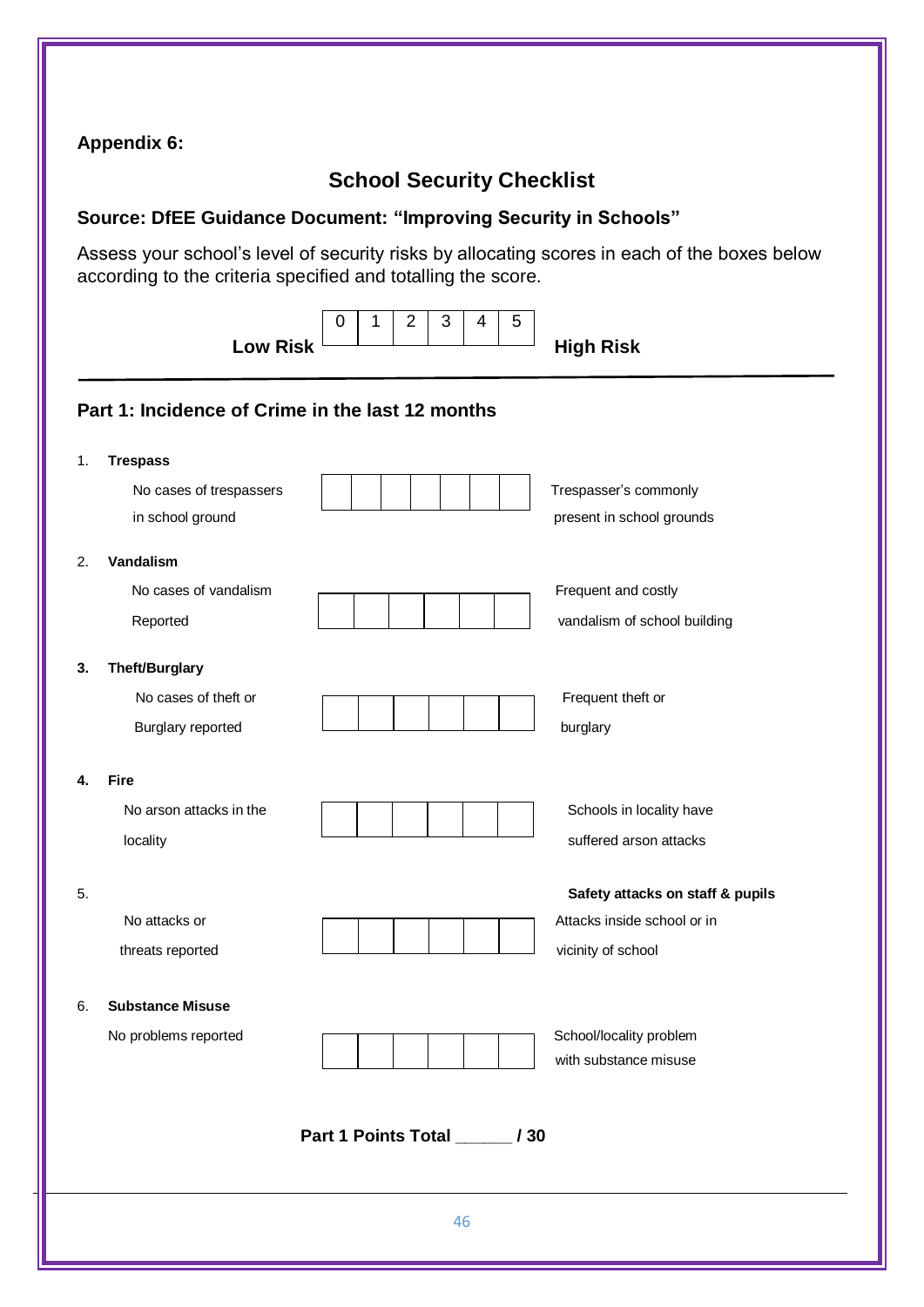## **Part 2: Environment and Building**

| 1. | Incidence of crime in surrounding areas             |                                    |
|----|-----------------------------------------------------|------------------------------------|
|    | Locality has a low crime                            | Locality has high crime            |
|    | Rate                                                | rate as reported to police         |
|    |                                                     |                                    |
| 2. | School overlooked from road sand/or housing         |                                    |
|    | Grounds clearly visible to the                      | Unobserved grounds                 |
|    | public                                              |                                    |
|    |                                                     |                                    |
| 3. | Boundaries, fences & gate                           |                                    |
|    | Boundaries well defined,                            | No fences/gates preventing         |
|    | fences/gates to grounds                             | unauthorised access                |
|    |                                                     |                                    |
| 4. | <b>Clearly defined entrances</b>                    |                                    |
|    | Clear entrances with signs                          | No clear entrances or              |
|    | directing visitors                                  | multiple entrances                 |
|    |                                                     |                                    |
| 5. | Well organised reception area and visitors' control |                                    |
|    | Pass system in operation                            | No system of recording             |
|    | with badges issued to                               | visitors                           |
|    | visitors                                            |                                    |
| 6. | <b>Car parking</b>                                  |                                    |
|    | Car parks well-lit and                              | No safe place to park, parks unlit |
|    | overlooked                                          | & not overlooked or                |
|    |                                                     | surrounded by trees                |
| 7. | <b>Conditions and appearance of buildings</b>       |                                    |
|    | Buildings well-kept and in                          | Buildings badly kept and in        |
|    | good repair with no graffiti                        | state of disrepair, graffiti       |
|    | and not vandalised                                  | covered and vandalised             |
|    |                                                     |                                    |
| 8. | Detached/temporary buildings                        |                                    |
|    | No buildings detached                               | Many detached buildings,           |
|    | from school building                                | incl. temporary huts               |
|    |                                                     |                                    |
|    |                                                     |                                    |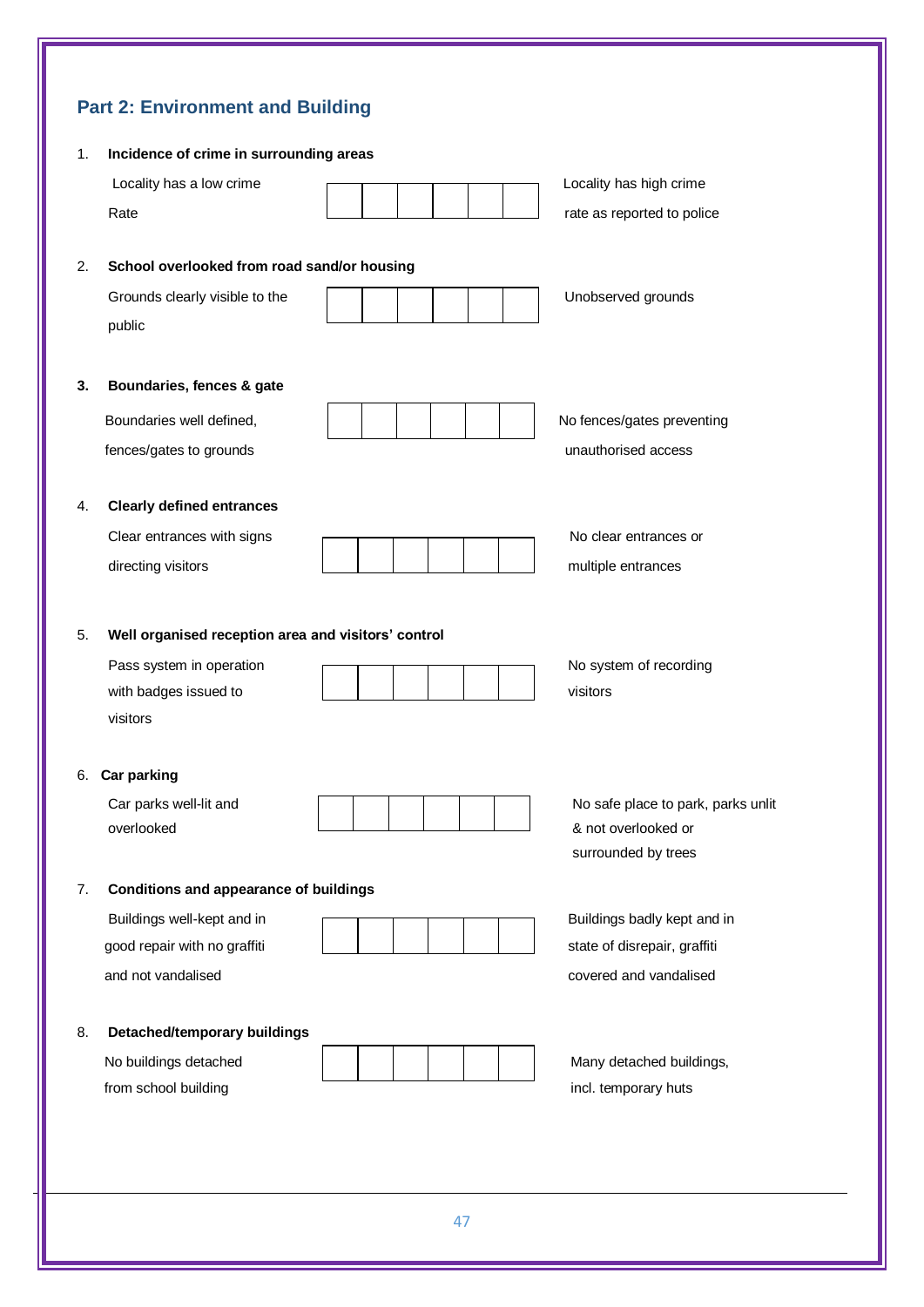| 9.<br>No places for intruders to<br>hide and break in<br>unobserved                                |                                                              | <b>Recesses &amp; internal Courtyards</b><br>Numerous places for<br>intruders to hide and<br>break in unobserved    |
|----------------------------------------------------------------------------------------------------|--------------------------------------------------------------|---------------------------------------------------------------------------------------------------------------------|
| 10. Secure exit doors<br>Doors secure against all<br>but most determined<br>intruders              |                                                              | Fire exit doors easily<br>forced, inadequate locks<br>$\overline{a}$                                                |
| 11. Secure windows and roof lights<br>Windows and roof lights<br>protected against<br>burglars     |                                                              | Windows and roof lights<br>provide easy access                                                                      |
| Few computers, tablets,<br>laptops, plasma Screens                                                 | 12. Valuable equipment that is easily stolen and disposed of | Large number of computers, tablets<br>laptops, plasma screens                                                       |
| 13.<br>Buildings have adequate<br>fire compartmentation,<br>fire/smoke barriers and<br>fire doors. |                                                              | <b>Fire precautions</b><br>Over-large fire<br>compartments and lack of<br>fire/smoke barriers<br>and fire doors     |
| 14.<br>Strong community and<br>parent support benefits<br>security, e.g. active PTA                |                                                              | Community ethos and support for school<br>Insignificant parent or<br>community involvement<br>or negative attitudes |
|                                                                                                    |                                                              |                                                                                                                     |

48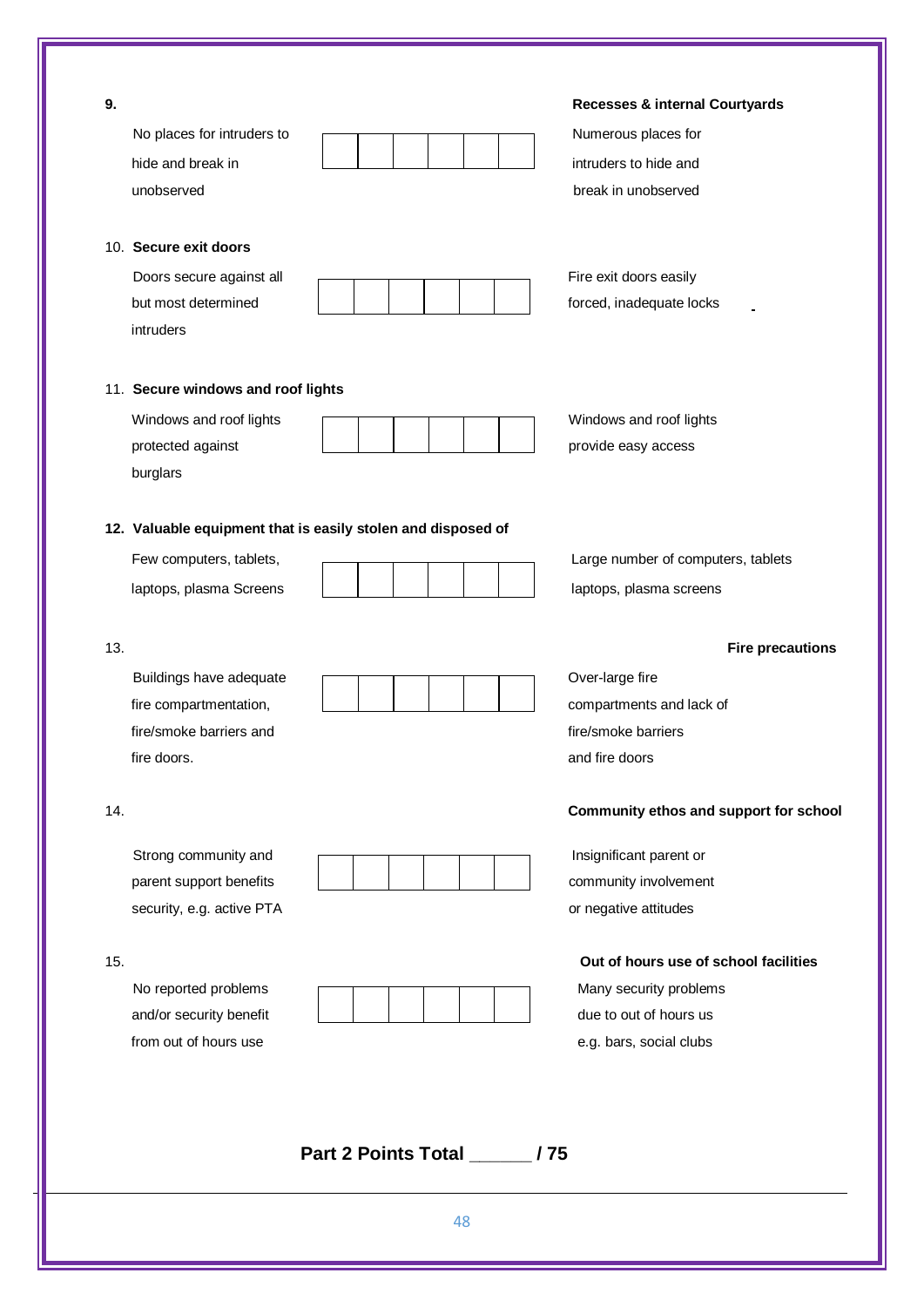## **Part 3: Security Measures**

| 1. | School out of hours                  |                           |
|----|--------------------------------------|---------------------------|
|    | Efficient system of                  |                           |
|    | reporting suspicious incidents       | No scheme in operation    |
|    |                                      |                           |
| 2. | <b>Pupil involvement</b>             |                           |
|    | Successful youth action              | No pupil involvement      |
|    | group or school council              | in security               |
| 3. | <b>Waste Bins</b>                    |                           |
|    | Waste and recycling bins             | Unlocked mobile bins left |
|    | Locked up every night                | around school             |
| 4. | <b>Security lighting</b>             |                           |
|    | Lighting of all entrances,           |                           |
|    | foot paths & building facades        | No lighting               |
|    |                                      |                           |
| 5. | <b>Surveillance</b>                  |                           |
|    | Efficient surveillance, e.g.         |                           |
|    | CCTV covering perimeter              | No system                 |
|    | or security patrols                  |                           |
| 6. | <b>Intruder Alarms</b>               |                           |
|    | System in place throughout           | No system                 |
|    |                                      |                           |
| 7. | Fire detection and sprinkler systems |                           |
|    | Automatic system linked              | No automatic detection    |
|    | to brigade                           |                           |
| 8. | <b>Property Marking</b>              |                           |
|    | All valuable property                |                           |
|    | marked and kept secured locally      | No markings on property   |
|    |                                      |                           |
| 9. | <b>Cash handling procedures</b>      |                           |
|    | Secure methods in operation          | Procedures lacking        |
|    |                                      |                           |
|    |                                      |                           |